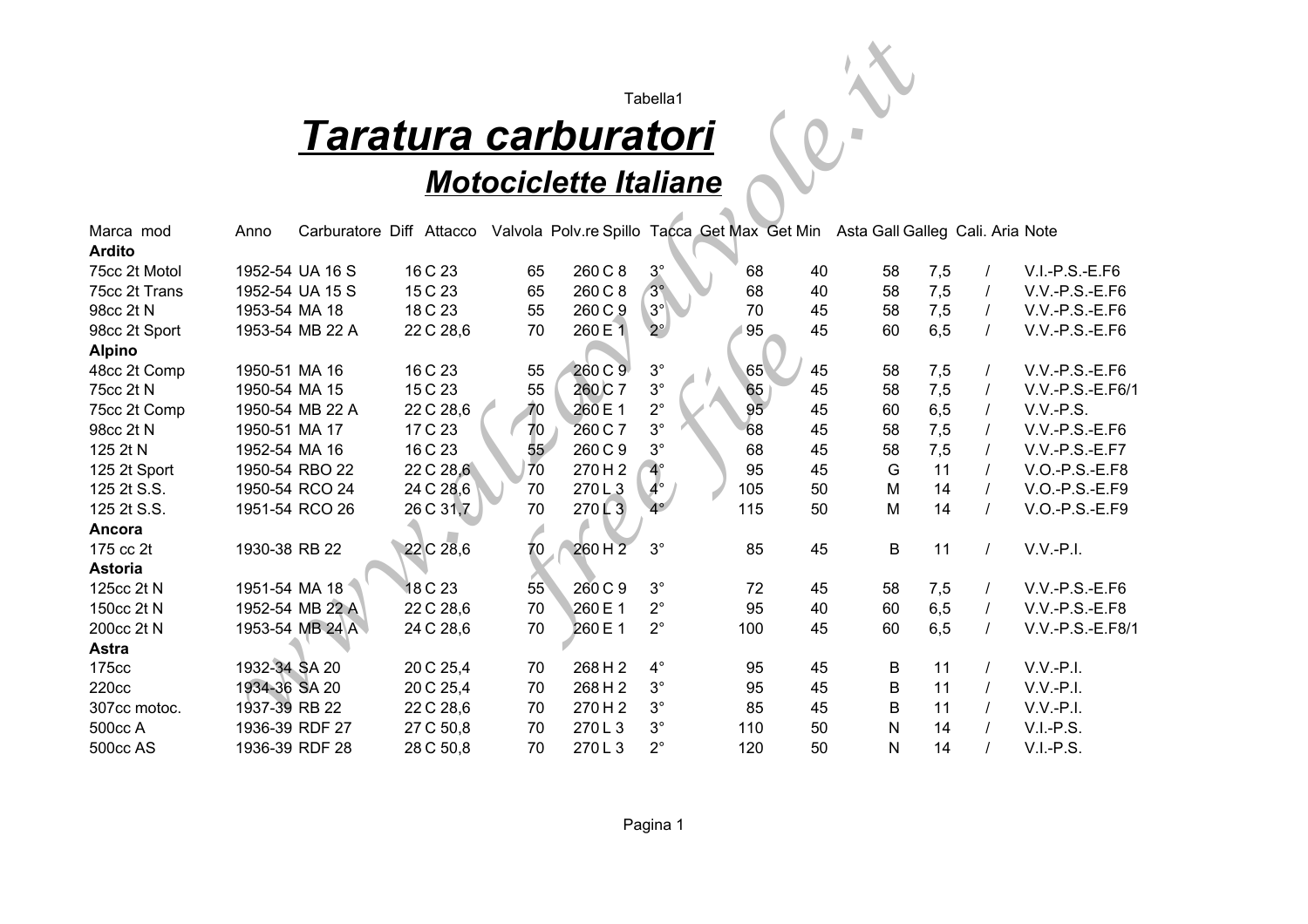|                                  |                |                  |                          |                 |               | Tabella1    |                                                                               |    |             |     |          |                                 |
|----------------------------------|----------------|------------------|--------------------------|-----------------|---------------|-------------|-------------------------------------------------------------------------------|----|-------------|-----|----------|---------------------------------|
| Marca mod<br>В                   | Anno           |                  | Carburatore Diff Attacco |                 |               |             | Valvola Polv.re Spillo Tacca Get Max Get Min Asta Gall Galleg Cali. Aria Note |    |             |     |          |                                 |
| 98cc 2t B                        |                | 1950-51 UA 16 S  | 15 C 23                  | 65              | 260 C 7       | $2^{\circ}$ | 70                                                                            | 45 | 58          | 7,5 | $\prime$ | V.O.-P.S.-E.F5<br>Racc Gomma    |
| 115cc 2t B                       |                | 1952-53 UA 15 S  | 17 C 23                  | 55              | 260 C 7       | $2^{\circ}$ | 85                                                                            | 45 | 58          | 7,5 | $\prime$ | V.O.-P.S.-E.F5<br>Racc Gomma    |
| 125cc 2t B                       |                | 1953-54 UA 18 S  | 18 C 23                  | 55              | 260 C 7       | $1^{\circ}$ | 80                                                                            | 45 | 58          | 7,5 |          | V.O.-P.S.-E.F5/2<br>Racc Gomma  |
| 200cc 2t Bic.<br><b>Bartali</b>  |                | 1953-54 MB 22 A  | 22 C 28,6                | 70              | 262 E 1       | $2^\circ$   | 102                                                                           | 45 | 60          | 6,5 | $\prime$ | V.O.-P.S.-E.F11/1               |
| 160cc 2t Sport<br><b>Benelli</b> |                | 1954 UB 24 BS    | 24 C 28,6                | 80              | 20/B E 13     | $2^{\circ}$ | 105                                                                           | 45 | 58          | 7,5 | 70       | V.I.-P.S.-E.F8/1                |
| 98cc 2t Letiz                    |                | 1940-50 UA 15 S  | 15 C 23                  | 65              | 260 C 7       | $2^{\circ}$ | 60                                                                            | 40 | 58          | 7,5 | $\prime$ | $V.I.-P.S.-E.F5$<br>Racc Gomma  |
| 98cc 2t Letiz                    |                | 1951 UA 15 BS    | 15 C 23                  | 55              | 260/BD 16     | $2^{\circ}$ |                                                                               | 35 | 58          | 7,5 | 50       | $V.I.-P.S.-E.F5$<br>Racc Gomma  |
| 125cc 2t Leon                    |                | 1951-54 UA 17 BS | 17 C 23                  |                 | 50 260/B D 15 | $2^{\circ}$ | 78                                                                            | 40 | 58          | 7,5 | 50       | $V.I.-P.S.-E.F5$<br>Racc Gomma  |
| 125cc 2t Le S                    |                | 1952-54 UB 20 BS | 20 C 28,6                | 70              | 260/BE3       | $2^{\circ}$ | 95                                                                            | 40 | 58          | 7,5 | 70       | V.I.-P.S.-E.F8/4<br>Racc Gomma  |
| 125cc 2t LSS                     |                | 1953-54 SSI 25 A | 25 C 31,7                | 90              | 268 M 1       | $2^{\circ}$ | 115                                                                           | 50 | $\mathsf D$ | 14  | $\prime$ | V.I.-P.I.-E.F20/1<br>Racc Gomma |
| 175cc                            | 1929-34 SA 18  |                  | 18 C 25,4                | 80              | $3 - 268$ H 0 | $4^\circ$   | 75                                                                            | 45 | B           | 11  |          | $V.V.-P.I.$                     |
| 220cc N                          | 1933-36 RB 22  |                  | 22 C 28,6                | 70 <sub>1</sub> | 270H2         | $2^{\circ}$ | 87                                                                            | 45 | A           | 11  |          | $V.I.-P.I.$                     |
| 250cc N                          |                | 1935-39 SBF 22   | 22 F 50,8                | 70              | 268 L 5       | $3^\circ$   | 105                                                                           | 45 | Α           | 11  |          | $V.I.-P.I.$                     |
| 250cc S                          |                | 1935-39 SCF 24   | 24 F 50,8                | 85              | $1 - 268$ L 6 | $4^\circ$   | 110                                                                           | 50 | ${\bf C}$   | 14  |          | $V.I.-P.I.$                     |
| 250cc SS                         |                | 1936-39 SSF 30 M | 30 F 50,8                | 90              | 315N1         | 1f.         | 150                                                                           |    | ${\sf P}$   | 14  |          | $V.V.-P.I.$                     |
| 500cc N                          | 1935-39 RCF 26 |                  | 26 F 50,8                | 70              | 270L3         | $2^{\circ}$ | 105                                                                           | 50 | $\mathsf C$ | 14  |          | $V.I.-P.I.$                     |
| 500cc S                          | 1935-39 RDF 28 |                  | 28 F 50,8                | 70              | 2-270L3       | $4^{\circ}$ | 115                                                                           | 50 | $\mathsf C$ | 14  |          | $V.I.-P.I.$                     |
| <b>500cc SS</b>                  |                | 1936-39 SSF 32 M | 32 F 50,8                | 110             | 320 N 1       | 1f.         | 150                                                                           |    | $\mathsf C$ | 14  |          | $V.I.-P.I.$                     |
| 500cc Motoc                      |                | 1935-39 RCF 26   | 26 F 50,8                | 70              | 270L3         | $4^\circ$   | 105                                                                           | 50 | $\mathsf C$ | 14  |          | $V.I.-P.I.$                     |
| 500cc Unif                       |                | 1939-42 MC 26 F  | 26 C 31,7                | 70              | 270L5         | $3^\circ$   | 110                                                                           | 50 | D           | 14  |          | V.V.-P.I.-E.F20                 |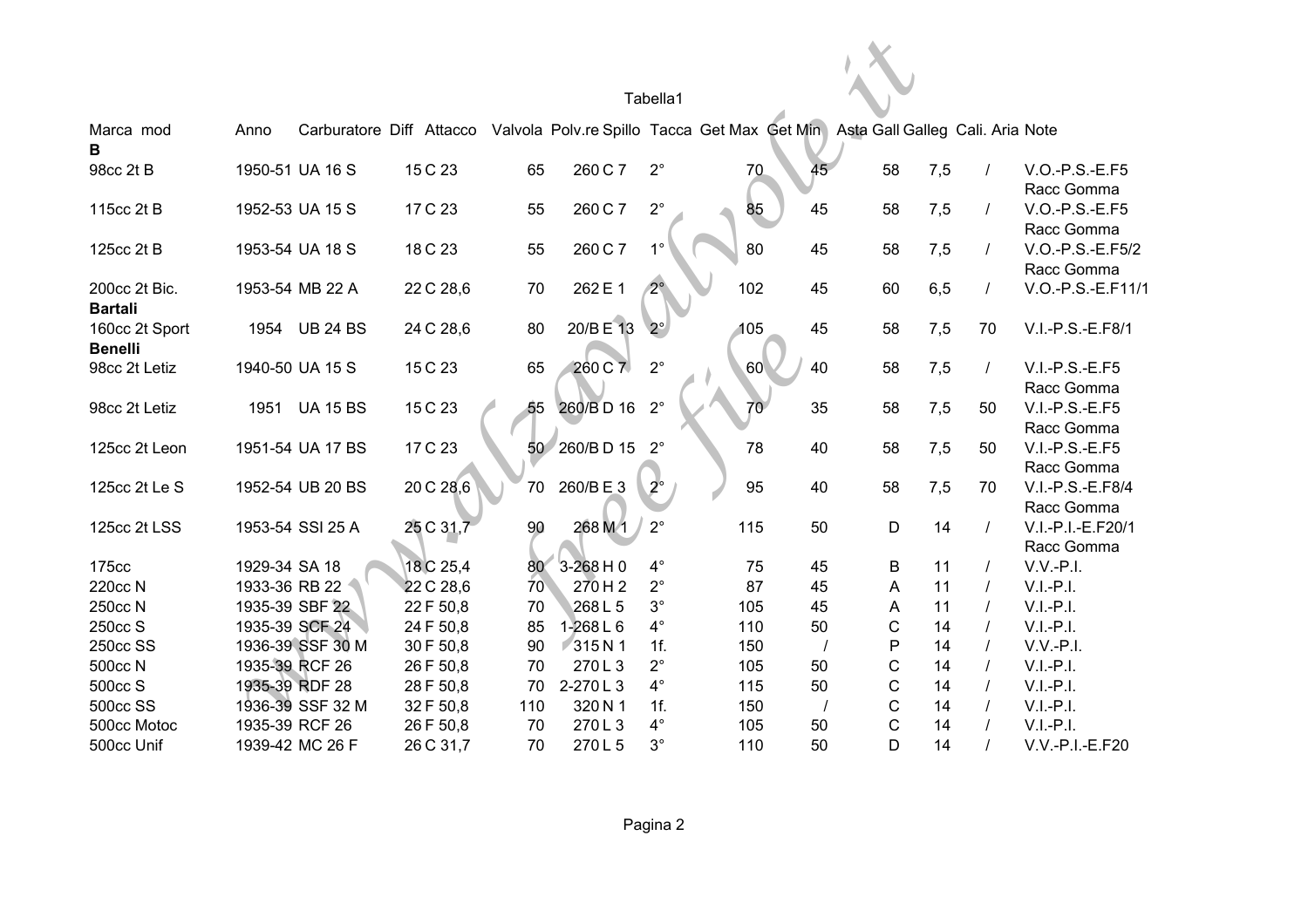|                |               |                                                                       |           |                 |                     | Tabella1    |       |    |                                  |     |                |                  |
|----------------|---------------|-----------------------------------------------------------------------|-----------|-----------------|---------------------|-------------|-------|----|----------------------------------|-----|----------------|------------------|
| Marca mod      | Anno          | Carburatore Diff Attacco Valvola Polv.re Spillo Tacca Get Max Get Min |           |                 |                     |             |       |    | Asta Gall Galleg Cali. Aria Note |     |                |                  |
| <b>Beta</b>    |               |                                                                       |           |                 |                     |             |       |    |                                  |     |                |                  |
| 125cc 2t N     | 1953-54 MA 16 |                                                                       | 16 C 23   | 55              | 260 C 9             | $2^{\circ}$ | 65    | 45 | 58                               | 7,5 | $\prime$       | V.V.-P.S.-E.F6   |
| 160cc 2t N     | 1952-54 RB 20 |                                                                       | 20 C 28,6 | 80              | $0-268$ H 2         | $3^{\circ}$ | 85    | 50 | 58                               | 11  | $\prime$       | V.I.-P.S.-E.F8   |
| 160cc 2t Sport | 1952-54 RC26  |                                                                       | 26 C 31,7 | 75              | 270L5               | $3^{\circ}$ | $115$ | 50 | ${\sf N}$                        | 14  | $\prime$       | V.I.-P.S.-E.F8/2 |
| 160cc 2t SS    |               | 1952-54 SS 30 A                                                       | 30 C 35   | 100             | 264 M 13            | $3^\circ$   | 145   | 50 | $\mathsf{N}$                     | 14  | $\overline{I}$ | $V.I.-P.S.$      |
| <b>Bianchi</b> |               |                                                                       |           |                 |                     |             |       |    |                                  |     |                |                  |
| 125cc 2t N     | 1947-51 MA 16 |                                                                       | 16 C 23   | 50              | 260 C 9             | $3^\circ$   | 70    | 40 | 62,5                             | 7,5 | $\prime$       | V.V.-P.S.-E.F7   |
| 125cc 2t N     | 1951-54 MA 18 |                                                                       | 18 C 23   | 65              | 260 C 1             | $2^\circ$   | 70    | 45 | 58                               | 7,5 | $\prime$       | V.V.-P.S.-E.F7   |
| 125cc 2t Sport |               | 1951-52 MB 24 A                                                       | 24 C 28,6 | 60              | 260 E 1             | $2^{\circ}$ | 100   | 45 | 60                               | 6,5 | $\prime$       | V.I.-P.I.-E.F8/1 |
| 125cc 2t Sport | 1952-54 RC 26 |                                                                       | 26 C 31,7 | 75              | $270 L\overline{5}$ | $3^\circ$   | 118   | 50 | $\mathsf D$                      | 14  | $\prime$       | V.I.-P.I.-E.F8/2 |
| 175cc Frec oro | 1928-32 SA 18 |                                                                       | 18 C 25,4 | 80              | $3-268H0$           | $4^\circ$   | 75    | 45 | $\mathsf B$                      | 11  | $\prime$       | $V.V.-P.I.$      |
|                |               |                                                                       |           |                 |                     |             |       |    |                                  |     |                | Racc.F.          |
| 220cc          | 1933-35 SA 18 |                                                                       | 18 C 25,4 | 80              | $3-268$ H 0         | $4^\circ$   | 80    | 45 | $\, {\bf B}$                     | 11  | $\prime$       | $V.V.-P.I.$      |
|                |               |                                                                       |           |                 |                     |             |       |    |                                  |     |                | Racc.F.          |
| 250cc N        |               | 1935-39 SBF 18 S                                                      | 18 F 50,8 | 80              | $3 - 268$ H 0       | $3^{\circ}$ | 80    | 45 | B                                | 11  | $\prime$       | $V.V.-P.I.$      |
| 250cc S        |               | 1935-39 SBF 20 S                                                      | 20 F 50,8 | 70              | 268 H 2             | $4^\circ$   | 95    | 45 | $\mathsf B$                      | 11  | $\prime$       | $V.V.-P.I.$      |
| 250cc Stelvio  |               | 1948-51 SBF 20 S                                                      | 20 F 50,8 | 70              | $1-268$ H 2         | $4^\circ$   | 100   | 45 | $\mathsf B$                      | 11  | $\prime$       | $V.V.-P.I.$      |
| 350cc N        |               | 1931-32 RCFF 25                                                       | 25 R 50,8 | 70              | 270L3               | $4^{\circ}$ | 95    | 50 | D                                | 14  | $\prime$       | $V.V.-P.I.$      |
| 500cc N        |               | 1934-39 RCFF 25                                                       | 25 F 50,8 | 70              | 270L3               | $3^\circ$   | 110   | 50 | $\mathsf C$                      | 14  | $\prime$       | $V.I.-P.I.$      |
| 500cc S        |               | 1935-39 RDFF 27                                                       | 27 F 50,8 | 70              | 270L3               | $3^\circ$   | 115   | 50 | $\mathsf E$                      | 14  | $\prime$       | <b>V.O.P.I.</b>  |
| 500cc SS       |               | 1938-39 RDF 28                                                        | 28 F 50,8 | 70              | 2-270L3             | $2^{\circ}$ | 122   | 50 | $\mathsf C$                      | 14  | $\prime$       | V.I.-P.I.-P1     |
| 500cc Militare |               | 1941-44 SB 22 F                                                       | 22 C 28,6 | 70              | 268L5               | $3^{\circ}$ | 105   | 45 | $\sf B$                          | 11  | $\overline{I}$ | V.V.-P.I.-E.F20  |
| 500cc Motocar  |               | 1948-51 MC 26 F                                                       | 26 C 31,7 | 70 <sub>1</sub> | 270L5               | $4^{\circ}$ | 110   | 50 | D                                | 14  | $\overline{I}$ | V.V.-P.I.-E.F20  |
|                |               |                                                                       |           |                 |                     |             |       |    |                                  |     |                | Racc Gomma       |
| <b>Bordone</b> |               |                                                                       |           |                 |                     |             |       |    |                                  |     |                |                  |
| 600cc motocar  | 1940-48 MD 27 |                                                                       | 27 C 31,7 | 70              | 273L5               | $2^{\circ}$ | 125   | 50 | $\mathsf D$                      | 14  | $\overline{1}$ | $V.V.-P.I.$      |
| <b>Breda</b>   |               |                                                                       |           |                 |                     |             |       |    |                                  |     |                |                  |
| 65cc 2t        | 1946-49 MA 13 |                                                                       | 13 C 19   | 65              | 260 C 7             | $2^{\circ}$ | 52    | 35 | 62,5                             | 7,5 | $\sqrt{ }$     | V.V.-P.S.-E.F4   |
| Capriolo       |               |                                                                       |           |                 |                     |             |       |    |                                  |     |                |                  |
| 75cc 4t N      |               | 1952-54 MA 15 B                                                       | 15 C 23   | 40              | 260/BD 11           | $2^{\circ}$ | 65    | 35 | 58                               | 7,5 | 150            | V.V.-P.S.        |
| 75cc 4t S      |               | 1953-54 MA 16 B                                                       | 16 C 23   | 50              | 265/BD 15           | $2^{\circ}$ | 92    | 35 | 58                               | 7,5 | 150            | V.V.-P.S.        |
| 75cc 4t S.M.T. |               | 1953-54 MA 18 B                                                       | 18 C 23   | 50              | 265/BD 15           | $2^{\circ}$ | 95    | 35 | 58                               | 7,5 | 150            | $V.V.-P.S.$      |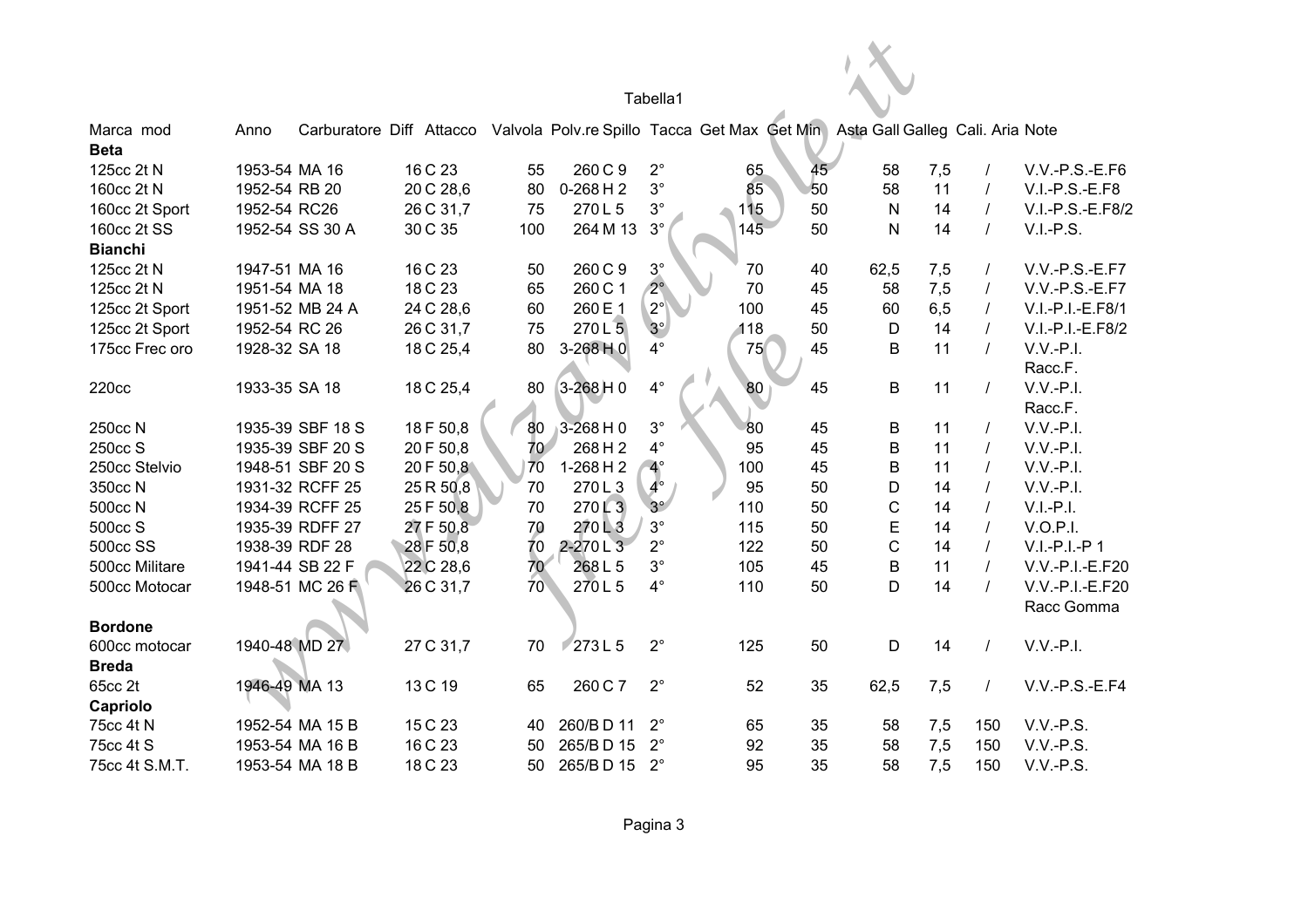|                        |                |                   |           |                 |                    | Tabella1             |                                                                                                        |                 |          |          |                |                  |
|------------------------|----------------|-------------------|-----------|-----------------|--------------------|----------------------|--------------------------------------------------------------------------------------------------------|-----------------|----------|----------|----------------|------------------|
|                        |                |                   |           |                 |                    |                      |                                                                                                        |                 |          |          |                |                  |
| Marca mod<br>Ceccato   | Anno           |                   |           |                 |                    |                      | Carburatore Diff Attacco Valvola Polv.re Spillo Tacca Get Max Get Min Asta Gall Galleg Cali. Aria Note |                 |          |          |                |                  |
| 75cc 2t                | 1952-54 MA 13  |                   | 13 C 23   | 65              | 260 C 8            | $\mathbf{4}^{\circ}$ | 60                                                                                                     | 35 <sub>5</sub> | 62,5     | 7,5      |                | V.V.-P.S.-E.F6/1 |
|                        | 1952-54 MA 16  |                   | 16 C 23   | 55              | 260 C 9            | $2^{\circ}$          | 65                                                                                                     |                 |          |          |                | V.V.-P.S.-E.F6/1 |
| 125cc 2t               |                |                   |           |                 |                    |                      |                                                                                                        | 45              | 58       | 7,5      | $\prime$       |                  |
| 125cc 2t Sport         |                | 1953-54 RBO 22    | 22 C 28,6 | 70              | 270H2              | $3^{\circ}$          | 85                                                                                                     | 45              | B        | 11       | $\prime$       | V.O.-P.S.-E.F8/1 |
| 125cc 2t Sport<br>C.M. |                | 1954 UB 22 S      | 22 C 28,6 | 70              | 260 E 1            | $2^{\circ}$          | 95                                                                                                     | 45              | 58       | 7,5      | $\prime$       | V.I.-P.S.-E.F8/1 |
| 125cc 2t               | 1948-54 MA 16  |                   | 16 C 23   | 70              | 260 C 7            | $3^\circ$            | 68                                                                                                     | 45              | 58       | 7,5      | $\prime$       | $V.V.-P.S.-E.F6$ |
| 125cc 2t trucc         | 1950-51 MA 19  |                   | 19 C 23   | 70              | 260 C 9            | $3^\circ$            | 80                                                                                                     | 45              | 58       | 7,5      | $\prime$       | V.V.-P.S.-E.F6   |
| 125cc 2t Sport         | 1950-51 MB 22  |                   | 22 C 28,6 | 60              | 260 H <sub>2</sub> | $2^{\circ}$          | 100                                                                                                    | 45              | $\prime$ | $\prime$ | $\overline{I}$ | V.V.-P.S.-E.F8   |
| 125cc 2t Sport         |                | 1951-54 MB 22 A   | 22 C 28,6 | 70              | 260 E 1            | $2^{\circ}$          | 100                                                                                                    | 45              | 60       | 6,5      | $\prime$       | V.V.-P.S.-E.F8   |
| 125cc 2t SS            |                | 1952-54 MB 24 A   | 24 C 28,6 | 70              | 260 E 1            | $2^{\circ}$          | 110                                                                                                    | 40              | 60       | 6,5      | $\prime$       | V.V.-P.S.-E.F8   |
| 160CC 2T N             | 1953-54 MA 19  |                   | 19 C 23   | 65              | 260 C 9            | $3^{\circ}$          | 80                                                                                                     | 45              | 58       | 7,5      | $\prime$       | $V.V.-P.S.-E.F6$ |
| 160cc 2t Sport         |                | 1953-54 SS 26 A   | 26 C 31,7 | 100             | 265 M 7            | $3^{\circ}$          | 135                                                                                                    | 50              | N        | 14       | $\prime$       | $V.V.-P.S.$      |
| 250cc 2t Bicil.        | 1953-54 MA 19  |                   | 19 C 23   | 65              | 260 C 9            | $3^{\circ}$          | 80                                                                                                     | 45              | 58       | 7,5      | $\prime$       | $V.V.-P.S.-E.F6$ |
| 250cc 2t Bic S         |                | 1953-54 MB 22 A   | 22 C 28,6 | 70              | 260 E 1            | $2^{\circ}$          | 100                                                                                                    | 45              | 60       | 6,5      | $\prime$       | V.V.-P.S.-E.F8   |
| 250cc N                | 1932-35 SB 22  |                   | 22 C 28,6 | 70              | 268 L 5            | $3^{\circ}$          | 105                                                                                                    | 45              | B        | 11       | $\prime$       | $V.V.-P.I.$      |
| 250cc S                | 1932-35 RC 25  |                   | 25 C 28,6 | 70              | 270L5              | $3^\circ$            | 110                                                                                                    | 50              | D        | 14       | $\prime$       | $V.V.-P.I.$      |
| 250cc N                | 1936-39 SBF 22 |                   | 22 F 50,8 | 70              | 268 L 5            | $3^\circ$            | 105                                                                                                    | 45              | $\sf B$  | 11       | $\prime$       | $V.V.-P.I.$      |
| 250cc S                |                | 1936-39 RCF 25    | 25 R 50,8 | 70              | 270L5              | $3^\circ$            | 110                                                                                                    | 50              | D        | 14       | $\prime$       | $V.V.-P.I.$      |
| 350cc N                |                | 1936-39 RCF 25    | 25 F 50,8 | 70              | 270L5              | $3^{\circ}$          | 110                                                                                                    | 50              | D        | 14       | $\prime$       | $V.V.-P.I.$      |
| 500cc N                |                | 1936-39 MCS 25    | 25 F 50,8 | 70              | 270L5              | $3^{\circ}$          | 110                                                                                                    | 50              | D        | 14       | $\overline{I}$ | $V.V.-P.I.$      |
|                        |                |                   |           |                 |                    |                      |                                                                                                        |                 |          |          |                | Racc.F.          |
| 500cc Sparvier         |                | 1939-51 REF 30S   | 30 F 50,8 | 70 <sub>1</sub> | $2-273L3$          | $2^{\circ}$          | 135                                                                                                    | 50              | D        | 14       | $\prime$       | $V.V.-P.I.$      |
| Cimatti                |                |                   |           |                 |                    |                      |                                                                                                        |                 |          |          |                |                  |
| 125cc 2t N             | 1953-54 MA 16  |                   | 16 C 23   | 55              | 260 C 9            | $2^{\circ}$          | 65                                                                                                     | 45              | 58       | 7,5      | $\prime$       | V.V.-P.S.-E.F6   |
| 160cc 2t N             | 1952-54 RB 20  |                   | 20 C 28,6 | 80              | $0 - 268$ H 2      | $3^{\circ}$          | 85                                                                                                     | 50              | A        | 11       | $\prime$       | $V.I.-P.S.-E.F8$ |
| 160cc 2t N             | 1952-54 RB 23  |                   | 23 C 28,6 | 80              | $0-268$ H 2        | $3^{\circ}$          | 100                                                                                                    | 50              | A        | 11       | $\prime$       | V.I.-P.S.-E.F8   |
| <b>Comet</b>           |                |                   |           |                 |                    |                      |                                                                                                        |                 |          |          |                |                  |
| 175cc 4t bic           |                | 1953-54 MA 18 B   | 18 C 23   | 60              | 260/BD 16          | $2^{\circ}$          | 75                                                                                                     | 50              | 58       | 7,5      | 150            | V.V.-P.S.-E.F6   |
| 175cc 4t bic           |                | 1953-54 2 UA 18 B | 18 C 23   | 60              | 260/BD 16          | $2^{\circ}$          | 75                                                                                                     | 50              | $\prime$ | 5        | 150            | V.V.-P.S.-E.F6   |
|                        |                |                   |           |                 |                    |                      |                                                                                                        |                 |          |          |                | 1d.fs            |
| 175cc 4t bic S         |                | 1953-54 UB 20 B   | 20 C 25,4 | 60              | 265/BE9            | $2^{\circ}$          | 85                                                                                                     | 45              | $\prime$ | 5        | 150            | $V.V.-P.S.-E.F8$ |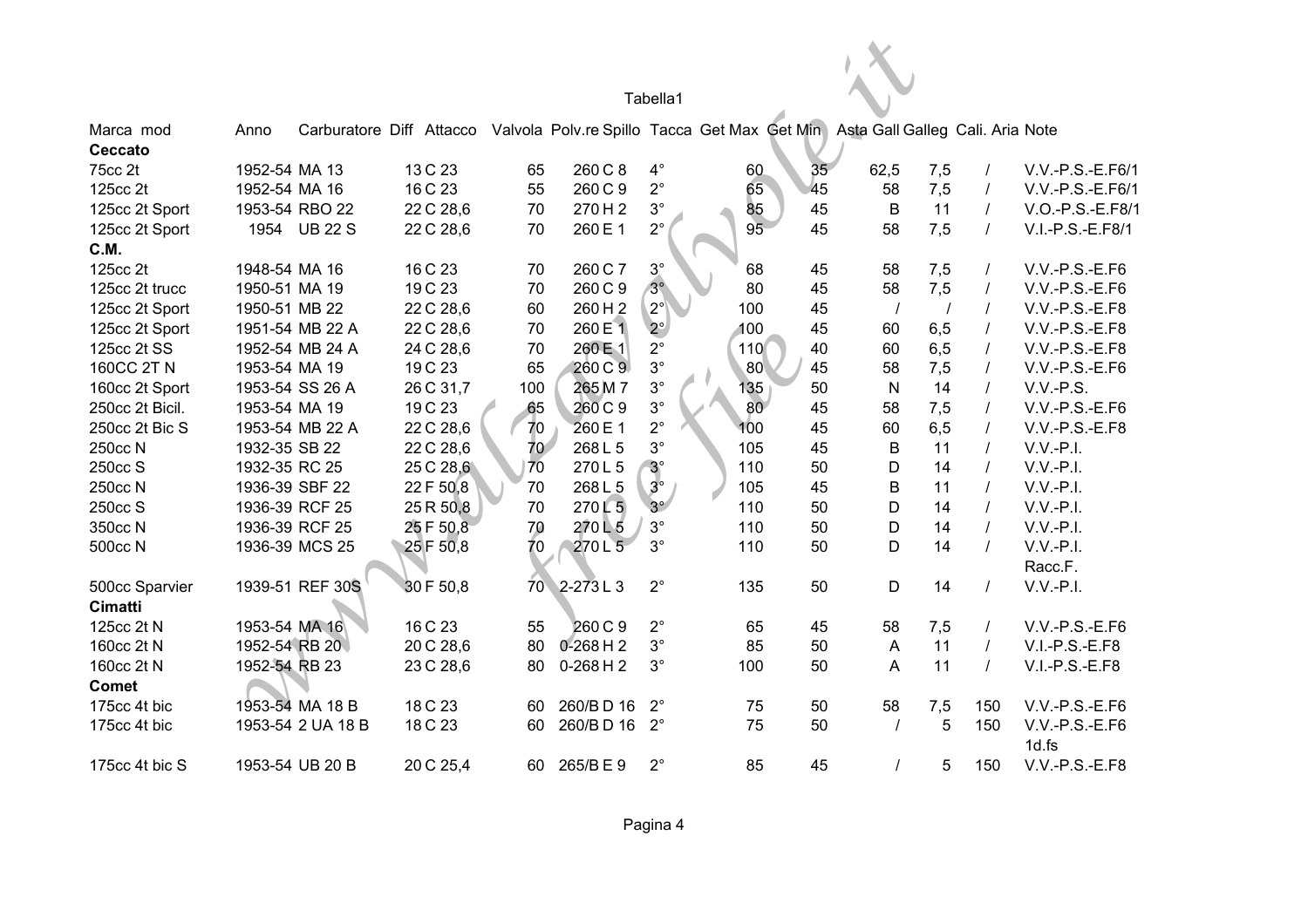|                           |                |                   |           |    |    |                                                                                                        | Tabella1             |     |    |             |     |                |                  |
|---------------------------|----------------|-------------------|-----------|----|----|--------------------------------------------------------------------------------------------------------|----------------------|-----|----|-------------|-----|----------------|------------------|
| Marca mod<br><b>Devil</b> | Anno           |                   |           |    |    | Carburatore Diff Attacco Valvola Polv.re Spillo Tacca Get Max Get Min Asta Gall Galleg Cali. Aria Note |                      |     |    |             |     |                |                  |
| 125cc 2t N                |                | 1953-54 UB 20 S   | 20 C 25,4 | 70 |    | 260 E 1                                                                                                | $2^{\circ}$          | 90  | 40 | 58          | 7,5 | $\prime$       | V.I.-P.S.-E.F8/1 |
| 160cc 2t Sport            |                | 1953-54 UB 24 S   | 24 C 28,6 | 70 |    | 260 E 1                                                                                                | $2^{\circ}$          | 100 | 45 | 58          | 7,5 | $\prime$       | V.I.-P.S.-E.F8/1 |
| 250cc 2t Mot              |                | 1953-54 UB 22 S   | 22 C 28,6 | 70 |    | 260 E 1                                                                                                | $2^{\circ}$          | 95  | 45 | 58          | 7,5 | $\prime$       | V.I.-P.S.-E.F8   |
| <b>Ducati</b>             |                |                   |           |    |    |                                                                                                        |                      |     |    |             |     |                |                  |
| 48cc Comp                 | 1948-51 MA 13  |                   | 13 C 23   | 65 |    | 260 C 8                                                                                                | $2^{\circ}$          | 60  | 40 | 62,5        | 7,5 | $\prime$       | $V.V.-P.S.$      |
| 60cc comp                 |                | 1950-51 MA 16 B   | 16 C 23   | 50 |    | 260/BD 15                                                                                              | $2^\circ$            | 70  | 45 | 58          | 7,5 | 150            | V.V.-P.S.        |
| 98cc 4t N                 |                | 1953-54 MA 16 B   | 16 C 23   | 40 |    | 260/BD 12                                                                                              | $2^\circ$            | 75  | 35 | 58          | 7,5 | 150            | V.V.-P.S.-E.F6   |
| 98cc 4t Sport             |                | 1953-54 MA 18 B   | 18 C 23   | 60 |    | 260/BD 16                                                                                              | $2^{\circ}$          | 82  | 40 | 58          | 7,5 | 150            | $V.V.-P.S.-E.F6$ |
| 175cc 4t Cruis            |                | 1952-54 MA 18 BS1 | 18 C 23   | 50 |    | 260/BD 16                                                                                              | $2^\circ$            | 178 | 40 | 58          | 7,5 | 150            | V.V.-P.S.-E.F5/5 |
| F.B.                      |                |                   |           |    |    |                                                                                                        |                      |     |    |             |     |                |                  |
| 350cc VL                  | 1936-39 SB 22  |                   | 22 C 28,6 | 70 |    | 268 L 5                                                                                                | $2^{\circ}$          | 100 | 45 | B           | 11  | $\prime$       | $V.V.-P.I.f.$    |
| 500-600cc VL              | 1936-39 SB 22  |                   | 22 C 28,6 | 70 |    | 268L5                                                                                                  | $3^{\circ}$          | 105 | 45 | B           | 11  | $\prime$       | $V.V.-P.I.f.$    |
| 600cc VT                  | 1936-39 RC 25  |                   | 25 C 28,6 | 70 |    | 270L5                                                                                                  | $\mathbf{4}^{\circ}$ | 105 | 50 | $\mathsf D$ | 14  | $\overline{I}$ | V.V.-P.I.f.      |
| 600cc VT                  | 1943-50 RC 25  |                   | 25 C 28,6 | 70 |    | 270L5                                                                                                  | $3^{\circ}$          | 105 | 50 | D           | 14  | $\prime$       | V.V.-P.I.-p.1-KS |
| Ferrari                   |                |                   |           |    |    |                                                                                                        |                      |     |    |             |     |                |                  |
| 125cc 2t N                | 1952-54 MA 18  |                   | 18 C 23   | 55 |    | 260 C 9                                                                                                | $3^\circ$            | 68  | 45 | 58          | 7,5 | $\prime$       | V.V.-P.S.-E.F7   |
| 125cc 2t S                |                | 1952-54 RAO 22    | 22 C 25,4 | 70 |    | 270H <sub>2</sub>                                                                                      | $4^{\circ}$          | 90  | 45 | G           | 11  | $\prime$       | $V.O.-P.S.$      |
| 150cc 2t N                |                | 1953-54 MB 20 A   | 20 C 28,6 | 60 |    | 260 E 1                                                                                                | $2^{\circ}$          | 85  | 40 | 60          | 6,5 | $\prime$       | V.V.-P.S.-E.F8/1 |
| 150cc 2t S                |                | 1953-54 MB 22 A   | 22 C 28,6 | 70 |    | 260日1                                                                                                  | $2^{\circ}$          | 95  | 40 | 60          | 6,5 | $\overline{I}$ | V.V.-P.S.-E.F8/1 |
| <b>F.M.-T50</b>           |                |                   |           |    |    |                                                                                                        |                      |     |    |             |     |                |                  |
| 125cc 2t                  | 1950-51 MA 16  |                   | 16 C 23   |    | 55 | 260 C 9                                                                                                | $2^{\circ}$          | 65  | 45 | 58          | 7,5 | $\overline{I}$ | $V.V.-P.S.E.-F5$ |
| 125cc 2t                  |                | 1952-54 MA 19     | 19 C 23   | 55 |    | 260 C 9                                                                                                | $3^\circ$            | 72  | 45 | 58          | 7,5 | $\sqrt{ }$     | V.V.-P.S.-E.F5   |
| <b>Frera</b>              |                |                   |           |    |    |                                                                                                        |                      |     |    |             |     |                |                  |
| 175cc VL                  | 1930-33 SA 18  |                   | 18 C 25,4 | 80 |    | 3-268 H 0                                                                                              | $2^{\circ}$          | 80  | 45 | B           | 11  | $\prime$       | $V.V.-P.I.$      |
| 250cc VL                  | 1934-39 SBF 22 |                   | 22 F 50,8 | 70 |    | 268 L 5                                                                                                | $3^\circ$            | 105 | 45 | B           | 11  | $\overline{I}$ | $V.V.-P.I.$      |
| 500cc VL                  | 1934-39 RC 25  |                   | 25 C 28,6 | 70 |    | 268L5                                                                                                  | $3^{\circ}$          | 110 | 50 | D           | 14  | $\overline{I}$ | $V.V.-P.I.$      |
| Fusi                      |                |                   |           |    |    |                                                                                                        |                      |     |    |             |     |                |                  |
| 250cc VL                  | 1937-39 SA 20  |                   | 20 C 25,4 | 70 |    | 268 H 2                                                                                                | $3^{\circ}$          | 95  | 45 | A           | 11  | $\prime$       | $V.I.-P.I.$      |
| 250cc Sport               | 1938-39 SB 22  |                   | 22 C 28,6 | 70 |    | 268 H 2                                                                                                | $3^{\circ}$          | 105 | 45 | Α           | 11  | $\prime$       | $V.I.-P.I.$      |
| 250cc S.Sport             | 1939           | <b>RCF 25</b>     | 25 F 50,8 | 70 |    | 270L3                                                                                                  | $3^{\circ}$          | 105 | 50 | C           | 14  | $\prime$       | $V.I.-P.I.$      |
| 250cc S.Sport             | 1948-54 RDF 27 |                   | 27 F 50,8 | 70 |    | 270L3                                                                                                  | $3^{\circ}$          | 125 | 50 | C           | 14  |                | $V.I.-P.I.$      |
| 500cc VTS                 |                | 1938-39 RDFF 27   | 27 F 50,8 | 70 |    | 270L3                                                                                                  | $3^\circ$            | 115 | 50 | E           | 14  |                | $V.O.-P.I.$      |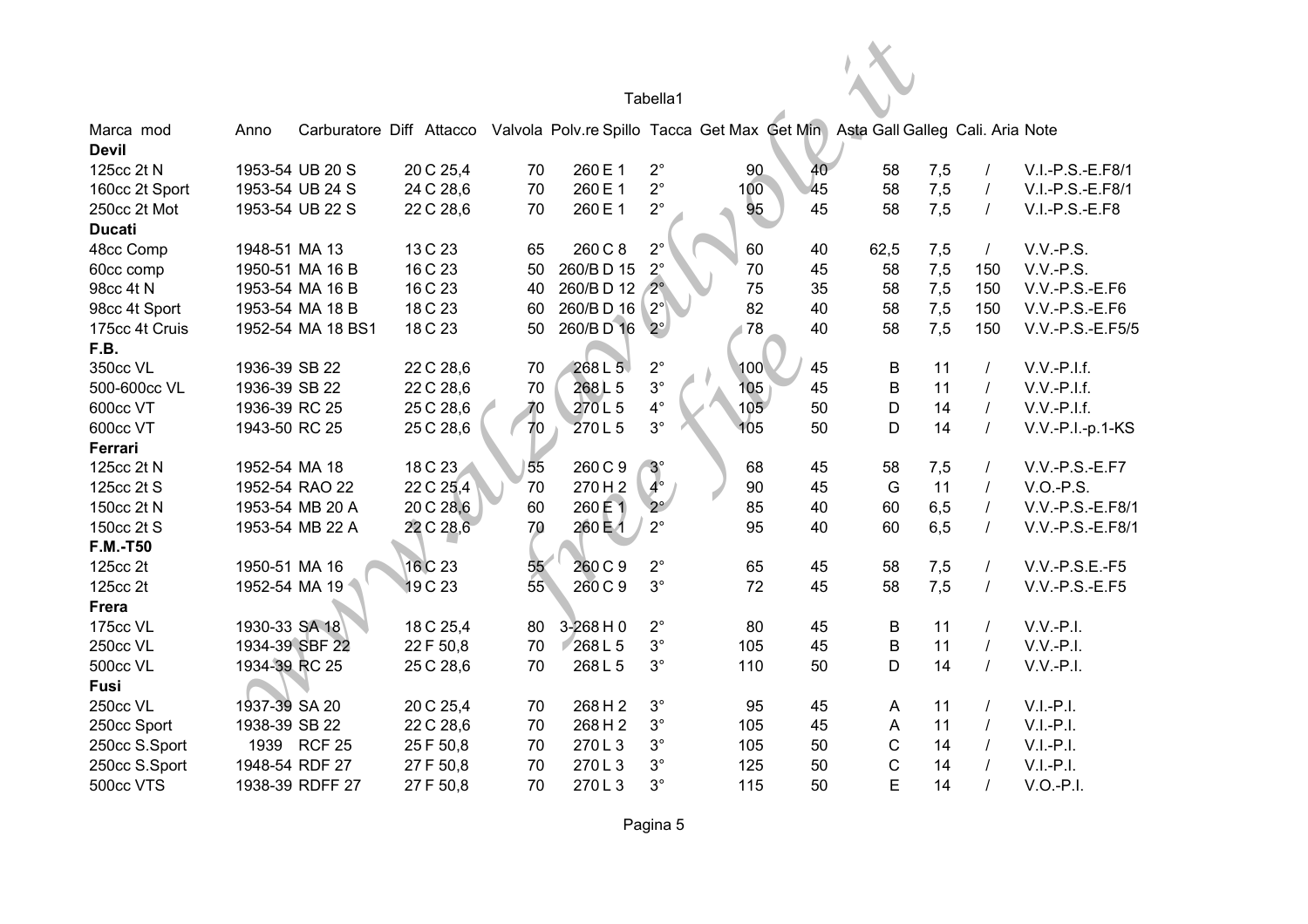| Tabella1 |
|----------|
|----------|

|                 |                |                  |           |                 |               | Tabella1       |                                                                       |    |                                  |      |                |                                |
|-----------------|----------------|------------------|-----------|-----------------|---------------|----------------|-----------------------------------------------------------------------|----|----------------------------------|------|----------------|--------------------------------|
| Marca mod       | Anno           |                  |           |                 |               |                | Carburatore Diff Attacco Valvola Polv.re Spillo Tacca Get Max Get Min |    | Asta Gall Galleg Cali. Aria Note |      |                |                                |
| F.B.M.          |                |                  |           |                 |               |                |                                                                       |    |                                  |      |                |                                |
| 125cc 2t Gabb   |                | 1953-54 UA 17 BS | 17 C 23   | 50              | 260/BD 15 2°  |                | 78                                                                    | 40 | 58                               | 7,5  | 50             | $V.I.-P.S.-E.F5$<br>Racc Gomma |
| Ganna Puch      |                |                  |           |                 |               |                |                                                                       |    |                                  |      |                |                                |
| 125cc 2t Sport  |                | 1952-54 UA 18 BS | 18 C 23   | 55              | 260/BD1       | $2^{\circ}$    | 78                                                                    | 45 |                                  | 5    | 50             | V.V.-P.S.-E.F5                 |
|                 |                | <b>UA 18 B</b>   | 18 C 23   | 50              | 260/BD1       | $2^{\circ}$    | 90                                                                    |    |                                  | 5    | 50             | V.V.-P.S.-E.F5                 |
|                 |                |                  |           |                 |               |                |                                                                       |    |                                  |      |                | 2 Carburatori                  |
| 150cc 2t N      |                | 1952-54 UA 18 BS | 18 C 23   | 55              | 260/BD1       | 2 <sup>°</sup> | 85                                                                    | 40 | 58                               | 7,5  | 50             | V.V.-P.S.-E.F6                 |
| Garelli         |                |                  |           |                 |               |                |                                                                       |    |                                  |      |                |                                |
| 350cc 2t        | 1925-30 RAO 18 |                  | 18 C 25,4 | 70              | 270 H 1       | $3^\circ$      | 75                                                                    | 45 | B                                | 11   | $\prime$       | $V.O.-P.I.$                    |
| 350cc 2t        | 1931-35 RBO 23 |                  | 23 C 28,6 | 70              | 270H2         | $3^{\circ}$    | 90                                                                    | 45 | G                                | 11   | $\sqrt{ }$     | V.O.-P.S.                      |
| <b>Gazzella</b> |                |                  |           |                 |               |                |                                                                       |    |                                  |      |                |                                |
| 65cc 2t         | 1950-51 MA 13  |                  | 13 C 23   | 65              | 260 C 8       | $2^{\circ}$    | 56                                                                    | 35 | 62,5                             | 7,5  | $\prime$       | V.V.-P.S.-E.F4                 |
| Gilera          |                |                  |           |                 |               |                |                                                                       |    |                                  |      |                |                                |
| 125cc N         |                | 1949-51 MA 16 B  | 16 C 23   | 50              | 260/BD 15     | $2^{\circ}$    | 68                                                                    | 40 | 58                               | 7,5  | 150            | $V.V.-P.S.-E.F6$               |
| 125cc Sport     |                | 1951-54 MA 18 B  | 18 C 23   | 50 <sub>2</sub> | 260/BD 15     | $2^{\circ}$    | 80                                                                    | 45 | 58                               | 7,5  | 150            | $V.V.-P.S.$                    |
| 150cc T.G.      |                | 1952-54 MA 16 B  | 16 C 23   | 50              | 260/BD 12 3°  |                | 75                                                                    | 40 | 58                               | 7,5  | 150            | $V.V.-P.S.$                    |
| 150cc Sport G   |                | 1952-54 MA 18 B  | 18 C 23   | 60              | 260/BD 16     | $2^{\circ}$    | 90                                                                    | 40 | 58                               | 7,5  | 150            | V.V.-P.S.                      |
| 150cc SS        |                | 1952-54 MB 20 B  | 20 C 25,4 | 60              | 260/BE3       | $2^{\circ}$    | 95                                                                    | 40 | 60                               | 6, 5 | 150            | $V.V.-P.S.$                    |
| 150cc Motoc     |                | 1953-54 MA 16 B  | 16 C 23   | 50              | 260/BD 12     | $3^\circ$      | 75                                                                    | 40 | 58                               | 7,5  | 150            | V.V.-P.S.-E.F5                 |
| 175 cc VL       | 1931-33 SA 18  |                  | 18 C 25,4 | 80              | 3-268 H 0     | $2^{\circ}$    | 80                                                                    | 45 | B                                | 11   | $\prime$       | $V.V.-P.I.$                    |
| 220cc VL        | 1934-38 SA 18  |                  | 18 C 25,4 | 80              | $3 - 268$ H 0 | $2^{\circ}$    | 85                                                                    | 45 | B                                | 11   | $\prime$       | $V.V.-P.I.$                    |
| 250cc VL        | 1938-39 SA 20  |                  | 20 C 25,4 | 70              | 268H2         | $4^\circ$      | 100                                                                   | 45 | B                                | 11   | $\prime$       | $V.V.-P.I.$                    |
| 250cc Motoc     | 1938-39 SA 20  |                  | 20 C 25,4 | 70              | 268 H 2       | $4^\circ$      | 100                                                                   | 45 | B                                | 11   | $\sqrt{ }$     | $V.V.-P.I.$                    |
| 250cc Nettuno   |                | 1947-51 RCF 25   | 25 F 50,8 | 70              | 270L3         | $3^\circ$      | 105                                                                   | 50 | D                                | 14   | $\sqrt{ }$     | $V.V.-P.I.-p.2$                |
| 250cc Nettuno   |                | 1952-54 RCF 25 B | 25 F 50,8 | 45              | 266/B T 1     | $3^\circ$      | 112                                                                   | 40 | D                                | 14   | 150            | $V.V.-P.I.-p.2$                |
| 250cc Net Tru   |                | 1951 SSF 26 A    | 26 F 50,8 | 100             | 265/B M 7     | $3^\circ$      | 115                                                                   | 50 | C                                | 14   | $\prime$       | $V.I.-P.I.-p.2$                |
| 250cc Net Spo   |                | 1952-54 RCF 25 B | 25 F 50,8 | 45              | 266/B T 1     | $3^\circ$      | 115                                                                   | 40 | $\mathsf C$                      | 14   | 150            | $V.I.-P.I.-p.2$                |
| 350cc VL        | 1927-37 SB 22  |                  | 22 C 28,6 | 70              | 268 L 5       | $3^\circ$      | 105                                                                   | 45 | B                                | 11   | $\overline{I}$ | $V.V.-P.I.$                    |
|                 |                |                  |           |                 |               |                |                                                                       |    |                                  |      |                | Bacc.att.mot.sp.               |
| 500cc VL        | 1920-29 MC 25  |                  | 25 C 28,6 | 70              | 270L5         | $2^{\circ}$    | 100                                                                   | 50 | D                                | 14   | $\sqrt{ }$     | $V.V.-P.I.$                    |
| 500cc SS        | 1931-36 MD 27  |                  | 27 C 31,7 | 70              | 270L5         | $3^\circ$      | 118                                                                   | 50 | D                                | 14   | $\sqrt{ }$     | $V.V.-P.I.$                    |
| 500cc VT        | 1936-39 MD 27  |                  | 27 C 31,7 | 70              | 270L5         | $3^\circ$      | 120                                                                   | 50 | D                                | 14   | $\prime$       | $V.V.-P.I.$                    |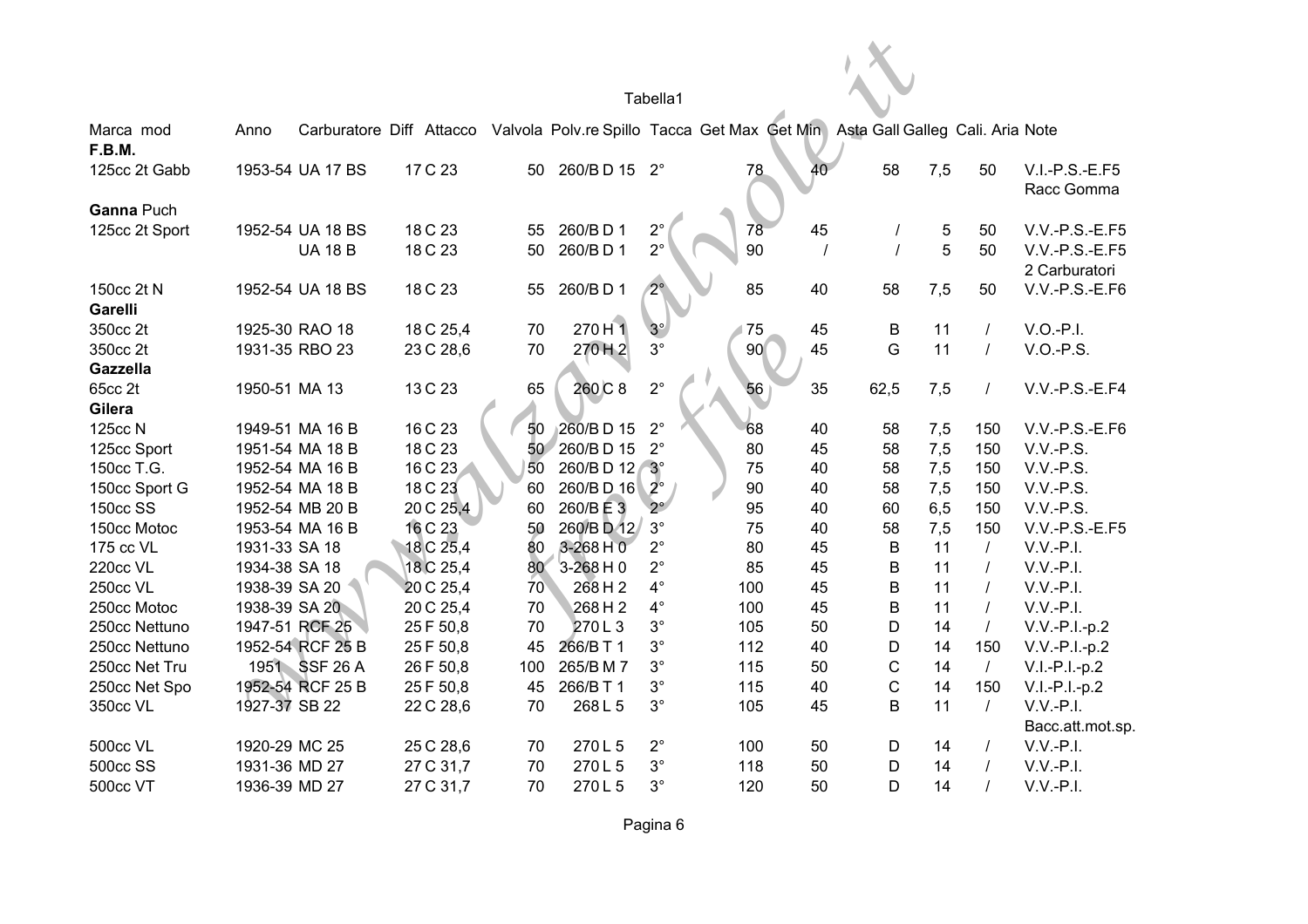|                     |                |                  |                                                                       |                 |               | Tabella1    |     |    |                                  |     |          |                                |
|---------------------|----------------|------------------|-----------------------------------------------------------------------|-----------------|---------------|-------------|-----|----|----------------------------------|-----|----------|--------------------------------|
| Marca mod           | Anno           |                  | Carburatore Diff Attacco Valvola Polv.re Spillo Tacca Get Max Get Min |                 |               |             |     |    | Asta Gall Galleg Cali. Aria Note |     |          |                                |
| <b>500cc VTS 8B</b> |                | 1937-38 MD 28,5  | 28 C 31,7                                                             | 70              | 2-270L3       | $2^{\circ}$ | 125 | 50 | D                                | 14  |          | $V.V.-P.I.$                    |
| 500cc VTSS          |                | 1939 REF 30      | 30 F 50,8                                                             | 70              | 2-270L3       | $2^{\circ}$ | 135 | 50 | $\mathsf C$                      | 14  |          | $V.I.-P.I.-p.2$                |
| 500cc VL Milit      |                | 1936-43 MC 26 F  | 26 C 31,7                                                             | 70              | 270L5         | $3^{\circ}$ | 105 | 50 | D                                | 14  |          | V.V.-P.I.-E.F20                |
| 500cc SaturNS       |                | 1944-54 RDF 28   | 28 F 50,8                                                             | 85              | 2-270L5       | $3^{\circ}$ | 112 | 50 | D                                | 14  |          | $V.V.-P.I.-p.2$                |
| 500cc SaturTru      |                | 1951-53 SSF 30 A | 30 F 50,8                                                             | 100             | 265 M 13      | $3^\circ$   | 140 | 50 | D                                | 14  |          | V.V.-P.I.-p.2                  |
| <b>500cc SS</b>     |                | 1944-51 SSF 32 M | 32 F 50,8                                                             | 90              | 315N1         | 1 f vis.    | 150 |    | D                                | 14  |          | $V.I.-P.I.-p.2$                |
| 500cc Compet        |                | 1946-51 SSF 35 M | 35F 55                                                                | 110             | 315 P 1       | 3 f vis.    | 155 |    | P                                | 14  |          | $V.I.-P.I.-p.2$                |
| 500cc VT Moto       |                | 1937-39 RDS 27   | 27 C 31,7                                                             | 70              | 270L5         | $3^\circ$   | 120 | 50 | P                                | 14  |          | $V.V.-P.I.-p.2$                |
| 600cc VL Moto       | 1936-39 MD 27  |                  | 27 C 31,7                                                             | 70              | 270L5         | $3^\circ$   | 118 | 50 | D                                | 14  |          | $V.V.-P.I.$                    |
| 600cc VT Moto       |                | 1938-39 RDS 27   | 27 C 31,7                                                             | 70              | 270L5         | $3^\circ$   | 120 | 50 | D                                | 14  |          | $V.V.-P.I.$                    |
| 600cc Mercurio      |                | 1946-54 MC 26 F  | 26 C 31,7                                                             | 70              | 270L5         | $3^{\circ}$ | 125 | 50 | D                                | 14  |          | V.V.-P.I.-E.F20-p.2            |
| 500cc Sat Milit     |                | 1953-54 RDF 28   | 28 F 50,8                                                             | 85              | $2 - 270 L 5$ | $3^{\circ}$ | 105 | 50 | D                                | 14  |          | V.V.-P.I.-E.F30                |
| 500cc Satur S       | 1953-54 RDF 28 |                  | 28 F 50,8                                                             | 85              | 2-270L5       | $3^\circ$   | 115 | 50 | D                                | 14  |          | V.V.-P.I.-p.2                  |
| Gitan               |                |                  |                                                                       |                 |               |             |     |    |                                  |     |          |                                |
| 125cc 2t            | 1952-54 MA 16  |                  | 16 C 23                                                               | 55              | 260 C 9       | $3^\circ$   | 65  | 45 | 58                               | 7,5 |          | V.V.-P.S.-E.F7                 |
| 125cc 2t Sport      |                | 1953-54 UB 22 S  | 22 C 28,6                                                             | 70 <sub>2</sub> | 260 E 1       | $2^{\circ}$ | 95  | 45 | 58                               | 7,5 | $\prime$ | V.I.-P.S.-E.F8/1               |
| 160cc 4t            |                | 1953-54 UA18BS3  | 18 C 23                                                               | 55              | 255/BD1       | $2^\circ$   | 80  | 40 | 58                               | 7,5 | 150      | $V.I.-P.S.-E.F6$               |
| Guazzoni            |                |                  |                                                                       |                 |               |             |     |    |                                  |     |          |                                |
| 150cc 2t N          | 1951-52 RB 20  |                  | 20 C 28,6                                                             | 80              | $0-268$ H 2   | $3^\circ$   | 85  | 50 | G                                | 11  |          | V.I.-P.S.-E.F8                 |
| 150cc 2t Sport      | 1951-52 RB 23  |                  | 23 C 28,6                                                             | 80              | $0-268$ H $2$ | $3^\circ$   | 110 | 50 | G                                | 11  | $\prime$ | $V.I.-P.S.$                    |
| 150cc 2t Grifo      |                | 1953-54 UA 17 BS | 17 C 23                                                               | 55              | 260/BD 15     | $2^{\circ}$ | 78  | 45 | 58                               | 7,5 | 50       | V.I.-P.S.-E.F5/6<br>Racc Gomma |
| 160cc 2t TV         |                | 1953-54 UB 20 BS | 20 C 28,6                                                             | 70              | 260/BE3       | $2^{\circ}$ | 90  | 50 | 58                               | 7,5 | 70       | V.I.-P.S.-E.F8/1               |
| 160cc 2t Sport      |                | 1953-54 UB 24 S  | 24 C 28,6                                                             | 70              | 260 E 6       | $2^{\circ}$ | 120 | 50 | 58                               | 7,5 | $\prime$ | V.I.-P.S.-E.F8/1               |
| 160cc 2t SS         |                | 1953-54 SS 30 A  | 30 C 35                                                               | 90              | 265 M13       | $3^\circ$   | 145 | 50 | ${\sf N}$                        | 14  |          | $V.I.-P.S.p.1$                 |
| 175cc 2t Bol d'or   |                | 1953-54 SS 30 A  | 30 C 35                                                               | 90              | 270 M 13      | $3^\circ$   | 210 | 50 | $\prime$                         | 11  |          | V.E.-S.S. 2                    |
| 250cc 2t N          |                | 1951 RB 22       | 22 C 28,6                                                             | 80              | $0-268$ H 2   | $3^\circ$   | 90  | 50 | B                                | 11  | $\prime$ | V.V.-P.S.                      |
| 175cc 2t N          |                | 1953-54 UB 24 S  | 24 C 28,6                                                             | 70              | 260 E 1       | $3^\circ$   | 110 | 50 | 58                               | 7,5 |          | V.I.-P.S.-E.F8/1               |
| <b>Guia Buralli</b> |                |                  |                                                                       |                 |               |             |     |    |                                  |     |          |                                |
| 125cc 2t N          |                | 1951 TA 16 A     | 16 C 22                                                               | 60              | 1951          | $2^{\circ}$ | 70  | 35 | 60                               | 7,5 |          | V.V.-P.S.-E.F4                 |
| 125cc 2t N          |                | 1952-54 MA 18 B  | 18 C 23                                                               | 55              | 260/BD 16     | $2^{\circ}$ | 80  | 40 | 58                               | 7,5 | 50       | V.V.-P.S.                      |
| 125cc 2t Sport      |                | 1953-54 MB 22 A  | 22 C 28,6                                                             | 70              | 260 E 1       | $2^{\circ}$ | 85  | 45 | 60                               | 6,5 |          | $V.V.-P.S.$                    |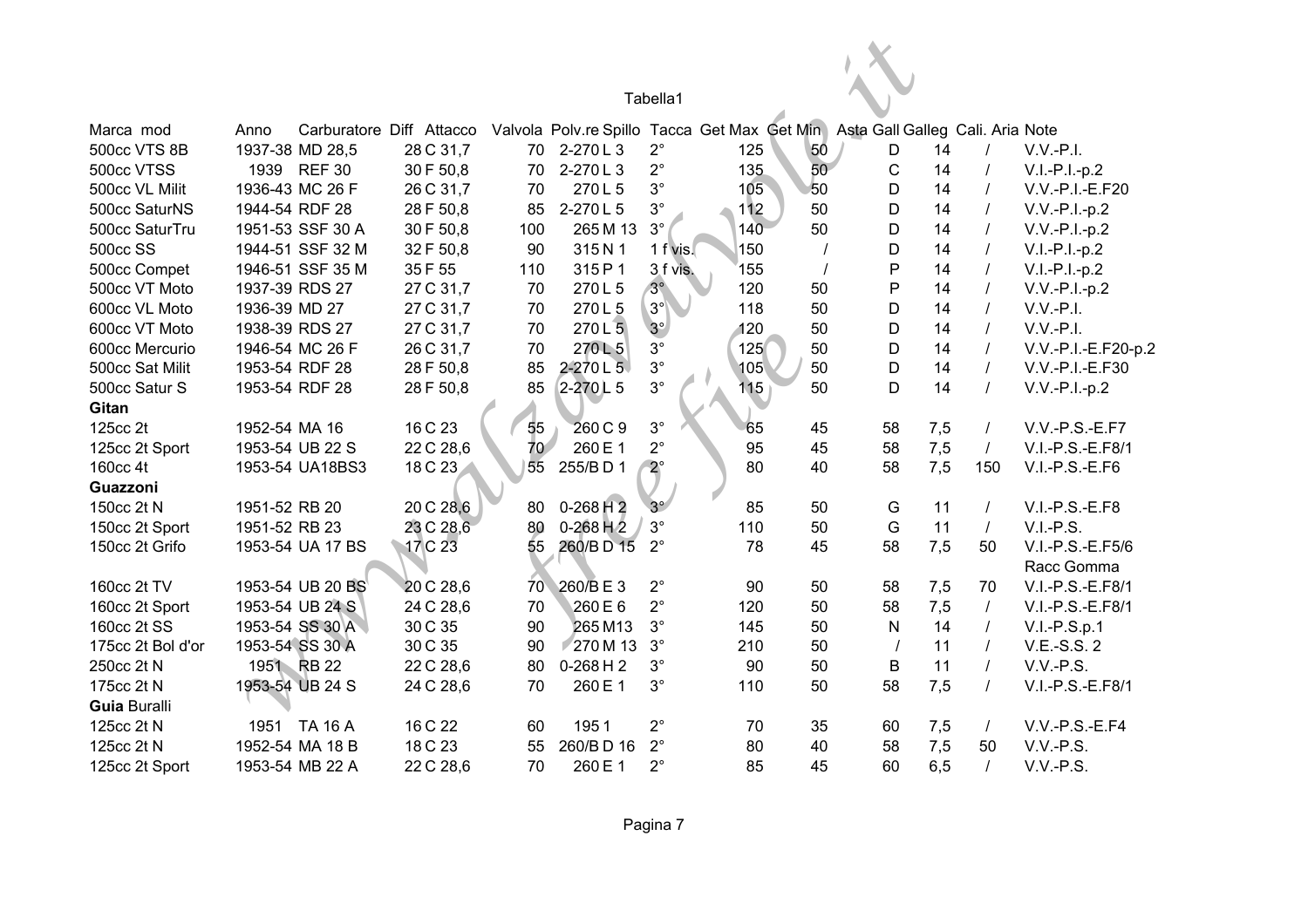|                    |                |                          |             |                  |                                              | Tabella1    |     |    |                                  |     |          |                  |
|--------------------|----------------|--------------------------|-------------|------------------|----------------------------------------------|-------------|-----|----|----------------------------------|-----|----------|------------------|
| Marca mod<br>Guzzi | Anno           | Carburatore Diff Attacco |             |                  | Valvola Polv.re Spillo Tacca Get Max Get Min |             |     |    | Asta Gall Galleg Cali. Aria Note |     |          |                  |
| 65cc 2t            | 1945-54 MA 13  |                          | 13 C 23     | 65               | 260 C 8                                      | $4^{\circ}$ | 65  | 35 | 62,5                             | 7,5 |          | $V.I.-P.S.-E.F5$ |
| 65cc 2t Truc       | 1950-54 MA 16  |                          | 16 C 23     | 65               | 260 C 7                                      | $4^\circ$   | 75  | 45 | 58                               | 7,5 | $\prime$ | $V.I.-P.S.-E.F5$ |
| 65cc 2t P          |                | 1953-54 MU 14 B2         | 14 C 23     | 45               | 260/BF4                                      | $2^{\circ}$ | 75  |    |                                  | 5   | 50       | V.V.-P.S.        |
| 98cc 2t Zigolo     |                | 1953-54 MAF 15 B1        | 15F48       | 50               | 260/BD 16                                    | $2^{\circ}$ | 75  | 40 |                                  | 7,5 | 50       | V.V.-P.S.        |
| 160cc Galletto     |                | 1950-51 MA 18 BS1        | 18 C 23     | 45               | 260/BD 15                                    | $2^{\circ}$ | 85  | 40 | 44,5                             | 7,5 | 150      | V.V.-P.I.-E.F5/1 |
| 175cc Galletto     |                | 1952-54 MA 18 BS1        | 18 C 23     | 55               | 260/BD1                                      | $2^\circ$   | 85  | 40 | 44,5                             | 7,5 | 150      | V.V.-P.I.-E.F5/1 |
| 175cc              | 1931-34 SB 20  |                          | 20 C 28,6   | 70               | 268 H 2                                      | $4^\circ$   | 95  | 45 | B                                | 11  | $\prime$ | $V.V.-P.I.$      |
| 200cc Galletto     |                | 1954 MA 19 BS1           | 19 C 23     | 55               | 260/BD1                                      | $2^{\circ}$ | 90  | 40 | 44,5                             | 7,5 | 150      | V.V.-P.I.-E.F3/4 |
| 220cc              | 1934-36 SB 22  |                          | 22 C 28,6   | 70               | 268 H 2                                      | $4^\circ$   | 100 | 45 | B                                | 11  | $\prime$ | $V.V.-P.I.$      |
| 250cc TT           | 1927-30 RC 25  |                          | 25 C 31,7   | 70               | 270L3                                        | $4^\circ$   | 115 | 50 | D                                | 14  | $\prime$ | $V.V.-P.I.$      |
| 250cc TT           |                | 1931-36 MD 28,5          | 28,5 C 31,7 | 80               | $2 - 273$ L 3                                | $4^{\circ}$ | 130 | 50 | D                                | 14  | $\prime$ | $V.V.-P.I.$      |
| 250cc PL           | 1936-39 SBF 22 |                          | 22 F 50,8   | 70               | 268H2                                        | $3^{\circ}$ | 105 | 45 | B                                | 11  |          | $V.V.-P.I.$      |
| 250cc Albatros     |                | 1940-50 SS 32 M          | 32 C 36     | 130              | 310N1                                        | 1 f vis.    | 150 |    | P                                | 14  |          | $V.V.-P.I.-p.1$  |
| 250cc Airone       | 1945-54 SBF 22 |                          | 22 F 50,8   | 70               | 268H2                                        | $4^{\circ}$ | 105 | 45 | B                                | 11  | $\prime$ | $V.V.-P.I.$      |
| 250cc Air.Sport    |                | 1949-54 SSF 25 A         | 25 F 50,8   | 100 <sub>2</sub> | 265 M 7                                      | $3^\circ$   | 115 | 50 | D                                | 14  | $\prime$ | $V.V.-P.I.$      |
| 500cc Sport 15     | Ant1928 SB 22  |                          | 22 C 28,6   | 70               | 268 L 5                                      | $3^\circ$   | 105 | 45 | B                                | 11  | $\prime$ | $V.V.-P.I.$      |
| 500cc Sport 15     |                | 1935-39 RCS 25           | 25 C 28,6   | 70               | 270L5                                        | $3^\circ$   | 110 | 50 | D                                | 14  |          | $V.V.-P.I.$      |
| 500cc 4 TV         |                | 1928-30 MD 28,5          | 28,5 C 31,7 | 80               | $2-273$ $\lfloor 3 \rfloor$                  | $3^\circ$   | 130 | 50 | D                                | 14  |          | $V.V.-P.I.$      |
| 500cc 2 TV         | 1932-34 MC 25  |                          | 25 C 28,6   | 70               | 270L5                                        | $2^{\circ}$ | 110 | 50 | D                                | 14  |          | $V.V.-P.I.$      |
| 500cc V            |                | 1935-38 MD 27 F          | 27 C 31,7   | 70               | 270L5                                        | $4^\circ$   | 118 | 50 | D                                | 14  |          | $V.V.-P.I.$      |
| 500cc W            |                | 1935-39 MD 28,5          | 28,5 C 31,7 | 80               | $2 - 270L3$                                  | $4^\circ$   | 128 | 50 | D                                | 14  |          | $V.V.-P.I.$      |
| 500cc C            |                | 1937-38 MD 28,5          | 28,5 C 31,7 | 80               | $2 - 273L3$                                  | $4^{\circ}$ | 132 | 50 | D                                | 14  |          | $V.V.-P.I.$      |
| 500cc Alce         |                | 1936-43 MC 26 F          | 26 C 31,7   | 70               | 270L5                                        | $4^\circ$   | 115 | 50 | D                                | 14  |          | V.V.-P.I.-E.F20  |
| 500cc Condor       |                | 1940-51 SS 32 M          | 32 C 36     | 130              | 1-330 N 1                                    | 1 f vis.    | 135 |    | P                                | 14  | $\prime$ | $V.V.-P.I.-p.1$  |
| 500cc Superalce    |                | 1945-54 MD 27 F0         | 27 C 31,7   | 70               | 270L5                                        | $4^\circ$   | 118 | 50 | D                                | 14  | $\prime$ | V.V.-P.I.-E.F20  |
| 500cc Dondolino    |                | 1946-51 SS 35 M          | 35 C 36     | 130              | 1-330 P 1                                    | 1 f vis.    | 160 |    | P                                | 14  | $\prime$ | V.V.-P.I.-p.1    |
| 500cc Falcone      |                | 1950-54 SS 29 A          | 29 C 35     | 100              | 265 M 13                                     | $2^{\circ}$ | 135 | 55 | D                                | 14  | $\prime$ | $V.V.-P.I.$      |
| 500cc Mot. R       |                | 1938-39 2 MC 25          | 25 C 31,7   | 70               | 270L5                                        | $3^\circ$   | 115 | 50 | D                                | 14  |          | $V.V.-P.I.$      |
| 500cc Mot. Erc.    |                | 1946-54 MC 26 F          | 26 C 31,7   | 70               | 270L5                                        | $4^\circ$   | 118 | 50 | D                                | 14  |          | V.V.-P.I.-E.F20  |
| 500cc Astore       |                | 1949-54 MD 27 F          | 27 C 31,7   | 70               | 270L5                                        | $4^\circ$   | 122 | 50 | D                                | 14  |          | $V.V.-P.I.$      |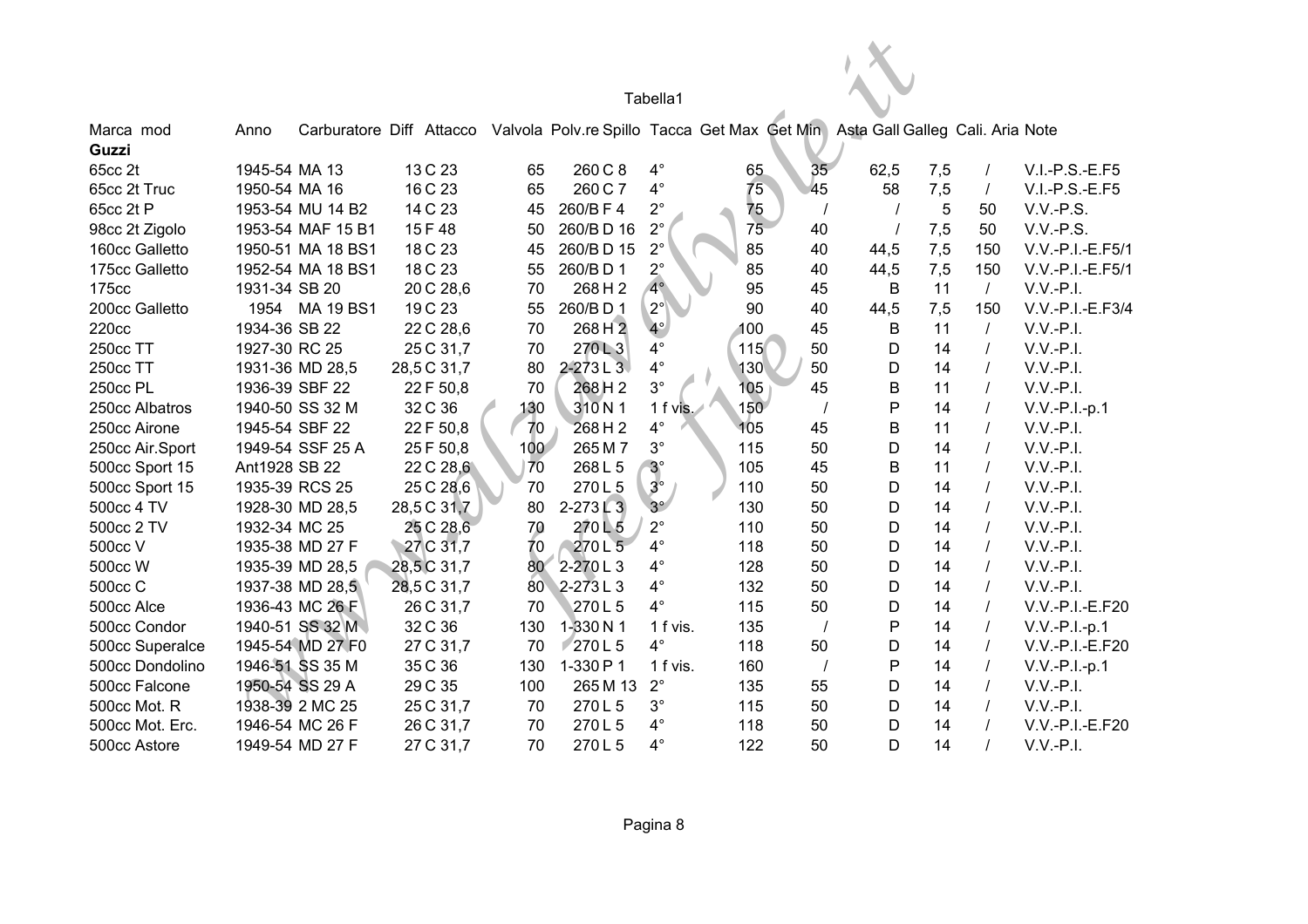|                      |               |                    |                                                                                                        |    |               | Tabella1    |                 |          |          |     |          |                   |
|----------------------|---------------|--------------------|--------------------------------------------------------------------------------------------------------|----|---------------|-------------|-----------------|----------|----------|-----|----------|-------------------|
| Marca mod            | Anno          |                    | Carburatore Diff Attacco Valvola Polv.re Spillo Tacca Get Max Get Min Asta Gall Galleg Cali. Aria Note |    |               |             |                 |          |          |     |          |                   |
| <b>Idroflex Issi</b> |               |                    |                                                                                                        |    |               |             |                 |          |          |     |          |                   |
| 105cc 2t N           |               | 1950-51 MA 16 B    | 16 C 23                                                                                                |    | 50 260/BC9    | $3^{\circ}$ | 62              | 40       | 58       | 7,5 | 50       | V.V.-P.S.-E.F5    |
| 105cc 2t S           |               | 1951-52 MA 19 B    | 19 C 23                                                                                                | 50 | 260/BD 15     | $2^{\circ}$ | 85              | 40       | 58       | 7,5 | 50       | V.V.-P.S.-E.F5    |
| 125cc 2t S           |               | 1953-54 MB 20 A    | 20 C 28,6                                                                                              | 60 | 260 E 1       | $2^{\circ}$ | 90              | 40       | 60       | 6,5 | $\prime$ | V.V.-P.S.-E.F11/1 |
| Innocenti            |               |                    |                                                                                                        |    |               |             |                 |          |          |     |          |                   |
| 125cc Lamb ABC       | 1947-51 MA 16 |                    | 16 C 23                                                                                                | 55 | 260 C 9       | $2^{\circ}$ | 65              | 45       | 58       | 7,5 |          | $V.V.-P.S.-E.F5$  |
| <b>125cc</b>         | 1920-29 MA 19 |                    | 19 C 23                                                                                                | 55 | 260 C 9       | $3^\circ$   | 90              | 45       | 58       | 7,5 |          | V.V.-P.S.         |
| 125cc Lamb LC        | 1950-52 MA 16 |                    | 16 C 23                                                                                                | 55 | 260 C 9       | $2^\circ$   | 65              | 45       | 58       | 7,5 |          | V.V.-P.S.-E.F6    |
| 125cc Motocarro      | 1947-51 MA 16 |                    | 16 C 23                                                                                                | 55 | 260 C 9       | $3^{\circ}$ | 65              | 45       | 58       | 7,5 |          | V.V.-P.S.-E.F6    |
| 125cc S              |               | 1948-51 MB 22 A    | 22 C 28,6                                                                                              | 70 | 260 E 1       | $2^\circ$   | 95              | 40       | 60       | 6,5 | $\prime$ | V.V.-P.S.-E.F8    |
| 125cc 2t SS          | 1951          | MB 24 A            | 24 C 28,6                                                                                              | 60 | 260 E 1       | $2^{\circ}$ | 100             | 40       | 60       | 6,5 | $\prime$ | V.V.-P.S.-E.F8    |
| 125cc Lamb D         | 1951          | MA 18 B2           | 18 C 26                                                                                                | 50 | 260/BD1       | $2^{\circ}$ | 75              | 40       | 58       | 7,5 | 70       | V.V.-P.S.-E.F5    |
| 125cc Lamb D         |               | 1952-54 MA 18 B3   | 18 C 26                                                                                                | 75 | 255/BE1       | $2^{\circ}$ | 70              | 45       | 58       | 6,5 | 70       | V.V.-P.S.-E.F5    |
| 125cc Lamb LD        |               | 1952-54 MA 18 B3   | 18 C 26                                                                                                | 75 | 255/B E 1     | $2^{\circ}$ | 70 <sup>°</sup> | 45       | 58       | 6,5 | 70       | V.V.-P.S.-E.F6    |
| 125cc Motoc D        |               | 1952-54 MA 18 B3   | 18 C 26                                                                                                | 75 | 255/B E 1     | $2^{\circ}$ | 70              | 45       | 58       | 6,5 | 70       | V.V.-P.S.-E.F5    |
| 125cc Lamb E         |               | 1953 MU 14 B1      | 14 C 29                                                                                                |    | 50 268/B1 F 3 | $2^{\circ}$ | 68              | $\prime$ | $\prime$ | 5   | 50       | V.V.-P.S.         |
| 125cc Lamb E         |               | 1954 MU 14 C1      | 14 C 29                                                                                                | 40 | 270 F 3       | $2^\circ$   | 72              | 35       | $\prime$ | 5   | 100      | V.V.-P.S.         |
| <b>ISO</b>           |               |                    |                                                                                                        |    |               |             |                 |          |          |     |          |                   |
| 125cc Scooter        | 1949-51 MA 16 |                    | 16 C 23                                                                                                | 55 | 260 C 7       | $2^{\circ}$ | 65              | 50       | 58       | 7,5 | $\prime$ | V.V.-P.S.-E.F5/0  |
| 125cc Isomoto        | 1950-51 MA 16 |                    | 16 C 23                                                                                                | 55 | 260 C 7       | $2^{\circ}$ | 65              | 50       | 58       | 7,5 | $\prime$ | V.V.-P.S.-E.F5/0  |
| 125cc Isocarro       | 1950-51 MA 16 |                    | 16 C 23                                                                                                | 55 | 260 C 7       | $2^{\circ}$ | 65              | 50       | 58       | 7,5 | $\prime$ | V.V.-P.S.-E.F5/0  |
| 125cc Mot. Truc.     | 1950-51 MA 19 |                    | 19 C 23                                                                                                | 55 | 260 C 9       | $3^\circ$   | 85              | 45       | 58       | 7,5 | $\prime$ | V.V.-P.S.-E.F5/0  |
| 125cc Tutti i tipi   |               | 1951-54 MA 18 B    | 18 C 23                                                                                                | 55 | 260/BD1       | $2^{\circ}$ | 75              | 45       | 58       | 7,5 | 50       | V.V.-P.S.-E.F5/0  |
| 200cc 2t             |               | 1953-54 MB 24 A    | 24 C 28,6                                                                                              | 70 | 260 E 1       | $1^{\circ}$ | 95              | 45       | 60       | 6,5 | $\prime$ | V.V.-P.S.-E.F8    |
| 240cc 2t Isetta      |               | 1953-54 UC 24 B    | 24 C 31,7                                                                                              | 80 | 266/BU2       | $2^{\circ}$ | 108             | 45       | $\prime$ | 5   | 70       | V.V.-P.S.         |
| Italmoto             |               |                    |                                                                                                        |    |               |             |                 |          |          |     |          |                   |
| 125cc 2t N           | 1953-54 MA 16 |                    | 16 C 23                                                                                                | 55 | 260 C 9       | $2^{\circ}$ | 65              | 45       | 58       | 7,5 | $\prime$ | V.V.-P.S.-E.F6    |
| 160cc 4t N           |               | 1953-54 UA 18 BS 3 | 18 C 23                                                                                                | 55 | 255/BD1       | $2^{\circ}$ | 80              | 40       | 58       | 7,5 | 150      | $V.I.-P.S.-E.F6$  |
| <b>IMN</b>           |               |                    |                                                                                                        |    |               |             |                 |          |          |     |          |                   |
| 98cc 4t Baio         |               | 1953-54 MA 16 B    | 16 C 23                                                                                                | 50 | 260/BD9       | $2^{\circ}$ | 65              | 35       | $\prime$ | 5   | 150      | V.V.-P.S.-E.F6    |
| L.C.                 |               |                    |                                                                                                        |    |               |             |                 |          |          |     |          |                   |
| 150cc 2t Lepr.       |               | 1951-52 MB 22 A    | 22 C 28,6                                                                                              | 70 | 265 E 1       | $2^{\circ}$ | 100             | 45       | 60       | 6,5 |          | V.V.-P.S.-E.F8/1  |
| 200cc 2t LS          |               | 1953-54 MB 24 A    | 24 C 28,5                                                                                              | 70 | 260 E 1       | $2^{\circ}$ | 105             | 45       | 60       | 6,5 |          | V.V.-P.S.         |

Pagina 9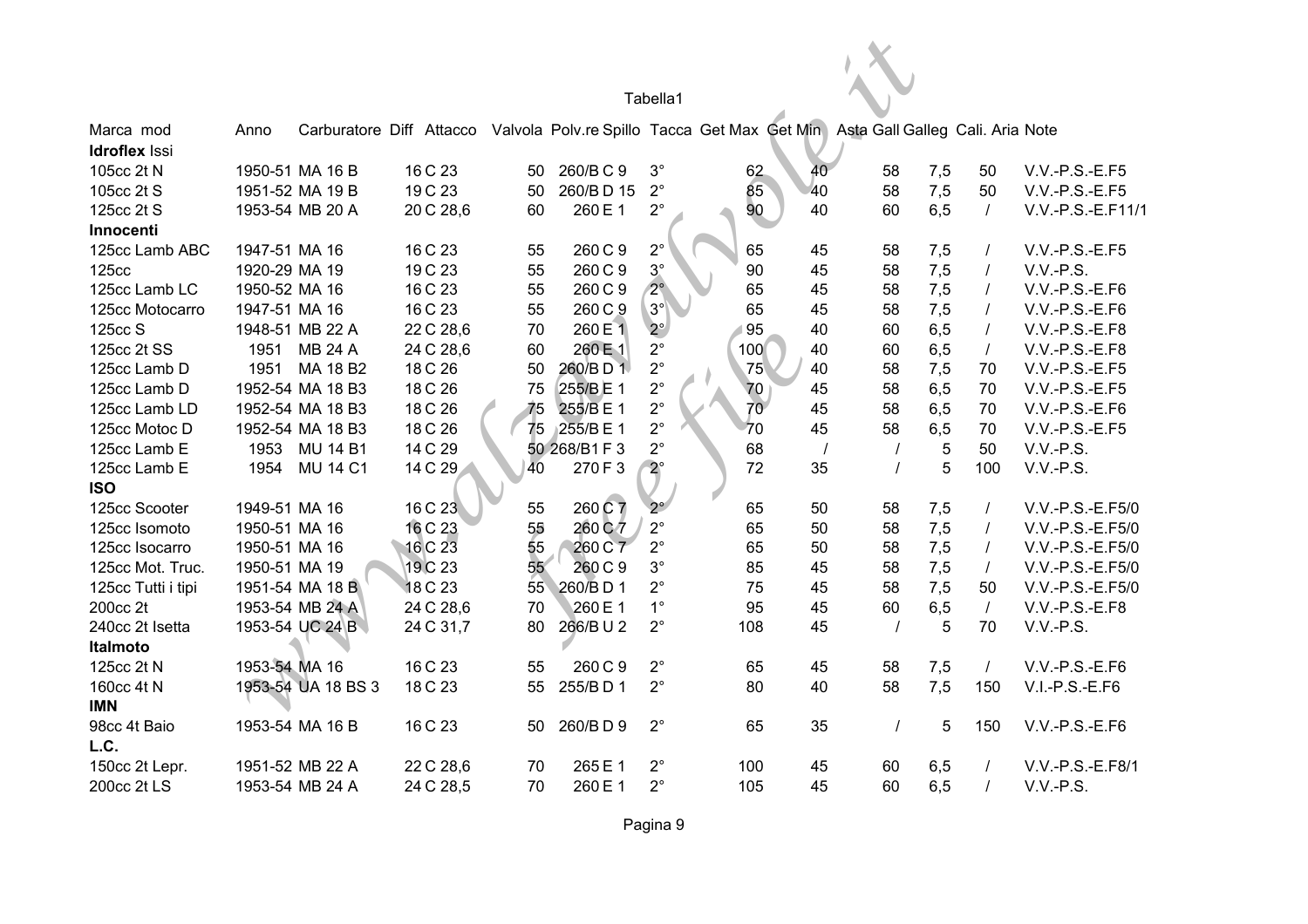| Tabella1<br>Carburatore Diff Attacco Valvola Polv.re Spillo Tacca Get Max Get Min<br>Asta Gall Galleg Cali. Aria Note<br>Anno<br>15 C 23<br>1950-53 MA 15 B<br>260/BD 15<br>$2^{\circ}$<br>35 <sub>2</sub><br>62,5<br>62<br>7,5<br>$V.V.-P.S.-E.F4$<br>50<br>150<br>35<br>80<br>16 C 23<br>260/BD1<br>$2^{\circ}$<br>58<br>7,5<br>1953<br><b>MA 16 B</b><br>150<br>$V.V.-P.S.$<br>50<br>$2^{\circ}$<br>90<br>35<br>1953<br><b>MA 18 B</b><br>18 C 23<br>260/BD 16<br>58<br>7,5<br>150<br>V.V.-P.S.<br>60<br>$2^{\circ}$<br>65<br>15 C 23<br>260/BD8<br>1954<br><b>MA 15 B</b><br>30<br>58<br>7,5<br>150<br>V.V.-P.S.-E.F6<br>50<br>$2^{\circ}$<br>16 C 23<br>260/BD8<br>78<br>1954<br><b>MA 16 B</b><br>30<br>58<br>7,5<br>150<br>V.V.-P.S.-E.F6<br>50<br>$2^\circ$<br>18 C 23<br>262/BD 13<br><b>MA 18 B</b><br>90<br>35<br>150<br>V.V.-P.S.<br>1954<br>50<br>58<br>7,5<br>$2^{\circ}$<br>260/BD1<br>78<br>17 C 23<br>50<br>58<br>7,5<br>V.I.-P.S.-E.F5/2<br>1951-54 UA 17 BS<br>50<br>50<br>Racc Gomma<br>$2^{\circ}$<br>45<br>260 E 1<br>105<br>V.I.-P.S.-E.F11<br>125cc 2t Cigno S<br>1952-54 UB 22 S<br>22 C 28,6<br>70<br>58<br>7,5<br>$\prime$<br>$3^\circ$<br>260 E 6<br>105<br>45<br>1953-54 UB 22 S<br>22 C 28,6<br>60<br>58<br>7,5<br>$\prime$<br>V.I.-P.S.-E.F8<br>Racc Gomma<br><b>Mas</b><br>260/BD 15<br>$2^{\circ}$<br>16 C 23<br>125cc 4t N<br>1951-54 MA 16 B<br>50<br>40<br>58<br>7,5<br>V.V.-P.S.<br>75<br>150<br>260/BD 15<br>18 C 23<br>$2^{\circ}$<br>85<br>7,5<br>1951-54 UA 18 B<br>50<br>45<br>58<br>150<br>$V.I.-P.S.$<br>125cc 4t sport<br>260/BD 15 2°<br>85<br>175cc VT<br>1926-35 MA 18 B<br>18 C 22,2<br>50<br>45<br>58<br>7,5<br>150<br>V.V.-P.S.<br>$3^\circ$<br>175cc 2t<br>1939 SB 22<br>22 C 28,6<br>268L5<br>105<br>45<br>B<br>11<br>$\overline{I}$<br>$V.V.-P.I.$<br>70<br>260/BD 12<br>1951-53 MA 18 B<br>18 C 23<br>60<br>$2^{\circ}$<br>85<br>58<br>7,5<br>$V.V.-P.S.$<br>175cc N<br>45<br>150<br>260/BE8<br>22 F 50,8<br>60<br>$2^{\circ}$<br>95<br>58<br>7,5<br>150<br>$V.I.-P.S.$<br>175cc 4t Sport<br>1953-54 UBF 22 BS<br>40<br>1954 SSF 25 A<br>25 F 50,8<br>100<br>265 M 7<br>$3^\circ$<br>V.SS 2-P.S.<br>175cc 4t Sport<br>115<br>50<br>11<br>$\prime$<br>$\prime$<br>1936-38 SBF 18<br>80<br>$3 - 268$ H 0<br>$3^\circ$<br>80<br>B<br>$V.V.-P.I.$<br>18 F 50,8<br>45<br>11<br>$\prime$<br>B<br>$70^{\circ}$<br>268H2<br>$4^\circ$<br>95<br>1936-38 SBF 20<br>20 F 50,8<br>45<br>11<br>$V.V.-P.I.$<br>$\prime$<br>B<br>1937-39 SBF 22<br>22 F 50,8<br>268 L 5<br>$3^\circ$<br>105<br>45<br>11<br>$V.V.-P.I.$<br>70<br>$\prime$<br>D<br>$3^\circ$<br>95<br>1937-39 RCF 24<br>24 F 50,8<br>70<br>270L3<br>50<br>14<br>$V.V.-P.I.$<br>$\prime$<br>270L5<br>$3^\circ$<br>D<br>1937-39 RDF 27<br>27 F 50,8<br>70<br>108<br>50<br>14<br>$V.V.-P.I.$<br>$\prime$<br>1935-39 TA 14<br>14 C 22<br>60<br>195<br>$12^{\circ}$<br>65<br>35<br>62,5<br>7,5<br>V.V.-P.S.<br>$\prime$<br>Racc.F. Spec<br>1932-36 SB 22<br>268 L 5<br>$4^\circ$<br>V.I.-P.I.-P1<br>22 C 28,6<br>70<br>105<br>45<br>B<br>11<br>$\prime$<br>14<br>Racc.F.<br>200cc 2t<br>1949-54 RBF 22<br>22 F 50,8<br>60<br>270H2<br>$3^\circ$<br>90<br>40<br>G<br>14<br>$V.I.-P.S.-E.F8$<br>$3^\circ$<br>D<br>1934-39 RCF 25<br>25 F 50,8<br>70<br>270L3<br>110<br>50<br>14<br>$V.V.-P.I.$ |                      |  |  |  |  |  |  |
|-----------------------------------------------------------------------------------------------------------------------------------------------------------------------------------------------------------------------------------------------------------------------------------------------------------------------------------------------------------------------------------------------------------------------------------------------------------------------------------------------------------------------------------------------------------------------------------------------------------------------------------------------------------------------------------------------------------------------------------------------------------------------------------------------------------------------------------------------------------------------------------------------------------------------------------------------------------------------------------------------------------------------------------------------------------------------------------------------------------------------------------------------------------------------------------------------------------------------------------------------------------------------------------------------------------------------------------------------------------------------------------------------------------------------------------------------------------------------------------------------------------------------------------------------------------------------------------------------------------------------------------------------------------------------------------------------------------------------------------------------------------------------------------------------------------------------------------------------------------------------------------------------------------------------------------------------------------------------------------------------------------------------------------------------------------------------------------------------------------------------------------------------------------------------------------------------------------------------------------------------------------------------------------------------------------------------------------------------------------------------------------------------------------------------------------------------------------------------------------------------------------------------------------------------------------------------------------------------------------------------------------------------------------------------------------------------------------------------------------------------------------------------------------------------------------------------------------------------------------------------------------------------------------------------------------------------------------------------------------------------------------------------------------------------------------------------------------------------------------------------------------------------------------------------------------------------------------------------------------------------------------------------------------------------|----------------------|--|--|--|--|--|--|
|                                                                                                                                                                                                                                                                                                                                                                                                                                                                                                                                                                                                                                                                                                                                                                                                                                                                                                                                                                                                                                                                                                                                                                                                                                                                                                                                                                                                                                                                                                                                                                                                                                                                                                                                                                                                                                                                                                                                                                                                                                                                                                                                                                                                                                                                                                                                                                                                                                                                                                                                                                                                                                                                                                                                                                                                                                                                                                                                                                                                                                                                                                                                                                                                                                                                                               |                      |  |  |  |  |  |  |
|                                                                                                                                                                                                                                                                                                                                                                                                                                                                                                                                                                                                                                                                                                                                                                                                                                                                                                                                                                                                                                                                                                                                                                                                                                                                                                                                                                                                                                                                                                                                                                                                                                                                                                                                                                                                                                                                                                                                                                                                                                                                                                                                                                                                                                                                                                                                                                                                                                                                                                                                                                                                                                                                                                                                                                                                                                                                                                                                                                                                                                                                                                                                                                                                                                                                                               | Marca mod<br>Laverda |  |  |  |  |  |  |
|                                                                                                                                                                                                                                                                                                                                                                                                                                                                                                                                                                                                                                                                                                                                                                                                                                                                                                                                                                                                                                                                                                                                                                                                                                                                                                                                                                                                                                                                                                                                                                                                                                                                                                                                                                                                                                                                                                                                                                                                                                                                                                                                                                                                                                                                                                                                                                                                                                                                                                                                                                                                                                                                                                                                                                                                                                                                                                                                                                                                                                                                                                                                                                                                                                                                                               | 75cc 4t              |  |  |  |  |  |  |
|                                                                                                                                                                                                                                                                                                                                                                                                                                                                                                                                                                                                                                                                                                                                                                                                                                                                                                                                                                                                                                                                                                                                                                                                                                                                                                                                                                                                                                                                                                                                                                                                                                                                                                                                                                                                                                                                                                                                                                                                                                                                                                                                                                                                                                                                                                                                                                                                                                                                                                                                                                                                                                                                                                                                                                                                                                                                                                                                                                                                                                                                                                                                                                                                                                                                                               | 75cc 4t S            |  |  |  |  |  |  |
|                                                                                                                                                                                                                                                                                                                                                                                                                                                                                                                                                                                                                                                                                                                                                                                                                                                                                                                                                                                                                                                                                                                                                                                                                                                                                                                                                                                                                                                                                                                                                                                                                                                                                                                                                                                                                                                                                                                                                                                                                                                                                                                                                                                                                                                                                                                                                                                                                                                                                                                                                                                                                                                                                                                                                                                                                                                                                                                                                                                                                                                                                                                                                                                                                                                                                               | 75cc 4t SMT          |  |  |  |  |  |  |
|                                                                                                                                                                                                                                                                                                                                                                                                                                                                                                                                                                                                                                                                                                                                                                                                                                                                                                                                                                                                                                                                                                                                                                                                                                                                                                                                                                                                                                                                                                                                                                                                                                                                                                                                                                                                                                                                                                                                                                                                                                                                                                                                                                                                                                                                                                                                                                                                                                                                                                                                                                                                                                                                                                                                                                                                                                                                                                                                                                                                                                                                                                                                                                                                                                                                                               | 75cc 4t              |  |  |  |  |  |  |
|                                                                                                                                                                                                                                                                                                                                                                                                                                                                                                                                                                                                                                                                                                                                                                                                                                                                                                                                                                                                                                                                                                                                                                                                                                                                                                                                                                                                                                                                                                                                                                                                                                                                                                                                                                                                                                                                                                                                                                                                                                                                                                                                                                                                                                                                                                                                                                                                                                                                                                                                                                                                                                                                                                                                                                                                                                                                                                                                                                                                                                                                                                                                                                                                                                                                                               | 75cc 4t Sport        |  |  |  |  |  |  |
|                                                                                                                                                                                                                                                                                                                                                                                                                                                                                                                                                                                                                                                                                                                                                                                                                                                                                                                                                                                                                                                                                                                                                                                                                                                                                                                                                                                                                                                                                                                                                                                                                                                                                                                                                                                                                                                                                                                                                                                                                                                                                                                                                                                                                                                                                                                                                                                                                                                                                                                                                                                                                                                                                                                                                                                                                                                                                                                                                                                                                                                                                                                                                                                                                                                                                               | 75cc 4t SMT          |  |  |  |  |  |  |
|                                                                                                                                                                                                                                                                                                                                                                                                                                                                                                                                                                                                                                                                                                                                                                                                                                                                                                                                                                                                                                                                                                                                                                                                                                                                                                                                                                                                                                                                                                                                                                                                                                                                                                                                                                                                                                                                                                                                                                                                                                                                                                                                                                                                                                                                                                                                                                                                                                                                                                                                                                                                                                                                                                                                                                                                                                                                                                                                                                                                                                                                                                                                                                                                                                                                                               | <b>Macchi</b>        |  |  |  |  |  |  |
|                                                                                                                                                                                                                                                                                                                                                                                                                                                                                                                                                                                                                                                                                                                                                                                                                                                                                                                                                                                                                                                                                                                                                                                                                                                                                                                                                                                                                                                                                                                                                                                                                                                                                                                                                                                                                                                                                                                                                                                                                                                                                                                                                                                                                                                                                                                                                                                                                                                                                                                                                                                                                                                                                                                                                                                                                                                                                                                                                                                                                                                                                                                                                                                                                                                                                               | 125cc 2t Cigno       |  |  |  |  |  |  |
|                                                                                                                                                                                                                                                                                                                                                                                                                                                                                                                                                                                                                                                                                                                                                                                                                                                                                                                                                                                                                                                                                                                                                                                                                                                                                                                                                                                                                                                                                                                                                                                                                                                                                                                                                                                                                                                                                                                                                                                                                                                                                                                                                                                                                                                                                                                                                                                                                                                                                                                                                                                                                                                                                                                                                                                                                                                                                                                                                                                                                                                                                                                                                                                                                                                                                               |                      |  |  |  |  |  |  |
|                                                                                                                                                                                                                                                                                                                                                                                                                                                                                                                                                                                                                                                                                                                                                                                                                                                                                                                                                                                                                                                                                                                                                                                                                                                                                                                                                                                                                                                                                                                                                                                                                                                                                                                                                                                                                                                                                                                                                                                                                                                                                                                                                                                                                                                                                                                                                                                                                                                                                                                                                                                                                                                                                                                                                                                                                                                                                                                                                                                                                                                                                                                                                                                                                                                                                               | 250cc 2t Bic         |  |  |  |  |  |  |
|                                                                                                                                                                                                                                                                                                                                                                                                                                                                                                                                                                                                                                                                                                                                                                                                                                                                                                                                                                                                                                                                                                                                                                                                                                                                                                                                                                                                                                                                                                                                                                                                                                                                                                                                                                                                                                                                                                                                                                                                                                                                                                                                                                                                                                                                                                                                                                                                                                                                                                                                                                                                                                                                                                                                                                                                                                                                                                                                                                                                                                                                                                                                                                                                                                                                                               |                      |  |  |  |  |  |  |
|                                                                                                                                                                                                                                                                                                                                                                                                                                                                                                                                                                                                                                                                                                                                                                                                                                                                                                                                                                                                                                                                                                                                                                                                                                                                                                                                                                                                                                                                                                                                                                                                                                                                                                                                                                                                                                                                                                                                                                                                                                                                                                                                                                                                                                                                                                                                                                                                                                                                                                                                                                                                                                                                                                                                                                                                                                                                                                                                                                                                                                                                                                                                                                                                                                                                                               |                      |  |  |  |  |  |  |
|                                                                                                                                                                                                                                                                                                                                                                                                                                                                                                                                                                                                                                                                                                                                                                                                                                                                                                                                                                                                                                                                                                                                                                                                                                                                                                                                                                                                                                                                                                                                                                                                                                                                                                                                                                                                                                                                                                                                                                                                                                                                                                                                                                                                                                                                                                                                                                                                                                                                                                                                                                                                                                                                                                                                                                                                                                                                                                                                                                                                                                                                                                                                                                                                                                                                                               |                      |  |  |  |  |  |  |
|                                                                                                                                                                                                                                                                                                                                                                                                                                                                                                                                                                                                                                                                                                                                                                                                                                                                                                                                                                                                                                                                                                                                                                                                                                                                                                                                                                                                                                                                                                                                                                                                                                                                                                                                                                                                                                                                                                                                                                                                                                                                                                                                                                                                                                                                                                                                                                                                                                                                                                                                                                                                                                                                                                                                                                                                                                                                                                                                                                                                                                                                                                                                                                                                                                                                                               |                      |  |  |  |  |  |  |
|                                                                                                                                                                                                                                                                                                                                                                                                                                                                                                                                                                                                                                                                                                                                                                                                                                                                                                                                                                                                                                                                                                                                                                                                                                                                                                                                                                                                                                                                                                                                                                                                                                                                                                                                                                                                                                                                                                                                                                                                                                                                                                                                                                                                                                                                                                                                                                                                                                                                                                                                                                                                                                                                                                                                                                                                                                                                                                                                                                                                                                                                                                                                                                                                                                                                                               |                      |  |  |  |  |  |  |
|                                                                                                                                                                                                                                                                                                                                                                                                                                                                                                                                                                                                                                                                                                                                                                                                                                                                                                                                                                                                                                                                                                                                                                                                                                                                                                                                                                                                                                                                                                                                                                                                                                                                                                                                                                                                                                                                                                                                                                                                                                                                                                                                                                                                                                                                                                                                                                                                                                                                                                                                                                                                                                                                                                                                                                                                                                                                                                                                                                                                                                                                                                                                                                                                                                                                                               |                      |  |  |  |  |  |  |
|                                                                                                                                                                                                                                                                                                                                                                                                                                                                                                                                                                                                                                                                                                                                                                                                                                                                                                                                                                                                                                                                                                                                                                                                                                                                                                                                                                                                                                                                                                                                                                                                                                                                                                                                                                                                                                                                                                                                                                                                                                                                                                                                                                                                                                                                                                                                                                                                                                                                                                                                                                                                                                                                                                                                                                                                                                                                                                                                                                                                                                                                                                                                                                                                                                                                                               |                      |  |  |  |  |  |  |
|                                                                                                                                                                                                                                                                                                                                                                                                                                                                                                                                                                                                                                                                                                                                                                                                                                                                                                                                                                                                                                                                                                                                                                                                                                                                                                                                                                                                                                                                                                                                                                                                                                                                                                                                                                                                                                                                                                                                                                                                                                                                                                                                                                                                                                                                                                                                                                                                                                                                                                                                                                                                                                                                                                                                                                                                                                                                                                                                                                                                                                                                                                                                                                                                                                                                                               |                      |  |  |  |  |  |  |
|                                                                                                                                                                                                                                                                                                                                                                                                                                                                                                                                                                                                                                                                                                                                                                                                                                                                                                                                                                                                                                                                                                                                                                                                                                                                                                                                                                                                                                                                                                                                                                                                                                                                                                                                                                                                                                                                                                                                                                                                                                                                                                                                                                                                                                                                                                                                                                                                                                                                                                                                                                                                                                                                                                                                                                                                                                                                                                                                                                                                                                                                                                                                                                                                                                                                                               | 250cc VL             |  |  |  |  |  |  |
|                                                                                                                                                                                                                                                                                                                                                                                                                                                                                                                                                                                                                                                                                                                                                                                                                                                                                                                                                                                                                                                                                                                                                                                                                                                                                                                                                                                                                                                                                                                                                                                                                                                                                                                                                                                                                                                                                                                                                                                                                                                                                                                                                                                                                                                                                                                                                                                                                                                                                                                                                                                                                                                                                                                                                                                                                                                                                                                                                                                                                                                                                                                                                                                                                                                                                               | 250cc VT             |  |  |  |  |  |  |
|                                                                                                                                                                                                                                                                                                                                                                                                                                                                                                                                                                                                                                                                                                                                                                                                                                                                                                                                                                                                                                                                                                                                                                                                                                                                                                                                                                                                                                                                                                                                                                                                                                                                                                                                                                                                                                                                                                                                                                                                                                                                                                                                                                                                                                                                                                                                                                                                                                                                                                                                                                                                                                                                                                                                                                                                                                                                                                                                                                                                                                                                                                                                                                                                                                                                                               | 350cc VL             |  |  |  |  |  |  |
|                                                                                                                                                                                                                                                                                                                                                                                                                                                                                                                                                                                                                                                                                                                                                                                                                                                                                                                                                                                                                                                                                                                                                                                                                                                                                                                                                                                                                                                                                                                                                                                                                                                                                                                                                                                                                                                                                                                                                                                                                                                                                                                                                                                                                                                                                                                                                                                                                                                                                                                                                                                                                                                                                                                                                                                                                                                                                                                                                                                                                                                                                                                                                                                                                                                                                               | 350cc VT             |  |  |  |  |  |  |
|                                                                                                                                                                                                                                                                                                                                                                                                                                                                                                                                                                                                                                                                                                                                                                                                                                                                                                                                                                                                                                                                                                                                                                                                                                                                                                                                                                                                                                                                                                                                                                                                                                                                                                                                                                                                                                                                                                                                                                                                                                                                                                                                                                                                                                                                                                                                                                                                                                                                                                                                                                                                                                                                                                                                                                                                                                                                                                                                                                                                                                                                                                                                                                                                                                                                                               | 500cc VT             |  |  |  |  |  |  |
|                                                                                                                                                                                                                                                                                                                                                                                                                                                                                                                                                                                                                                                                                                                                                                                                                                                                                                                                                                                                                                                                                                                                                                                                                                                                                                                                                                                                                                                                                                                                                                                                                                                                                                                                                                                                                                                                                                                                                                                                                                                                                                                                                                                                                                                                                                                                                                                                                                                                                                                                                                                                                                                                                                                                                                                                                                                                                                                                                                                                                                                                                                                                                                                                                                                                                               | <b>Miller</b>        |  |  |  |  |  |  |
|                                                                                                                                                                                                                                                                                                                                                                                                                                                                                                                                                                                                                                                                                                                                                                                                                                                                                                                                                                                                                                                                                                                                                                                                                                                                                                                                                                                                                                                                                                                                                                                                                                                                                                                                                                                                                                                                                                                                                                                                                                                                                                                                                                                                                                                                                                                                                                                                                                                                                                                                                                                                                                                                                                                                                                                                                                                                                                                                                                                                                                                                                                                                                                                                                                                                                               | 98cc 2t              |  |  |  |  |  |  |
|                                                                                                                                                                                                                                                                                                                                                                                                                                                                                                                                                                                                                                                                                                                                                                                                                                                                                                                                                                                                                                                                                                                                                                                                                                                                                                                                                                                                                                                                                                                                                                                                                                                                                                                                                                                                                                                                                                                                                                                                                                                                                                                                                                                                                                                                                                                                                                                                                                                                                                                                                                                                                                                                                                                                                                                                                                                                                                                                                                                                                                                                                                                                                                                                                                                                                               | 175cc VT             |  |  |  |  |  |  |
|                                                                                                                                                                                                                                                                                                                                                                                                                                                                                                                                                                                                                                                                                                                                                                                                                                                                                                                                                                                                                                                                                                                                                                                                                                                                                                                                                                                                                                                                                                                                                                                                                                                                                                                                                                                                                                                                                                                                                                                                                                                                                                                                                                                                                                                                                                                                                                                                                                                                                                                                                                                                                                                                                                                                                                                                                                                                                                                                                                                                                                                                                                                                                                                                                                                                                               |                      |  |  |  |  |  |  |
|                                                                                                                                                                                                                                                                                                                                                                                                                                                                                                                                                                                                                                                                                                                                                                                                                                                                                                                                                                                                                                                                                                                                                                                                                                                                                                                                                                                                                                                                                                                                                                                                                                                                                                                                                                                                                                                                                                                                                                                                                                                                                                                                                                                                                                                                                                                                                                                                                                                                                                                                                                                                                                                                                                                                                                                                                                                                                                                                                                                                                                                                                                                                                                                                                                                                                               | 250cc N              |  |  |  |  |  |  |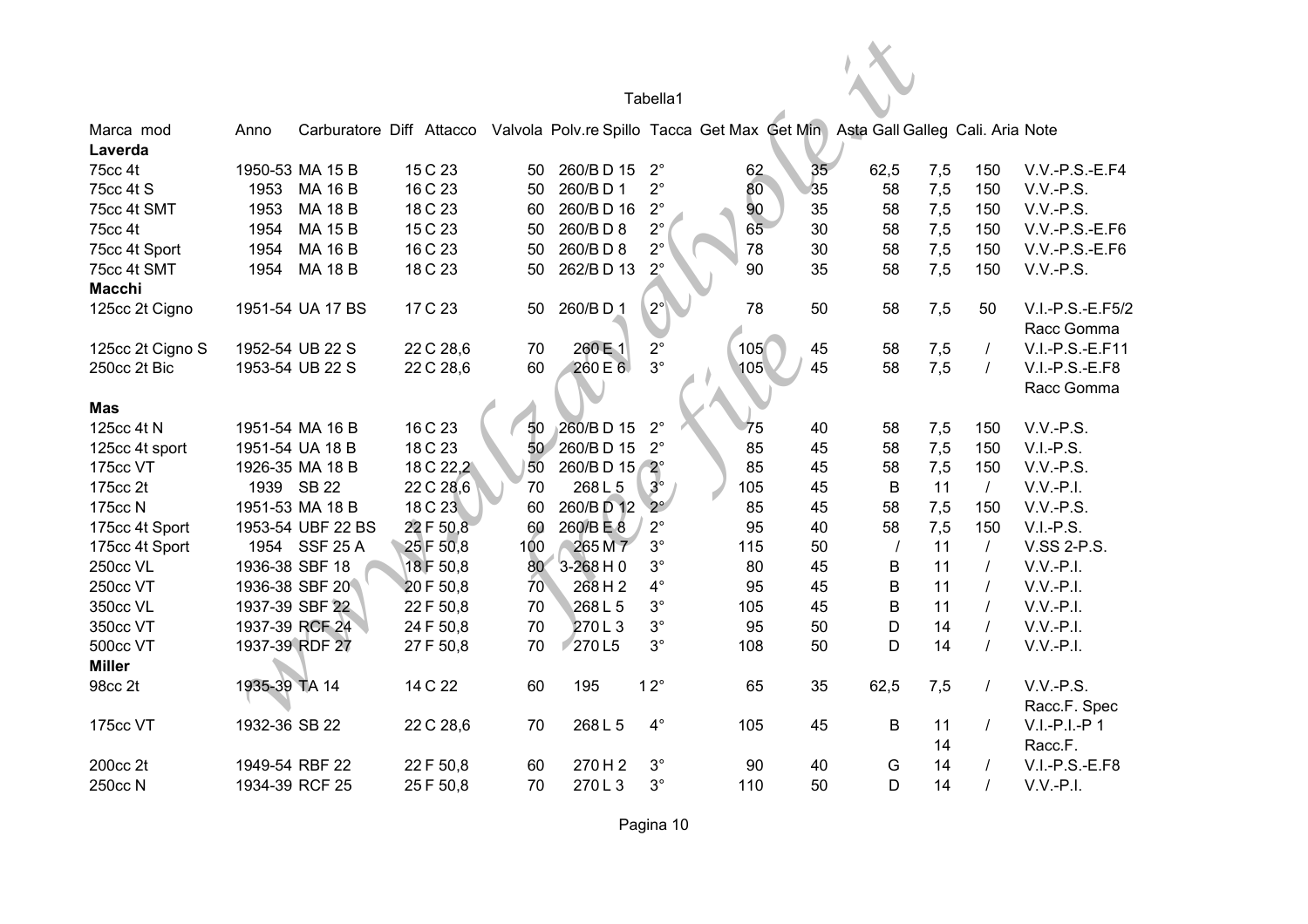|                |                |                   |                          |                 |                                              | Tabella1               |     |    |                                  |     |            |                     |
|----------------|----------------|-------------------|--------------------------|-----------------|----------------------------------------------|------------------------|-----|----|----------------------------------|-----|------------|---------------------|
| Marca mod      | Anno           |                   | Carburatore Diff Attacco |                 | Valvola Polv.re Spillo Tacca Get Max Get Min |                        |     |    | Asta Gall Galleg Cali. Aria Note |     |            |                     |
| 250cc S        | 1934-39 RDF 28 |                   | 28 F 50,8                | 70              | 2-270L3                                      | $3^\circ$              | 120 | 50 | D                                | 14  |            | $V.V.-P.I.$         |
| 250cc 2t TT    | 1951-54 RBF 23 |                   | 23 F 50,8                | 80              | 270H2                                        | $3^\circ$              | 105 | 45 | A                                | 11  |            | $V.I.-P.I.-E.F8$    |
| 250cc S        | 1953-54 RBF 22 |                   | 22 F 50,8                | 60              | 270H2                                        | $3^{\circ}$            | 90  | 40 | $\mathsf B$                      | 11  |            | $V.V.-P.I.$         |
| 250cc Supiter  |                | 1953-54 RBFF 22   | 22 F 50,8                | 60              | 270H2                                        | $3^{\circ}$            | 90  | 40 | $\overline{B}$                   | 11  |            | $V.V.-P.I.$         |
| 500cc N        | 1934-39 RDF 28 |                   | 28 F 50,8                | 70              | 2-270L3                                      | $2^{\circ}$            | 120 | 50 | D                                | 14  |            | $V.V.-P.I.$         |
| 500cc S        | 1934-39 REF 30 |                   | 30 F 50,8                | 70              | 2-273L3                                      | $3^\circ$              | 130 | 50 | D                                | 14  |            | $V.V.-P.I.$         |
| <b>Mival</b>   |                |                   |                          |                 |                                              |                        |     |    |                                  |     |            |                     |
| 125cc 2t N     | 1950-53 MA 16  |                   | 16 C 23                  | 55              | 260 C 1                                      | $3^\circ$              | 68  | 40 | 58                               | 7,5 |            | V.V.-P.S.-E.F7      |
| 125cc 2t Sport |                | 1950-51 RB 22 S   | 22 C 28,6                | 60              | $0-268$ H 2                                  | $3^\circ$              | 95  | 50 | G                                | 11  |            | V.I.-P.S.p.1-E.F8   |
| 125cc 2t Sport |                | 1953-54 UB 20 S   | 20 C 25,4                | 70              | 260 E 1                                      | $3^\circ$              | 95  | 45 | 58                               | 7,5 |            | V.I.-P.S.-E.F8/1    |
| 125cc 2t N     | 1953-54 MA 17  |                   | 17 C 23                  | 65              | 260 C 1                                      | $3^\circ$              | 72  | 40 | 58                               | 7,5 |            | V.V.-P.S.-E.F7      |
| 150cc 2t Motoc |                | 1953-54 UB 20 S   | 20 C 25,4                | 70              | 260 E 1                                      | $3^{\circ}$            | 100 | 45 | 58                               | 7,5 | $\prime$   | V.I.-P.S.-E.F8/1    |
| 175cc 2t Sport | 1953-54 RC 26  |                   | 26 C 31,7                | 75              | 270L5                                        | $3^\circ$              | 118 | 50 | $\mathsf{N}$                     | 14  | $\prime$   | V.I.-P.S.-p2-E.F8/2 |
| M.M.           |                |                   |                          |                 |                                              |                        |     |    |                                  |     |            |                     |
| 175cc VT       | 1929-33 SA 20  |                   | 20 C 25,4                | 70              | 268 H 2                                      | $4^\circ$              | 90  | 45 | B                                | 11  | $\prime$   | $V.V.-P.I.$         |
| 250cc VT       | 1934-39 SB 22  |                   | 22 C 28,6                | 70              | 268 L 5                                      | $3^\circ$              | 105 | 45 | $\overline{B}$                   | 11  | $\prime$   | $V.V.-P.I.$         |
| 350cc VL       | 1934-38 SB 22  |                   | 22 C 28,6                | 70              | 268 L 5                                      | $3^\circ$<br>$3^\circ$ | 105 | 45 | $\overline{B}$                   | 11  | $\prime$   | $V.V.-P.I.$         |
| 350cc VL       |                | 1939 SB 22        | 22 C 25,4                | 70              | 268 L 5                                      |                        | 105 | 45 | $\overline{B}$                   | 11  | $\prime$   | $V.V.-P.I.$         |
| 500cc VL       | 1934-39 RC 25  |                   | 25 C 28,6                | 70              | 270L3                                        | $3^\circ$              | 110 | 50 | D                                | 14  | $\prime$   | $V.V.-P.I.$         |
| F.B. Mondial   |                |                   |                          |                 |                                              |                        |     |    |                                  |     |            |                     |
| <b>125cc</b>   | 1949-50 SBF 18 |                   | 18 F 50,8                | 80              | 3-268 H 2                                    | $3^\circ$              | 80  | 35 | A                                | 11  | $\sqrt{ }$ | V.I.-P.I.-P1        |
| 125cc 2° Serie |                | 1950-51 UA 18 BS  | 18 C 23                  | 40 <sub>p</sub> | 260/BD 15                                    | $2^{\circ}$            | 90  | 35 | 58                               | 7,5 | 150        | $V.I.-P.S.$         |
|                |                |                   |                          |                 |                                              |                        |     |    |                                  |     |            | Racc.Flang. 50,8    |
| 125cc Sport    |                | 1950-51 SBF 22    | 22 F 50,8                | 70              | $1-268$ H 2                                  | $3^\circ$              | 118 | 45 | A                                | 11  | $\prime$   | $V.I.-P.S.-E.F8$    |
| 160cc 2t N     | 1952-54 RB 20  |                   | 20 C 28,6                | 80              | $0-268$ H 2                                  | $3^\circ$              | 85  | 50 | G                                | 11  | $\prime$   | $V.I.-P.S.-E.F8$    |
| 160cc 2t Sport | 1952-54 RB 23  |                   | 23 C 28,6                | 80              | $0-268$ H 2                                  | $3^\circ$              | 100 | 50 | G                                | 11  | $\prime$   | V.I.-P.S.-E.F8/1    |
| 160cc 2t N     |                | 1953-54 UB 20 BS  | 20 C 28,6                | 70              | 260/BE3                                      | $2^{\circ}$            | 90  | 50 | 58                               | 7,5 | 70         | V.I.-P.S.-E.F8/1    |
| 160cc 2t Sport |                | 1953-54 UB 24 S   | 24 C 28,6                | 70              | 260 E 1                                      | $2^{\circ}$            | 105 | 50 | 58                               | 7,5 | $\prime$   | V.I.-P.S.-E.F8/1    |
| 160cc 2t Sport |                | 1954 UB 24 BS     | 24 C 28,6                | 80              | 260/BE3                                      | $2^{\circ}$            | 100 | 45 | 58                               | 7,5 | 70         | V.I.-P.S.-E.F8/1    |
| 200cc          |                | 1951-52 MB 22 B   | 22 C 28,6                | 70              | 260/BE2                                      | $2^{\circ}$            | 110 | 45 | 60                               | 6,5 | 150        | V.V.-P.S.-E.F8/3    |
|                |                |                   |                          |                 |                                              |                        |     |    |                                  |     |            | Racc.F. Spec        |
| 200cc          |                | 1953-54 UBF 22 BS | 22 F 50,8                | 60              | 260/BE2                                      | $2^{\circ}$            | 105 | 45 | 58                               | 7,5 | 150        | V.V.-P.S.-E.F8      |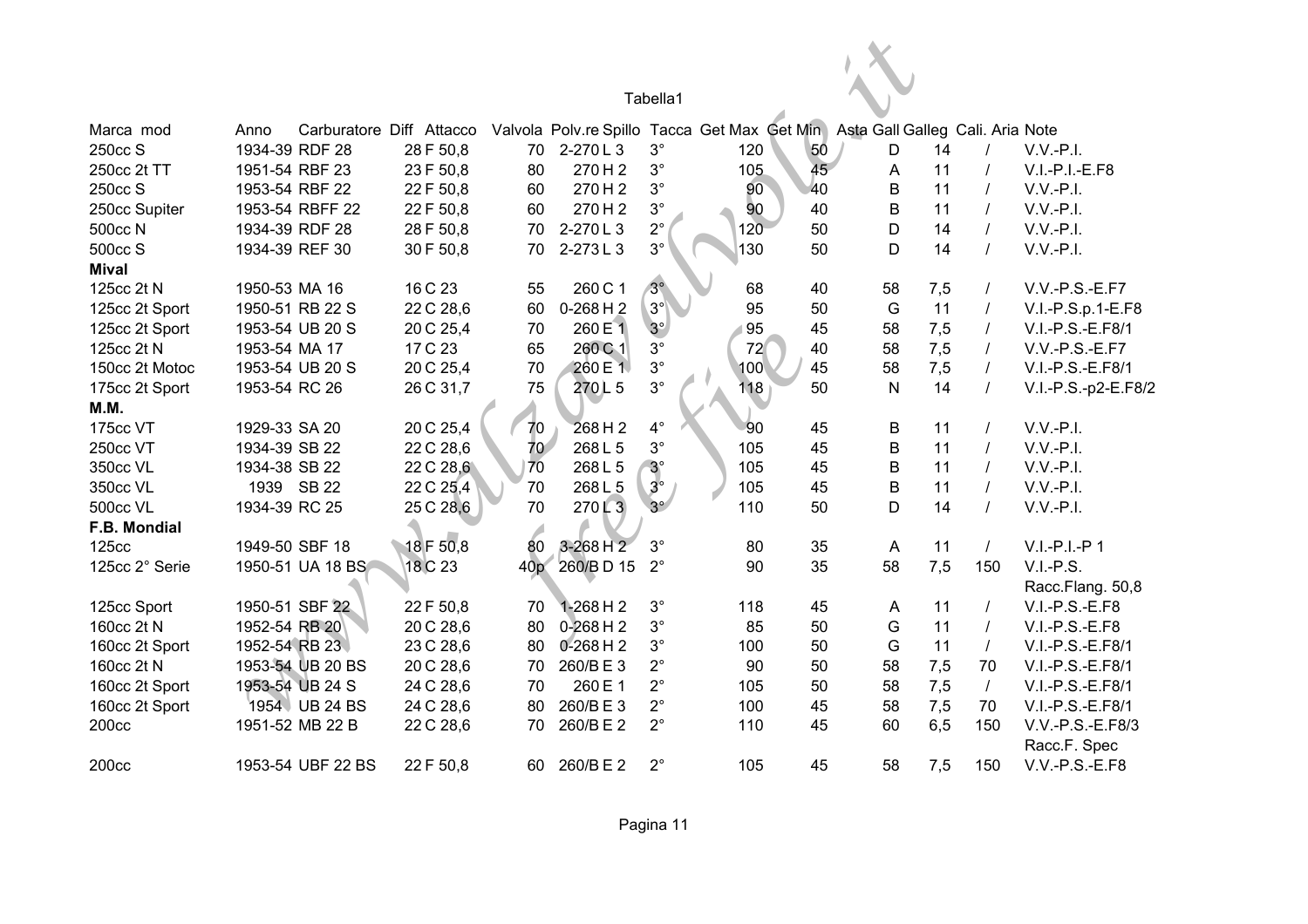|                                 |               |                   |                                                                                                        |     |             | Tabella1    |     |    |              |     |          |                   |
|---------------------------------|---------------|-------------------|--------------------------------------------------------------------------------------------------------|-----|-------------|-------------|-----|----|--------------|-----|----------|-------------------|
| Marca mod<br><b>Morini</b>      | Anno          |                   | Carburatore Diff Attacco Valvola Polv.re Spillo Tacca Get Max Get Min Asta Gall Galleg Cali. Aria Note |     |             |             |     |    |              |     |          |                   |
| 125cc 2t N                      | 1945-54 MA 16 |                   | 16 C 23                                                                                                | 55  | 260 C 9     | $2^{\circ}$ | 68  | 45 | 58           | 7,5 |          | V.V.-P.S.-E.F7    |
| 125cc 2t S                      | 1945-50 RB 20 |                   | 20 C 28,6                                                                                              | 80  | $0-268$ H 2 | $3^{\circ}$ | 85  | 50 | G            | 11  |          | V.I.-P.S.p.1-E.F  |
| 125cc 2t SS                     | 1945-50 RB 22 |                   | 22 C 28,6                                                                                              | 70  | $0-268$ H 2 | $3^{\circ}$ | 100 | 50 | G            | 11  |          | V.I.-P.S.p.1-E.F8 |
| 125cc 2t Sport                  |               | 1950-51 SS 24 A   | 24 C 28,6                                                                                              | 90  | 265 M 7     | $3^{\circ}$ | 120 | 50 | $\mathsf{N}$ | 14  |          | $V.I.-P.S.p.1$    |
| 125cc 2t SS                     |               | 1950-54 SS 28 A   | 28 C 35                                                                                                | 90  | 265 M 13    | $3^\circ$   | 155 | 50 | N            | 14  |          | $V.I.-P.S.p.1$    |
| 175cc 4t                        |               | 1953-54 MA 18 B   | 18 C 23                                                                                                | 60  | 260/BD 12   | $2^\circ$   | 85  | 40 | 58           | 6,5 | 150      | V.V.-P.S.-E.F6    |
| <b>Motom</b>                    |               |                   |                                                                                                        |     |             |             |     |    |              |     |          |                   |
| 48cc compet.<br>tarat.benz      |               | 1950-54 UA 14 S   | 14 C 23                                                                                                | 65  | 260 C 7     | $3^\circ$   | 72  | 35 | 58           | 7,5 |          | $V.I.-P.S.$       |
| 48cc compet.<br>tarat.alcool    |               | 1950-54 UA 14 S   | 14 C 23                                                                                                | 65  | 260 C 7     | $3^{\circ}$ | 92  | 35 | 58           | 7,5 |          | $V.I.-P.S.$       |
| 160cc Delfino<br>M.V.           |               | 1953-54 UA 18 BS3 | 18 C 23                                                                                                | 55  | 255/BD 12   | $2^{\circ}$ | 71  | 45 |              | 5   | 150      | V.V.-P.S.-E.F12   |
| 98cc 2t N                       |               | 1945-48 TA 16 A   | 16 C 22                                                                                                | 60  | 1951        | $2^{\circ}$ | 70  | 35 | 60           | 7,5 |          | $V.V.-P.S.-E.F6$  |
| 98cc2t S                        |               | 1945-48 RAO 20    | 20 C 25,4                                                                                              | 70  | 270H2       | $2^{\circ}$ | 80  | 45 | G            | 11  |          | $V.O.-P.S.p2$     |
| 125cc 2t S                      |               | 1948-50 RBO 22    | 22 C 28,6                                                                                              | 70  | 270H2       | $3^\circ$   | 100 | 45 | G            | 11  |          | $V.O.-P.S.p2$     |
| 125cc 2t N                      | 1948-51 MA 17 |                   | 17 C 23                                                                                                | 70  | 260 C 7     | $3^\circ$   | 75  | 45 | 58           | 7,5 |          | V.V.-P.S.-E.F6    |
| 125cc Scooter                   | 1949-54 MA 17 |                   | 17 C 23                                                                                                | 70  | 260 C 7     | $3^\circ$   | 75  | 45 | 58           | 7,5 |          | V.V.-P.S.-E.F6    |
| 125cc Pullman                   | 1953-54 MA 17 |                   | 17 C 23                                                                                                | 70  | 260 C 7     | $3^{\circ}$ | 75  | 45 | 58           | 7,5 |          | $V.V.-P.S.-E.F6$  |
| 125cc 2t SS                     |               | 1950-54 RCO 25    | 25 C 31,7                                                                                              | 70  | 270L3       | $3^\circ$   | 120 | 50 | M            | 14  |          | $V.O.-P.S.p2$     |
| 125cc Compet                    |               | 1950-54 SSO 29 A  | 29 C 35                                                                                                | 100 | 270 M 13    | $3^\circ$   | 150 | 60 | M            | 14  |          | V.E.-S.S. 2       |
| 150cc 2t N                      |               | 1952-54 MB 20 A   | 20 C 28,6                                                                                              | 60  | 260 E 1     | $2^{\circ}$ | 85  | 40 | 60           | 6,5 |          | V.V.-P.S.-E.F8/1  |
| 150cc 2t Sport                  |               | 1952-54 RCO 25    | 25 C 31,7                                                                                              | 70  | 270L3       | $3^\circ$   | 120 | 50 | M            | 14  | $\prime$ | $V.O.-P.S.p2$     |
| 175cc 4t                        | 1954          | <b>MA 18 B</b>    | 18 C 23                                                                                                | 60  | 260/BD 12   | $2^{\circ}$ | 85  | 40 | 58           | 6,5 | 150      | $V.V.-P.S.-E.F6$  |
| <b>Nettunia</b>                 |               |                   |                                                                                                        |     |             |             |     |    |              |     |          |                   |
| 160cc 2t N                      |               | 1952-54 MB 24 A   | 22 C 28,6                                                                                              | 70  | 260 E 1     | $2^{\circ}$ | 95  | 40 | 60           | 6,5 |          | V.V.-P.S.-E.F8    |
| 160cc 2t Sport<br><b>Nibbio</b> |               | 1952-54 MB 24 A   | 24 C 28,6                                                                                              | 70  | 260 E 1     | $2^{\circ}$ | 105 | 45 | 60           | 6,5 |          | V.V.-P.S.         |
| 98cc Scooter                    |               | 1946-50 TA 14 A   | 14 C 22                                                                                                | 60  | 1951        | $2^{\circ}$ | 65  | 35 | 60           | 7,5 |          | V.V.-P.S.-E.F4    |
| 125cc 2t                        | 1950          | TA 16 A           | 16 C 22                                                                                                | 60  | 1951        | $2^{\circ}$ | 70  | 35 | 60           | 7,5 |          | $V.V.-P.S.-E.F6$  |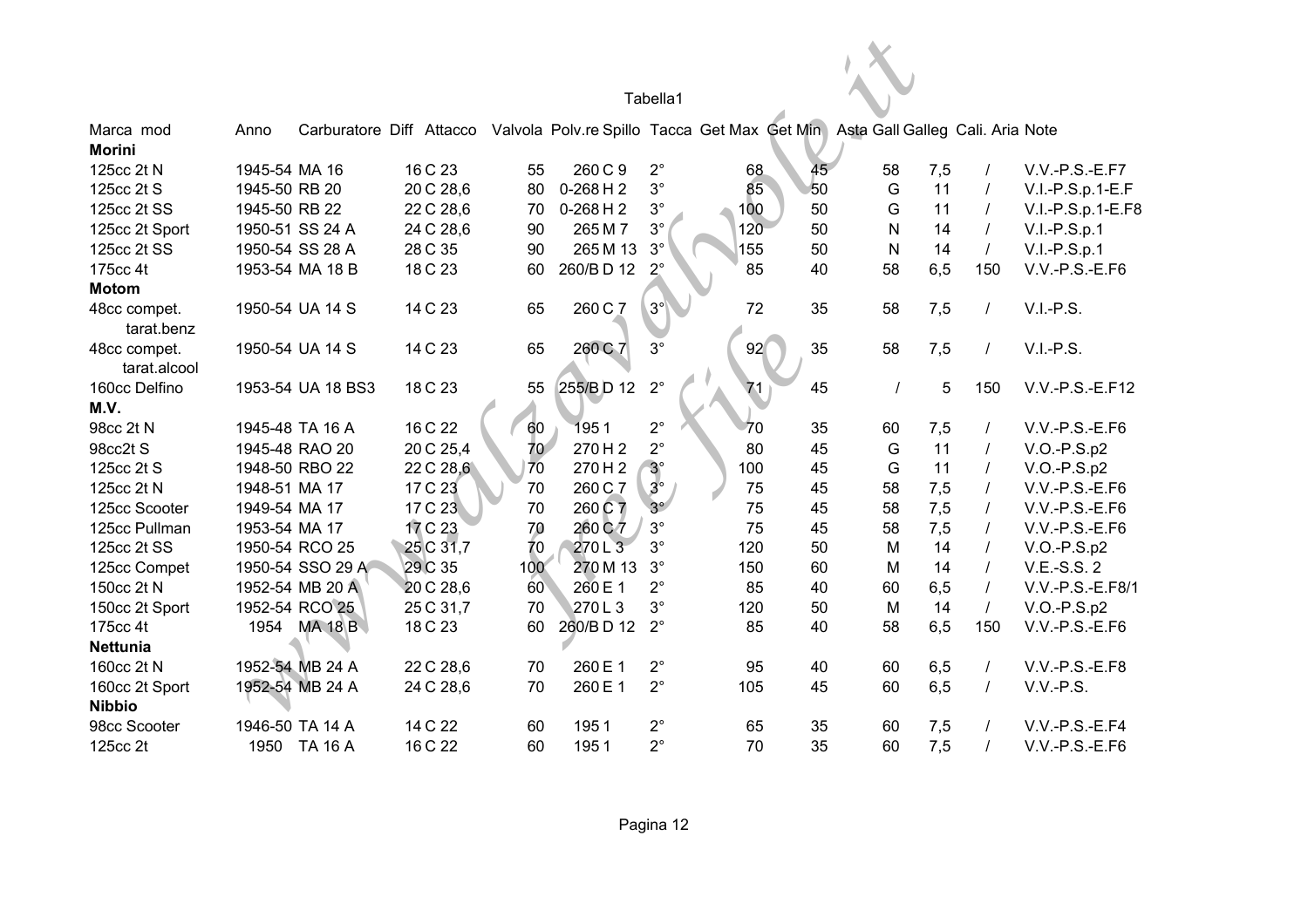|                    |               |                   |           |     |    |                                                                                                        | Tabella1    |     |    |      |     |                |                  |
|--------------------|---------------|-------------------|-----------|-----|----|--------------------------------------------------------------------------------------------------------|-------------|-----|----|------|-----|----------------|------------------|
| Marca mod          | Anno          |                   |           |     |    | Carburatore Diff Attacco Valvola Polv.re Spillo Tacca Get Max Get Min Asta Gall Galleg Cali. Aria Note |             |     |    |      |     |                |                  |
| <b>Parilla</b>     |               |                   |           |     |    |                                                                                                        |             |     |    |      |     |                |                  |
| 98cc 2t            | 1950-51 MA 16 |                   | 16 C 23   | 55  |    | 260 C 9                                                                                                | $2^{\circ}$ | 65  | 45 | 58   | 7,5 |                | $V.V.-P.S.-E.F7$ |
| 98cc 2t Sport      |               | 1951 RAO 20       | 20 C 25,4 | 70  |    | 270H2                                                                                                  | $3^\circ$   | 85  | 45 | G    | 11  |                | $V.O.-P.S.p1$    |
| 125cc 2t           | 1951-54 MA 18 |                   | 18 C 23   | 55  |    | 260 C 9                                                                                                | $3^\circ$   | 68  | 45 | 58   | 7,5 | $\prime$       | $V.V.-P.S.-E.F7$ |
| 125cc 2t S.1°serie |               | 1951-52 RAO 22    | 22 C 25,4 | 70  |    | 270H2                                                                                                  | $4^\circ$   | 90  | 45 | G    | 11  | $\prime$       | $V.O.-P.S.p1$    |
| 125cc 2t S 2°serie |               | 1951-54 MB 22 A   | 22 C 28,6 | 70  |    | 260 E 1                                                                                                | $2^{\circ}$ | 95  | 40 | 60   | 6,5 | $\prime$       | V.V.-P.S.-E.F8/1 |
| 150cc 2t N         |               | 1953-54 MB 22 A   | 22 C 28,6 | 70  |    | 260 E 6                                                                                                | $2^\circ$   | 95  | 45 | 60   | 6,5 | $\prime$       | V.V.-P.S.-E.F8/1 |
| 150cc 2t Sport     |               | 1953-54 SSO 26 A  | 26 C 31,7 | 100 |    | 265 M 7                                                                                                | $2^\circ$   | 135 | 50 | M    | 14  | $\prime$       | V.O.-P.S.-E.F30  |
| 250cc 2t           |               | 1949-51 RBF 22    | 22 F 50,8 | 70  |    | $0-268$ H $2$                                                                                          | $3^{\circ}$ | 90  | 50 | B    | 11  | $\prime$       | $V.V.-P.I.$      |
| 250cc S            | 1948-53 RD 27 |                   | 27 C 31,7 | 70  |    | 270L3                                                                                                  | $3^\circ$   | 110 | 50 | D    | 14  | $\prime$       | $V.V.-P.I.-p.2$  |
| 250cc 4t Sport     |               | 1950-51 SS 30 M   | 30 C 36   | 80  |    | 320 N 1                                                                                                | 1 f vis.    | 145 |    | P    | 14  | $\overline{I}$ | $V.V.-P.I.-p.2$  |
| 250cc 2t           |               | 1952-53 MB 24 A   | 24 C 28,6 | 70  |    | 260 E 1                                                                                                | $2^{\circ}$ | 95  | 50 | 60   | 6,5 | $\overline{I}$ | V.V.-P.S.-E.F8/1 |
| 175cc 4t           |               | 1953-54 UBF 20 BS | 20 F 50,8 |     | 70 | 260/BE12                                                                                               | $2^{\circ}$ | 95  | 40 | 58   | 7,5 | 150            | $V.I.-P.S.-E.F8$ |
| Perugina           |               |                   |           |     |    |                                                                                                        |             |     |    |      |     |                |                  |
| 125cc 2t           | 1953-54 MA 18 |                   | 18 C 23   |     | 55 | 260 C 9                                                                                                | $3^\circ$   | 68  | 45 | 58   | 7,5 | $\prime$       | $V.V.-P.S.-E.F7$ |
| 160cc 2t           |               | 1953-54 MB 24 A   | 24 C 28,6 |     | 60 | 260 E 1                                                                                                | $2^{\circ}$ | 100 | 45 | 60   | 6,5 | $\prime$       | V.V.-P.S.-E.F8/1 |
| Piaggio            |               |                   |           |     |    |                                                                                                        |             |     |    |      |     |                |                  |
| 98cc Vespa         | 1945-48 TA 17 |                   | 17 C 22   | 70  |    | 2000                                                                                                   |             | 75  | 40 | 60   | 7,5 | $\prime$       | $V.V.-P.S.$      |
| 125cc Vespa        | 1948-49 TA 17 |                   | 17 C 22   | 70  |    | 2000                                                                                                   |             | 75  | 40 | 60   | 7,5 |                | V.V.-P.S.        |
| 125cc Ape          | 1947-49 TA 17 |                   | 17 C 22   | 70  |    | 200/                                                                                                   |             | 70  | 40 | 60   | 7,5 | $\prime$       | V.V.-P.S.        |
| 125cc Vespa        |               | 1949-52 TA 17 B   | 17 C 22   | 60  |    | 1951                                                                                                   | $2^{\circ}$ | 75  | 35 | 60   | 7,5 | $\prime$       | V.V.-P.S.        |
| 125cc Ape          |               | 1949-52 TA 17 B   | 17 C 22   | 60  |    | 1951                                                                                                   | $2^{\circ}$ | 70  | 35 | 60   | 7,5 | $\prime$       | V.V.-P.S.        |
| 125cc 2t Sport     | 1950-51 RB 22 |                   | 22 C 28,6 |     | 70 | 270H2                                                                                                  | $3^\circ$   | 100 | 60 | B    | 11  | $\prime$       | $V.V.-P.I.-p.1$  |
| 125cc 2t SS        |               | 1952-54 SSI 23 P  | 23 C 25,4 | 70  |    | 262 R 2                                                                                                | $3^\circ$   | 102 | 50 | G    | 11  | $\prime$       | $V.O.-P.S.$      |
| 125cc Vespa 53     |               | 1953-54 TA 18 C   | 18 C 22   | 55  |    | 1952                                                                                                   | $2^{\circ}$ | 80  | 35 | 60   | 7,5 | $\prime$       | V.V.-P.S.        |
| 125cc Vespa 53 u   |               | 1953-54 TA 17 B   | 17 C 22   | 60  |    | 1951                                                                                                   | $2^{\circ}$ | 75  | 35 | 60   | 7,5 | $\overline{I}$ | V.V.-P.S.        |
| 150cc Ape          |               | 1953-54 TA 18 C   | 18 C 22   | 55  |    | 1954                                                                                                   | $2^{\circ}$ | 78  | 35 | 60   | 7,5 | $\prime$       | $V.V.-P.S.$      |
| <b>Pirotta</b>     |               |                   |           |     |    |                                                                                                        |             |     |    |      |     |                |                  |
| 75cc 2t            | 1951-53 MA 14 |                   | 14 C 23   | 65  |    | 260 C 8                                                                                                | $3^\circ$   | 57  | 35 | 62,5 | 7,5 | $\prime$       | V.V.-P.S.-E.F6/1 |
| 75cc 2t            | 1953          | <b>MA 16 B</b>    | 16 C 23   | 50  |    | 260/BD 12                                                                                              | $2^{\circ}$ | 68  | 35 | 58   | 7,5 | 50             | V.V.-P.S.-E.F6   |
| 75cc 2t            | 1954          | <b>UAO 14 S</b>   | 14 C 23   | 65  |    | 260 C 7                                                                                                | $3^\circ$   | 57  | 40 | 58   | 7,5 |                | $V.O.-P.S.$      |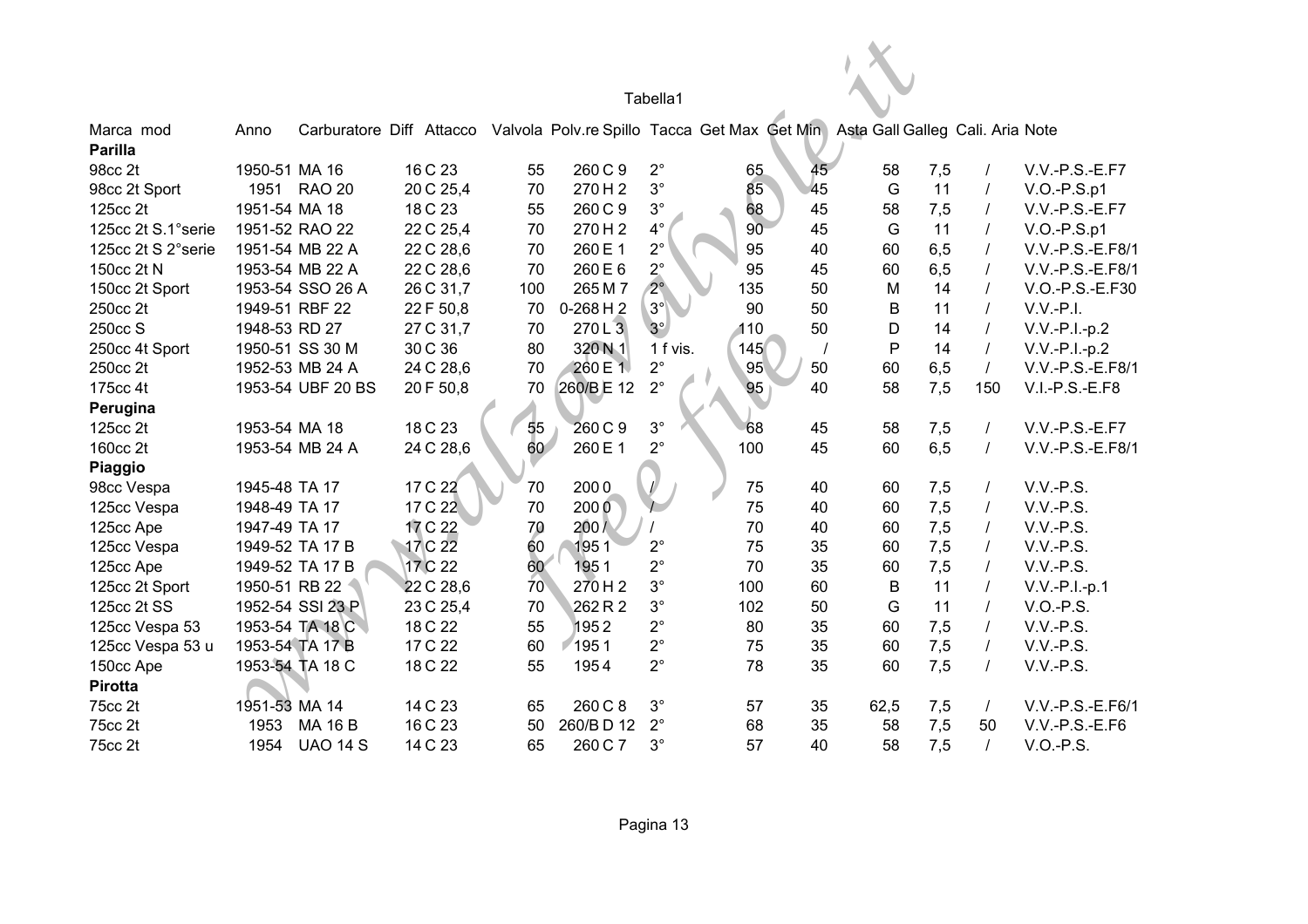|                                 |               |                   |           |                 |                   | Tabella1              |                                                                                                        |    |            |     |                |                                |
|---------------------------------|---------------|-------------------|-----------|-----------------|-------------------|-----------------------|--------------------------------------------------------------------------------------------------------|----|------------|-----|----------------|--------------------------------|
| Marca mod<br>Rondine            | Anno          |                   |           |                 |                   |                       | Carburatore Diff Attacco Valvola Polv.re Spillo Tacca Get Max Get Min Asta Gall Galleg Cali. Aria Note |    |            |     |                |                                |
| 125cc 2t                        | 1950-54 MA 17 |                   | 17 C 23   | 70              | 260 C 7           | $3^{\circ}$           | 68                                                                                                     | 45 | 58         | 7,5 | $\prime$       | $V.V.-P.S.-E.F6$               |
| 125cc 2t SS<br><b>Rossi</b>     |               | 1951-54 RCO 25    | 25 C 28,6 | 70              | 270L3             | $3^{\circ}$           | 120                                                                                                    | 50 | M          | 14  | $\sqrt{ }$     | $V.O.-P.S.p2$                  |
| 125cc 2t                        | 1950-54 MA 17 |                   | 17 C 23   | 55              | 260 C 9           | $4^{\circ}$           | 68                                                                                                     | 45 | 58         | 7,5 | $\prime$       | V.V.-P.S.-E.F6                 |
| 125cc 2t Sport                  |               | 1950-54 2 UA 18 S | 18 C 24   | 65              | 260 C 9           | $4^{\circ}$           | 75                                                                                                     | 45 | 58         | 7,5 | $\prime$       | $V.I.-P.S.$<br>1 des. 1 sin    |
| Rumi                            |               |                   |           |                 |                   |                       |                                                                                                        |    |            |     |                |                                |
| 125cc 2t                        |               | 1950-54 UA 15 S   | 15 C 23   | 55              | 262 C 7           | $3^\circ$             | 60                                                                                                     | 45 | 58         | 7,5 | $\prime$       | $V.I.-P.S.-E.F6$<br>Racc Gomma |
| 125cc Scoiattolo                |               | 1951-54 UA 15 S   | 15 C 23   | 55              | 262 C 7           | $2^{\circ}$           | 60                                                                                                     | 45 | 58         | 7,5 | $\prime$       | $V.V.-P.S.-E.F6$               |
| 125cc 2t Sport                  |               | 1951-54 MB 22 A   | 22 C 28,6 | 70              | 265 E 1           | $2^{\circ}$           | 100                                                                                                    | 45 | 60         | 6,5 | $\prime$       | V.V.-P.S.-E.F8/1               |
| 125cc 2t SS                     | 1953          | <b>SSI 22 C</b>   | 22 C 25,4 | 70              | 265R2             | $3^{\circ}$           | 115                                                                                                    | 50 | $\sqrt{ }$ | 11  | $\prime$       | SS2-P.S.2                      |
| 125cc 2t SS                     | 1953-54       | 2° Serie 2 UB 22  | 22 C 28,6 | 70              | 265 E 1           | $2^{\circ}$           | 90 <sup>°</sup>                                                                                        | 45 | 58         | 7,5 | $\prime$       | V.Spec.-P.S.<br>1 des. 1 sin   |
| 125cc Motocarro                 | 1954          | MA 18 B3          | 18 C 26   | 75 <sub>2</sub> | 260/BD1           | $2^{\circ}$           | 75                                                                                                     | 40 | 58         | 6,5 | 70             | V.V.-P.S.-E.F6                 |
| 175cc 2t Sport                  | 1954          | <b>UB 24 S</b>    | 24 C 28,6 | 70              | 265 E 1           | $\frac{2}{2}^{\circ}$ | 105                                                                                                    | 45 | 58         | 6,5 | $\prime$       | V.I.-P.S.-E.F8/1               |
| 200cc 2t Sport<br><b>Sertum</b> | 1954          | <b>UB 24 S</b>    | 24 C 28,6 | 60              | 260 E 1           |                       | 105                                                                                                    | 45 | 58         | 6,5 | $\overline{I}$ | V.I.-P.S.-E.F8/1               |
| 120cc Batua                     | 1936-40 TA 16 |                   | 16 C 22   | 60              | 1951              | $2^{\circ}$           | 70                                                                                                     | 35 | 60         | 7,5 | T              | $V.V.-P.S.$                    |
| 250cc VLN                       | 1935-39 RB 22 |                   | 22 C 28,6 | 70              | 270H <sub>2</sub> | $3^\circ$             | 90                                                                                                     | 45 | B          | 11  | $\prime$       | $V.V.-P.I.-p.1$                |
| 250cc Motocarro                 | 1935-39 RB 22 |                   | 22 C 28,6 | 70              | 270H2             | $3^\circ$             | 90                                                                                                     | 45 | В          | 11  | $\prime$       | $V.V.-P.I.-p.1$                |
| 250cc VL Mi. Tar.               |               | 1937-39 RCF 24    | 24 F 50,8 | $70^{\circ}$    | 270L3             | $3^\circ$             | 105                                                                                                    | 50 | D          | 14  | $\prime$       | $V.V.-P.I.$                    |
| 250cc VT                        | 1937-39 RB 22 |                   | 22 C 28,6 | 70              | 270H2             | $3^\circ$             | 80                                                                                                     | 45 | В          | 11  | $\prime$       | V.V.-P.I.-p.1                  |
| 250cc VT-N                      |               | 1945-50 RC 24 S   | 24 C 28,6 | 70              | 270L3             | $3^\circ$             | 105                                                                                                    | 50 | D          | 14  | $\prime$       | $V.V.-P.I.$                    |
| 250cc VT-S                      |               | 1948-50 RD 27 S   | 27 C 31,7 | 70              | 270L3             | $3^\circ$             | 125                                                                                                    | 50 | D          | 14  | $\prime$       | $V.V.-P.I.$                    |
| <b>250cc VL</b>                 | 1948-50 SB 22 |                   | 22 C 28,6 | 70              | 268 H 2           | $3^\circ$             | 105                                                                                                    | 50 | B          | 11  | $\prime$       | $V.V.-P.I.$                    |
| 500cc Mot. 2Cil                 |               | 1935-39 RBFF 22   | 22 F 50,8 | 70              | 270H2             | $4^\circ$             | 95                                                                                                     | 45 | A          | 11  | $\prime$       | $V.O.-P.I.$                    |
| 500cc VL 2Cil                   |               | 1936-39 RBFF 22   | 22 F 50,8 | 70              | 270H2             | $3^\circ$             | 90                                                                                                     | 45 | A          | 11  | $\prime$       | $V.O.-P.I.$                    |
| 500cc VL 1Cil                   | 1938-39 MD 27 |                   | 27 C 31,7 | 70              | 270L5             | $3^\circ$             | 115                                                                                                    | 50 | D          | 14  | $\prime$       | $V.V.-P.I.$                    |
| 500cc Mot 1 Cil                 | 1938-39 MD 27 |                   | 27 C 31,7 | 70              | 270L5             | $3^\circ$             | 115                                                                                                    | 50 | D          | 14  |                | $V.V.-P.I.$                    |
| 500cc Motocarro                 |               | 1945-50 MC 26 F   | 26 C 31,7 | 70              | 270L5             | $3^\circ$             | 100                                                                                                    | 50 | D          | 14  |                | V.V.-P.I.-E.F20                |

Distanziatore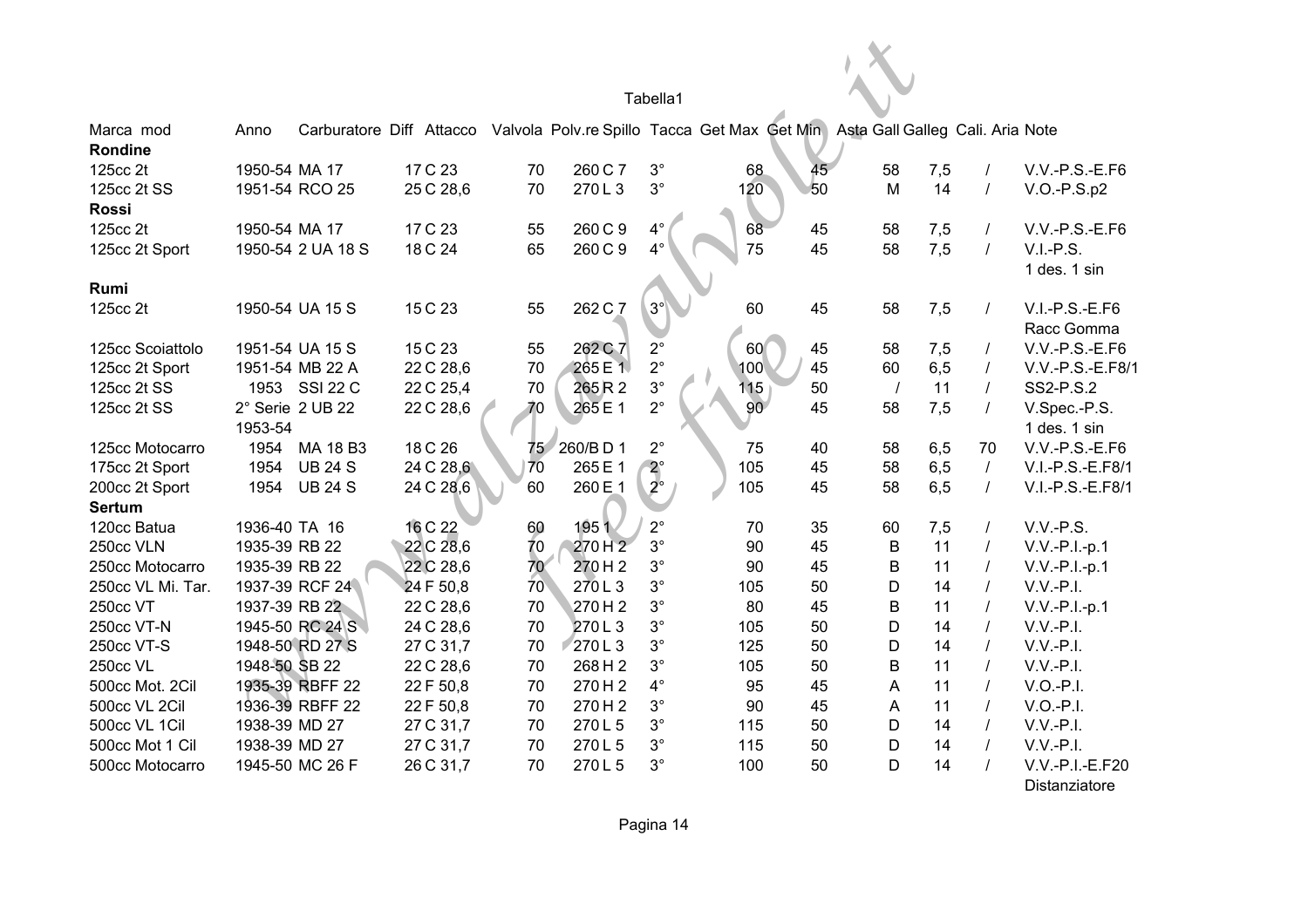|                              |                       |                   |                                       |                 |               | Tabella1    |                                                                                      |    |              |      |                |                                                       |
|------------------------------|-----------------------|-------------------|---------------------------------------|-----------------|---------------|-------------|--------------------------------------------------------------------------------------|----|--------------|------|----------------|-------------------------------------------------------|
| Marca mod<br>600cc Lic. Gol. | Anno<br>1938-39 RB 22 |                   | Carburatore Diff Attacco<br>22 C 28,6 | 70              | 270H2         | $3^\circ$   | Valvola Polv.re Spillo Tacca Get Max Get Min Asta Gall Galleg Cali. Aria Note<br>100 | 45 | G            | 11   |                | $V.O.-P.S.$<br>Flangia speciale<br>Fungo con Farfalla |
| <b>Sessa</b>                 |                       |                   |                                       |                 |               |             |                                                                                      |    |              |      |                |                                                       |
| 125cc 2t                     | 1950-51 MA 17         |                   | 17 C 23                               | 70              | 260 C 7       | $3^{\circ}$ | 75                                                                                   | 45 | 58           | 7,5  | $\prime$       | $V.V.-P.S.-E.F5$                                      |
| 150cc 2t                     |                       | 1953-54 MB 20 A   | 20 C 28,6                             | 70              | 260 E 1       | $2^{\circ}$ | 82                                                                                   | 45 | 60           | 6, 5 | $\prime$       | V.V.-P.S.-E.F8/1                                      |
| Sim                          |                       |                   |                                       |                 |               |             |                                                                                      |    |              |      |                |                                                       |
| 150cc 2t N                   |                       | 1953-54 UB 20 S   | 20 C 25,4                             | 80              | 260 E 6       | $2^{\circ}$ | 90                                                                                   | 45 | 58           | 7,5  | $\prime$       | V.V.-P.S.-E.F11/1                                     |
| <b>Simplex</b>               |                       |                   |                                       |                 |               |             |                                                                                      |    |              |      |                |                                                       |
| 175-200VT Ala d'oro          | 1930-37 SA 18         |                   | 18 C 25,4                             | 80              | $3-268$ H $0$ | $4^\circ$   | 75                                                                                   | 45 | B            | 11   | $\prime$       | $V.V.-P.I.$                                           |
| 250cc VT Ala d'oro           | 1938-39 SBF 20        |                   | 20 F 50,8                             | 70              | 268H2         | $3^{\circ}$ | 95                                                                                   | 45 | B            | 11   | $\prime$       | $V.V.-P.I.$                                           |
| 500cc VT-N                   |                       | 1935-39 RDFF 27   | 27 F 50,8                             | 70              | 270L3         | $3^{\circ}$ | 110                                                                                  | 50 | E            | 14   | $\prime$       | $V.O.-P.I.$                                           |
| 500cc VT-S                   |                       | 1935-39 RDFF 28   | 28 F 50,8                             | 70              | $2-270$ L 3   | $3^\circ$   | 120                                                                                  | 50 | E            | 14   | $\prime$       | $V.O.-P.I.$                                           |
| <b>Sterzi</b>                |                       |                   |                                       |                 |               |             |                                                                                      |    |              |      |                |                                                       |
| 125cc 2t                     | 1950-52 MA 16         |                   | 16 C 23                               | 70              | 260 C 7       | $3^\circ$   | 65                                                                                   | 35 | 58           | 7,5  | $\prime$       | V.V.-P.S.-E.F7                                        |
| 125cc 2t                     | 1953-54 MA 17         |                   | 17 C 23                               | 70 <sup>7</sup> | 260 C 7       | $3^\circ$   | 68                                                                                   | 40 | 58           | 7,5  | $\prime$       | $V.V.-P.S.-E.F7$                                      |
| 125cc 2t Sport               | 1950-54 RB 22         |                   | 22 C 28,6                             | 70              | $0-268$ H 2   | $3^\circ$   | 100                                                                                  | 50 | G            | 11   | $\overline{I}$ | $V.I.-P.S.p.1$                                        |
| 125cc 2t GS                  |                       | 1952-54 SS 24 A   | 24 C 28,6                             | 100             | 265 M 7       | $3^\circ$   | 135                                                                                  | 50 | N            | 14   | $\prime$       | $V.I.-P.S.p.1$                                        |
| 160cc 2t                     |                       | 1953-54 MB 20 A   | 20 C 28,6                             | 60              | 260 E 1       | $2^{\circ}$ | 85                                                                                   | 40 | 60           | 6,5  | $\prime$       | V.V.-P.S.-E.F8/1                                      |
| 160cc 2t GS                  |                       | 1953-54 SS 28 A   | 28 C 35                               | 100             | 270 M 13      | $2^{\circ}$ | 130                                                                                  | 55 | N            | 14   | $\prime$       | $V.I.-P.S.p.1$                                        |
| Verga                        |                       |                   |                                       |                 |               |             |                                                                                      |    |              |      |                |                                                       |
| 75cc 2t N                    | 1953-54 MA 16         |                   | 16 C 23                               | 55              | 260 C 9       | $3^\circ$   | 60                                                                                   | 50 | 58           | 7,5  | $\prime$       | V.V.-P.S.-E.F6                                        |
| <b>Vittoria</b>              |                       |                   |                                       |                 |               |             |                                                                                      |    |              |      |                |                                                       |
| 65cc 2t Scooter              | 1950-54 MA 13         |                   | 13 C 23                               | 65              | 260 C 8       | $2^{\circ}$ | 56                                                                                   | 35 | 62,5         | 7,5  | $\prime$       | V.V.-P.S.-E.F4                                        |
| 75cc 2t                      | 1952-54 MA 16         |                   | 16 C 23                               | 75              | 260 C 1       | $3^\circ$   | 65                                                                                   | 45 | 58           | 7,5  | $\prime$       | V.V.-P.S.-E.F7                                        |
| <b>Taurus</b>                |                       |                   |                                       |                 |               |             |                                                                                      |    |              |      |                |                                                       |
| 160cc 2t N                   | 1951-52 MA 19         |                   | 19 C 23                               | 55              | 260 C 9       | $3^\circ$   | 75                                                                                   | 45 | 58           | 7,5  | $\prime$       | V.V.-P.S.-E.F7                                        |
| 160cc 2t G 15                |                       | 1951-54 MB 22 A   | 22 C 28,6                             | 60              | 260 E 1       | $2^{\circ}$ | 95                                                                                   | 40 | 60           | 6,5  | $\prime$       | V.V.-P.S.-E.F8                                        |
| 160cc 2t GS 15               |                       | 1953-54 MB 24 A   | 24 C 28,6                             | 70              | 260 E 1       | $2^{\circ}$ | 100                                                                                  | 45 | 60           | 6,5  | $\prime$       | V.V.-P.S.-E.F8/1                                      |
| 160cc 2t SS                  |                       | 1953-54 SS 28 A   | 28 C 25                               | 90              | 265 M 13      | $3^\circ$   | 112                                                                                  | 45 | $\mathsf{N}$ | 14   | $\prime$       | $V.I.-P.S.$                                           |
| 200cc 4t B8                  |                       | 1953-54 UBF 22 BS | 22 F 50,8                             | 70              | 260/BE 10     | $2^{\circ}$ | 95                                                                                   | 40 | 58           | 7,5  | 150            | $V.I.-P.S.$                                           |
| 250cc V 6                    | 1936-38 RB 22         |                   | 22 C 28,6                             | 70              | 270H2         | $3^\circ$   | 100                                                                                  | 45 | A            | 11   | $\prime$       | $V.O.-P.I.$                                           |
| 250cc VSS 6                  | 1936-38 RC 25         |                   | 25 C 28,6                             | 70              | 270L3         | $4^\circ$   | 110                                                                                  | 50 | E            | 14   |                | $V.O.-P.I.$                                           |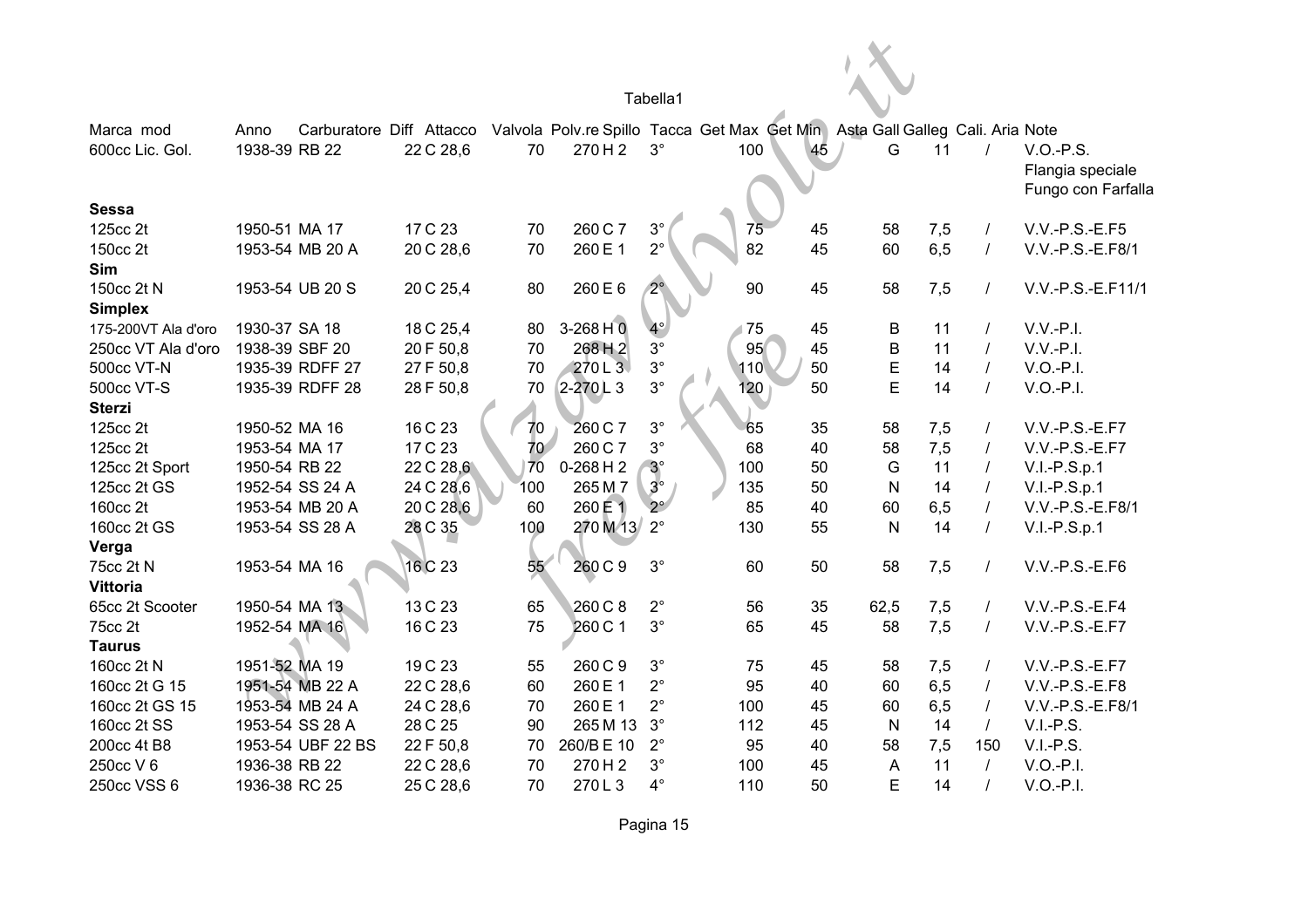| Marca mod            | Anno |                 |           |     | Carburatore Diff Attacco Valvola Polv.re Spillo Tacca Get Max Get Min Asta Gall Galleg Cali. Aria Note |     |     |  |  |           |
|----------------------|------|-----------------|-----------|-----|--------------------------------------------------------------------------------------------------------|-----|-----|--|--|-----------|
| 500cc G 27           |      | 1936-39 RDFF 27 | 27 F 50.8 |     | 270 L 3                                                                                                |     | 50  |  |  | V.O.-P.I. |
| 500cc GSS 27         |      | 1936-39 RDFF 28 | 28 F 50.8 | 70. | 2-270 L 3                                                                                              | 125 | 50  |  |  | V.O.-P.I. |
| 500 <sub>cc</sub> SS |      | 1938-39 REF 30  | 30F50.8   | 70. | 2-273 L 3                                                                                              | 130 | '50 |  |  | V.L-P.L   |

### *Tarature nuove*

### *Motociclette Italiane*

|                            |                |                  |                          |    |                              | Tabella1    |                                                                                       |    |                                  |          |                                      |
|----------------------------|----------------|------------------|--------------------------|----|------------------------------|-------------|---------------------------------------------------------------------------------------|----|----------------------------------|----------|--------------------------------------|
| Marca mod                  | Anno           |                  | Carburatore Diff Attacco |    |                              |             | Valvola Polv.re Spillo Tacca Get Max Get Min                                          |    | Asta Gall Galleg Cali. Aria Note |          |                                      |
| 500cc G 27                 |                | 1936-39 RDFF 27  | 27 F 50,8                | 70 | 270L3                        | $2^{\circ}$ | 112                                                                                   | 50 | Ε<br>14                          |          | $V.O.-P.I.$                          |
| 500cc GSS 27               |                | 1936-39 RDFF 28  | 28 F 50,8                | 70 | 2-270L3                      | $2^{\circ}$ | 125                                                                                   | 50 | E<br>14                          |          | $V.O.-P.I.$                          |
| 500cc SS                   | 1938-39 REF 30 |                  | 30 F 50,8                | 70 | 2-273L3                      | $2^{\circ}$ | 130                                                                                   | 50 | $\overline{C}$<br>14             |          | $V.I.-P.I.$                          |
|                            |                |                  |                          |    | <b>Tarature nuove</b>        |             |                                                                                       |    |                                  |          |                                      |
|                            |                |                  |                          |    | <b>Motociclette Italiane</b> |             |                                                                                       |    |                                  |          |                                      |
| Marca mod                  | Anno           | Carburatore Diff |                          |    |                              |             | Attacco Valvola Polv.re Spillo Tacca Get Max Get Min Asta Gall Galleg Cali. Aria Note |    |                                  |          |                                      |
| <b>Astoria</b>             |                |                  |                          |    |                              |             |                                                                                       |    |                                  |          |                                      |
| 150cc 2t S.S.              | 1954           | <b>SS 28 A</b>   | 28 C 35                  | 90 | 265 M 13                     | $3^\circ$   | 150<                                                                                  | 45 | N<br>14                          |          | $V.I.-P.S.p.1$                       |
| В                          |                |                  |                          |    |                              |             |                                                                                       |    |                                  |          |                                      |
| 125cc 2t Sport             | 1954           | <b>MB 22 A</b>   | 22 C 28,6                | 70 | 262 E 1                      | $2^{\circ}$ | 98                                                                                    | 40 | 60<br>6,5                        | $\prime$ | V.V.-P.S.-E.F11/1                    |
| <b>Bartali</b>             |                |                  |                          |    |                              |             |                                                                                       |    |                                  |          |                                      |
| 160cc 2t Sport             | 1954           | <b>UB 24 BS</b>  | 24 C 28,6                | 80 | 20/BE5                       | $2^{\circ}$ | 105                                                                                   | 45 | 58<br>6,5                        | 70       | V.I.-P.S.-E.F8/1                     |
| <b>Beta</b>                |                |                  |                          |    |                              |             |                                                                                       |    |                                  |          |                                      |
| 160cc 2t N                 | 1954           | <b>UB 20 BS</b>  | 20 C 28,6                | 70 | 260/BE3                      | $2^{\circ}$ | 90                                                                                    | 50 | G<br>7,5                         | 70       | V.I.-P.S.-E.F8/1                     |
| <b>Bianchi</b><br>175cc 2t | 1954           | <b>MB 24 A</b>   | 24 C 28.6                | 60 | 260 E 1                      | $2^{\circ}$ | 100                                                                                   | 45 |                                  |          |                                      |
| 175cc 2t Sport             | 1954           | <b>RD 28 S</b>   | 28 C 31,7                | 70 | $2-270$ $\&$ 3               | $3^\circ$   | 120                                                                                   | 55 | 60<br>6,5<br>$\mathsf{N}$<br>14  |          | V.V.-P.S.-E.F8/1<br>V.V.-P.S.-E.F8/2 |
| Ceccato                    |                |                  |                          |    |                              |             |                                                                                       |    |                                  |          |                                      |
| 75cc 4t G.I.               | 1954           | <b>UA 18 B3</b>  | 18 C 23                  |    | 55 255/B D 12                | $2^{\circ}$ | 85                                                                                    | 40 | 58<br>7,5                        | 150      | $V.I.-P.S.$                          |
| 175cc 4t N                 | 1954           | <b>UBF 20 BS</b> | 20 F 50,8                |    | 70 260/BE2                   | $2^{\circ}$ | 100                                                                                   | 40 | 58<br>7,5                        | 150      | V.V.-P.S.                            |
| C.M.                       |                |                  |                          |    |                              |             |                                                                                       |    |                                  |          |                                      |
| 125cc 2t G.I.              | 1954           | <b>SSI 25 A</b>  | 25 C 31,7                | 90 | 268 M 1                      | $2^{\circ}$ | 115                                                                                   | 50 | 11                               | $\prime$ | V.SS 2-P.S.                          |
| 160cc 2t Sport             | 1954           | <b>UB 24 BS</b>  | 24 C 28,6                | 70 | $260 \text{ E } 6$           | $2^{\circ}$ | 110                                                                                   | 45 | 58<br>7,5                        |          | V.I.-P.S.-E.F8                       |
| 160cc 2t SS                | 1954           | <b>SSI 28 A</b>  | 28 C 35                  | 90 | 270 M 13                     | $3^\circ$   | 140                                                                                   | 55 | 11<br>$\prime$                   |          | V.SS 2-P.S.                          |
| 250cc 2t S                 |                | 1953-54 2-UB 24  | 24 C 28,6                | 70 | 260 E 6                      | $2^{\circ}$ | 105                                                                                   | 45 | 58<br>7,5                        |          | V.I.-P.S.-E.F8                       |
| 250cc 2t S.S.              | 1954           | 2-SSI 26         | 26 C 31,7                | 90 | 265 M 7                      | $3^\circ$   | 135                                                                                   | 55 | 11                               |          | V.SS 2-P.S.                          |
| Cimatti                    |                |                  |                          |    |                              |             |                                                                                       |    |                                  |          |                                      |
| 160cc 2t N                 | 1954           | <b>UB 20 BS</b>  | 20 C 28,6                | 70 | 260/BE3                      | $2^{\circ}$ | 90                                                                                    | 50 | 58<br>7,5                        | 70       | V.I.-P.S.-E.F8/1                     |
| Demm                       |                |                  |                          |    |                              |             |                                                                                       |    |                                  |          |                                      |
| 125cc 2t                   | 1954           | <b>MB 20 A</b>   | 20 C 25,4                | 70 | 260 E 1                      | $2^{\circ}$ | 88                                                                                    | 45 | 60<br>6,5                        | $\prime$ | V.V.-P.S.-E.F8/1                     |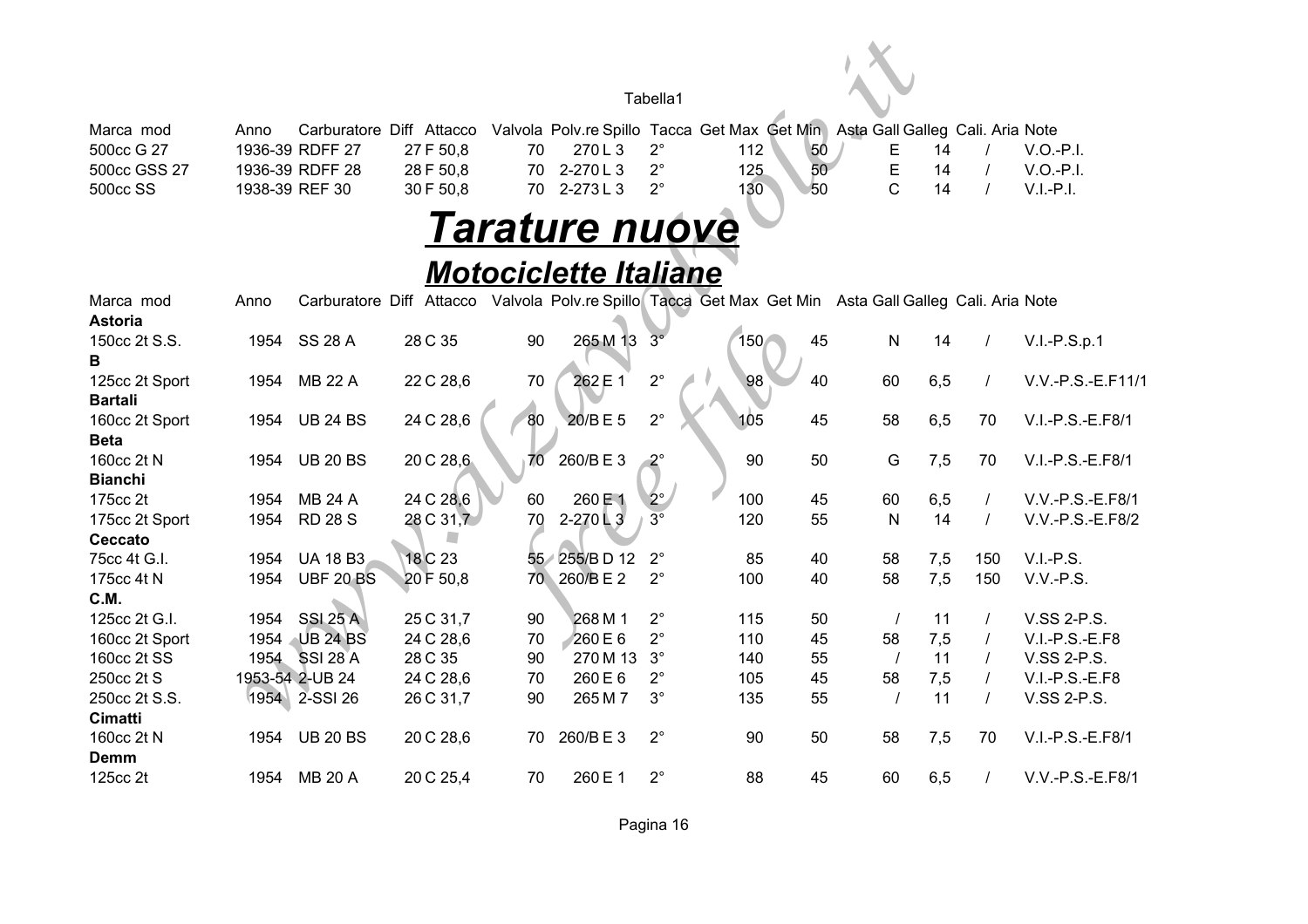|                        |               |                   |                                                                                                        |     |                    | Tabella1    |     |    |              |     |          |                   |
|------------------------|---------------|-------------------|--------------------------------------------------------------------------------------------------------|-----|--------------------|-------------|-----|----|--------------|-----|----------|-------------------|
|                        |               |                   |                                                                                                        |     |                    |             |     |    |              |     |          |                   |
| Marca mod              | Anno          |                   | Carburatore Diff Attacco Valvola Polv.re Spillo Tacca Get Max Get Min Asta Gall Galleg Cali. Aria Note |     |                    |             |     |    |              |     |          |                   |
| <b>Ducati</b>          |               |                   |                                                                                                        |     |                    |             |     |    |              |     |          |                   |
| 65cc 4t S              | 1954          | <b>MA 16 B</b>    | 16 C 23                                                                                                | 60  | 260/BD 16          | $2^{\circ}$ | 80  | 35 | 58           | 7,5 | 150      | V.V.-P.S.         |
| 98cc 4t G.I.           | 1954          | <b>MB 20 B</b>    | 20 C 25,4                                                                                              | 70  | 260/BE9            | $2^{\circ}$ | 78  | 40 | 60           | 6,5 | 150      | V.V.-P.S.         |
| Giorgia                |               |                   |                                                                                                        |     |                    |             |     |    |              |     |          |                   |
| 98cc 4t                | 1954          | <b>UA 16 BS</b>   | 16 C 23                                                                                                | 65  | 260/AD8            | $2^{\circ}$ | 65  | 40 | 58           | 6,5 | 150      | V.I.-P.S.-E.F6    |
| <b>Frera</b>           |               |                   |                                                                                                        |     |                    |             |     |    |              |     |          |                   |
| 125cc 2t N             | 1953          | <b>MA 16</b>      | 16 C 23                                                                                                | 55  | 260 C 9            | $2^\circ$   | 65  | 45 | 58           | 7,5 |          | V.V.-P.S.-E.F6    |
| 125cc 2t N             | 1954          | <b>UA 16 S</b>    | 16 C 23                                                                                                | 55  | 260 C 9            | $2^\circ$   | 65  | 45 | 58           | 7,5 |          | $V.I.-P.S.-E.F6$  |
| Ganna Puch             |               |                   |                                                                                                        |     |                    |             |     |    |              |     |          |                   |
| 175cc 2t Sport         | 1953-54 UB 22 |                   | 22 C 29                                                                                                | 70  | 262 E 6            | $2^{\circ}$ | 118 |    |              | 5   |          | V.V.-P.S.-E.F11/1 |
|                        |               | <b>UB 22 S</b>    | 22 C 29                                                                                                | 70  | 262 E 1            | $2^{\circ}$ | 100 | 50 |              | 5   |          | V.V.-P.S.-E.F11/1 |
| Gilera                 |               |                   |                                                                                                        |     |                    |             |     |    |              |     |          |                   |
| 300cc Bicil.           | 1954          | <b>MB 20 B</b>    | 20 C 25,4                                                                                              | 60  | 260/BE 10          | $2^{\circ}$ | 95  | 40 | 60           | 6,5 | 150      | V.V.-P.S.-E.F8/3  |
| Gitan                  |               |                   |                                                                                                        |     |                    |             |     |    |              |     |          |                   |
| 125cc 2t               | 1954          | <b>UA 16 S</b>    | 16 C 23                                                                                                | 55  | 260 C 9            | $3^\circ$   | 68  | 45 | 58           | 7,5 | $\prime$ | V.V.-P.S.-E.F6/1  |
| <b>ISO</b>             |               |                   |                                                                                                        |     |                    |             |     |    |              |     |          |                   |
| 125cc 2t iso sport     | 1954          | <b>UB 24 BS2</b>  | 24 C 28,6                                                                                              | 70  | 260/BE5            | $2^\circ$   | 108 | 45 | 58           | 7,5 | 70       | V.V.-P.S.-E.F8/4  |
| 236cc 2t               | 1954          | <b>MB 24 A</b>    | 24 C 28,6                                                                                              | 70  | 260 E <sub>1</sub> | $2^{\circ}$ | 102 | 45 | 60           | 6,5 | $\prime$ | V.V.-P.S.-E.F11/1 |
| Laverda                |               |                   |                                                                                                        |     |                    |             |     |    |              |     |          |                   |
| 98cc 4t G.I.           | 1954          | <b>MB 20 B</b>    | 20 C 28,6                                                                                              | 60  | 260/BE9            | $2^{\circ}$ | 85  | 35 | 60           | 6,5 | 150      | $V.V.-P.S.$       |
|                        |               |                   |                                                                                                        |     |                    |             |     |    |              |     |          |                   |
| Leprotto<br>150cc 2t N | 1954          | <b>UB 20 S</b>    | 20 C 28,6                                                                                              | 70  | 260 E 1            | $2^{\circ}$ | 85  | 45 |              |     |          | V.I.-P.S.-E.F8/1  |
|                        |               |                   |                                                                                                        | 80  |                    | $3^{\circ}$ |     |    | 58           | 7,5 |          |                   |
| 150cc 2t S             | 1954          | <b>SS 24 A</b>    | 24 C 28,6                                                                                              |     | 265 M 7            |             | 115 | 50 | $\mathsf{N}$ | 14  |          | $V.I.-P.S.p.1$    |
| M.M.                   |               |                   |                                                                                                        |     |                    |             |     |    |              |     |          |                   |
| 250cc 4t V.T.          | 1954          | <b>RCF 25 B</b>   | 25 F 50,8                                                                                              | 45  | 266/B T 1          | $3^{\circ}$ | 115 | 35 | D            | 14  | 150      | $V.I.-P.I.$       |
| <b>Maserati</b>        |               |                   |                                                                                                        |     |                    |             |     |    |              |     |          |                   |
| 125cc 2t               | 1954          | MA 16             | 16 C 23                                                                                                | 55  | 260 C 9            | $2^{\circ}$ | 65  | 45 | 58           | 7,5 |          | V.V.-P.S.-E.F6    |
| 125cc 2t Sport         | 1954          | <b>UBO 24 S</b>   | 24 C 28,6                                                                                              | 70  | 260 E 1            | $2^{\circ}$ | 105 | 50 | 58           | 7,5 | $\prime$ | V.O.-P.S.-E.F8/1  |
| 160cc 4t               | 1954          | <b>UA 18 BS 3</b> | 18 C 23                                                                                                | 55  | 255/BD1            | $2^{\circ}$ | 80  | 40 | 58           | 7,5 | 150      | $V.I.-P.S.-E.F6$  |
| <b>Mas</b>             |               |                   |                                                                                                        |     |                    |             |     |    |              |     |          |                   |
| 175cc 4t Sport         |               | 1954 SSF 25 A     | 25 F 50,8                                                                                              | 100 | 265 M 7            | $3^\circ$   | 115 | 50 | $\prime$     | 11  |          | V.SS 2-P.S.       |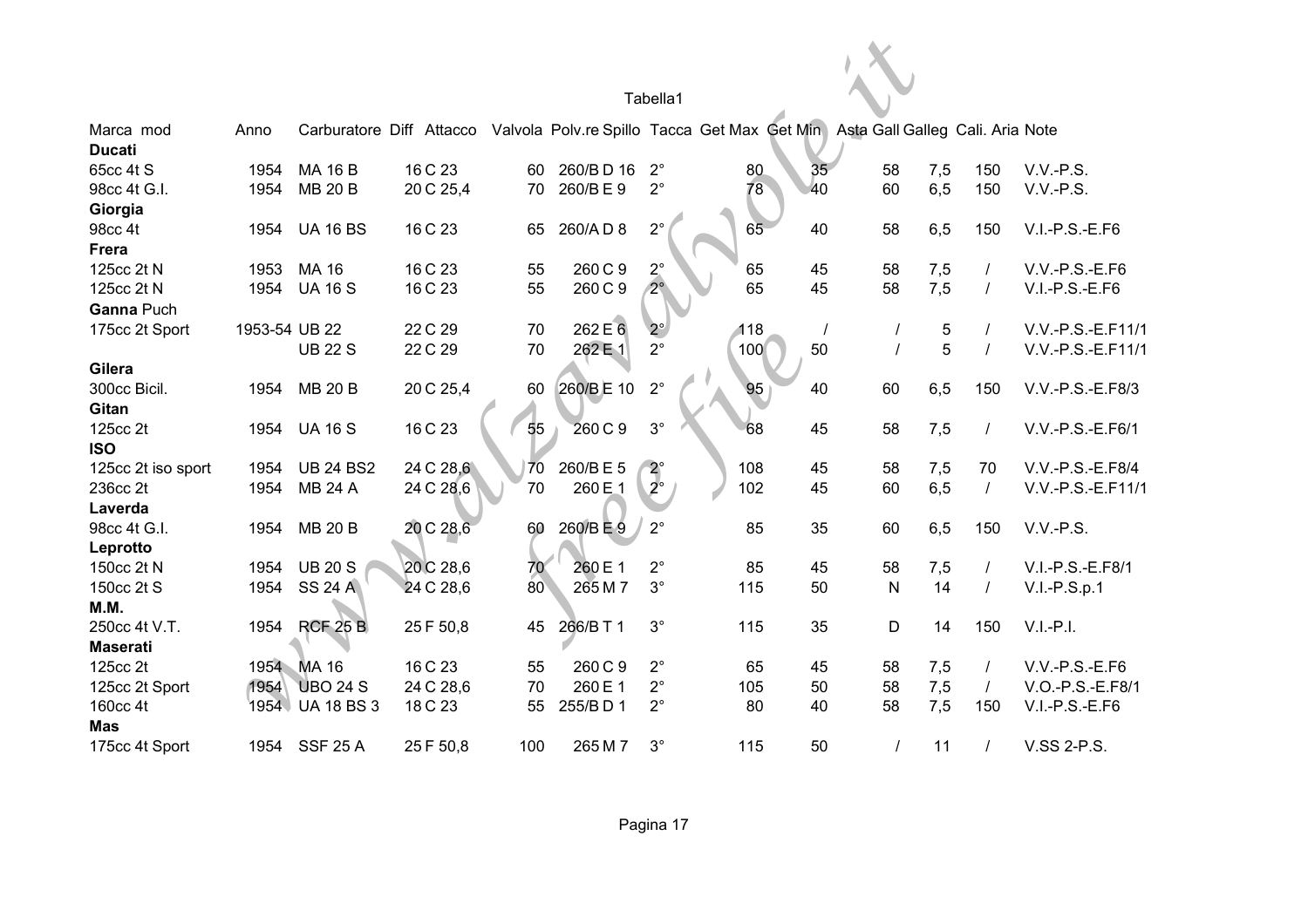| Tabella1 |  |
|----------|--|
|          |  |

|                   |      |                  |           |     |             | Tabella1    |                                                                                                        |    |                |                |                   |
|-------------------|------|------------------|-----------|-----|-------------|-------------|--------------------------------------------------------------------------------------------------------|----|----------------|----------------|-------------------|
| Marca mod         | Anno |                  |           |     |             |             | Carburatore Diff Attacco Valvola Polv.re Spillo Tacca Get Max Get Min Asta Gall Galleg Cali. Aria Note |    |                |                |                   |
| <b>Mival</b>      |      |                  |           |     |             |             |                                                                                                        |    |                |                |                   |
| 125cc 2t SS       | 1954 | <b>SSO 25 A</b>  | 25 C 31,7 | 100 | 265 M 3     | $3^{\circ}$ | 125                                                                                                    | 50 | M              | 14             | $V.O.-P.S.p1$     |
| 175cc 2t Motofurg | 1954 | <b>UB 24 S</b>   | 24 C 28,6 | 70  | 265 E 1     | $1^{\circ}$ | 100                                                                                                    | 45 | 7,5<br>58      |                | V.I.-P.S.-E.F8/1  |
| 175cc 2t SS       | 1954 | <b>SS 28 A</b>   | 28 C 35   | 100 | 265 M 3     | $3^\circ$   | 152                                                                                                    | 60 | N <sub>1</sub> | 14<br>$\prime$ | $V.I.-P.S.p.1$    |
| <b>Mondial</b>    |      |                  |           |     |             |             |                                                                                                        |    |                |                |                   |
| 125cc 4t G.I.     | 1954 | <b>SSI 22 C</b>  | 22 C 25,4 | 70  | 260 R 4     | $3^{\circ}$ | 100                                                                                                    | 50 |                | 11             | V.SS 2-P.S.       |
| 175cc 4t G.I.     | 1954 | <b>SS 25 A</b>   | 25 C 31,7 | 100 | 265 M 14    | $3^\circ$   | 120                                                                                                    | 55 |                | 11             | V.SS 2-P.S.       |
| <b>Morini</b>     |      |                  |           |     |             |             |                                                                                                        |    |                |                |                   |
| 175cc 4t Settebe  | 1954 | <b>RCF 25 B</b>  | 25 F 50,8 | 45  | 266/B T 1   | $3^\circ$   | 118                                                                                                    | 45 | D              | 150<br>14      | $V.I.-P.I.-p.2$   |
| 175cc 4t Sport    | 1954 | <b>UBF 22 BS</b> | 22 F 50,8 | 70  | 260/B E 12  | $2^{\circ}$ | 100                                                                                                    | 45 | 6,5<br>58      | 150            | $V.I.-P.I.-P 1$   |
| M.V.              |      |                  |           |     |             |             |                                                                                                        |    |                |                |                   |
| 125cc 2t G.I.     | 1954 | <b>SS 25 A</b>   | 25 C 31,7 | 90  | 265 M 7     | $3^{\circ}$ | 115                                                                                                    | 50 | $\prime$       | 11             | V.SS 2-P.S.       |
| 125cc 4t N        | 1954 | <b>MA 16 B</b>   | 16 C 23   | 55  | 260/BD8     | $2^{\circ}$ | 65<br>85                                                                                               | 35 | 6,5<br>58      | 150            | $V.V.-P.S.-E.F6$  |
| 125cc 4t G.I.     | 1954 | <b>SSI 22 C</b>  | 22 C 25,4 | 70  | 260R4       | $3^\circ$   |                                                                                                        | 50 | $\prime$       | 11<br>$\prime$ | V.SS 2-P.S.       |
| 150cc 2t Comp     | 1954 | <b>SSO 30 A</b>  | 30 C 35   | 100 | 270 M 13    | $3^\circ$   | 145                                                                                                    | 60 | M              | 14<br>$\prime$ | $V.O.-P.S.$       |
| 175cc 4t S        | 1954 | <b>MB 22 B</b>   | 22 C 28,6 | 70  | 260/B E 12  | $2^{\circ}$ | 98                                                                                                     | 45 | 60<br>6,5      | 150            | V.V.-P.S.         |
| 175cc 4t SS       | 1954 | <b>SS 25 A</b>   | 25 C 31,7 | 100 | 265 M 14 3° |             | 108                                                                                                    | 55 | N              | 14<br>$\prime$ | V.V.-P.S.         |
| Parilla           |      |                  |           |     |             |             |                                                                                                        |    |                |                |                   |
| 125cc 2t Sport    | 1954 | <b>SS 25 A</b>   | 25 C 31,7 | 90  | 265 M 7     | $3^\circ$   | 120                                                                                                    | 55 | N              | 14             | V.I.-P.S.-E.F20/1 |
| 150cc 2t Sport    | 1954 | <b>SS 26 A</b>   | 26 C 31,7 | 80  | 270 M 7     | $3^{\circ}$ | 115                                                                                                    | 50 | N              | 14             | V.I.-P.S.-E.F20/1 |
| 175cc 4t Sport    | 1954 | <b>SSF 25 A</b>  | 25 F 50,8 | 100 | 265 M 7     | $3^{\circ}$ | 118                                                                                                    | 50 | $\mathsf{C}$   | 14             | $V.I.-P.I.$       |
| Perugina          |      |                  |           |     |             |             |                                                                                                        |    |                |                |                   |
| 125cc 2t          | 1954 | M 18             | 18 C 23   | 55  | 260 C 9     | $3^\circ$   | 68                                                                                                     | 45 | 58<br>7,5      |                | $V.V.-P.S.-E.F7$  |
| 160cc 2t Sport    | 1954 | <b>MB 24 A</b>   | 24 C 28,6 | 60  | 260 E 1     | $2^{\circ}$ | 100                                                                                                    | 45 | 6,5<br>60      |                | V.V.-P.S.         |
| Rumi              |      |                  |           |     |             |             |                                                                                                        |    |                |                |                   |
| 125cc 2t G.I.     |      | 1954 2 UA 18     | 18 C 23   | 60  | 262 C 1     | $2^{\circ}$ | 68                                                                                                     | 45 | 58<br>7,5      |                | V.Spec.-P.S.      |
| <b>Taurus</b>     |      |                  |           |     |             |             |                                                                                                        |    |                |                |                   |
| 160cc 2t SS       | 1954 | <b>SS 28 A</b>   | 28 C 35   | 90  | 265 M 13    | $3^\circ$   | 150                                                                                                    | 45 | N              | 14             | $V.I.-P.S.$       |
| 200cc 4t Sport    | 1954 | <b>RCF 25 B</b>  | 25 F 50,8 | 45  | 266/B T 1   | $3^\circ$   | 112                                                                                                    | 40 | D              | 14<br>150      | $V.I.-P.I.$       |
|                   |      |                  |           |     |             |             |                                                                                                        |    |                |                |                   |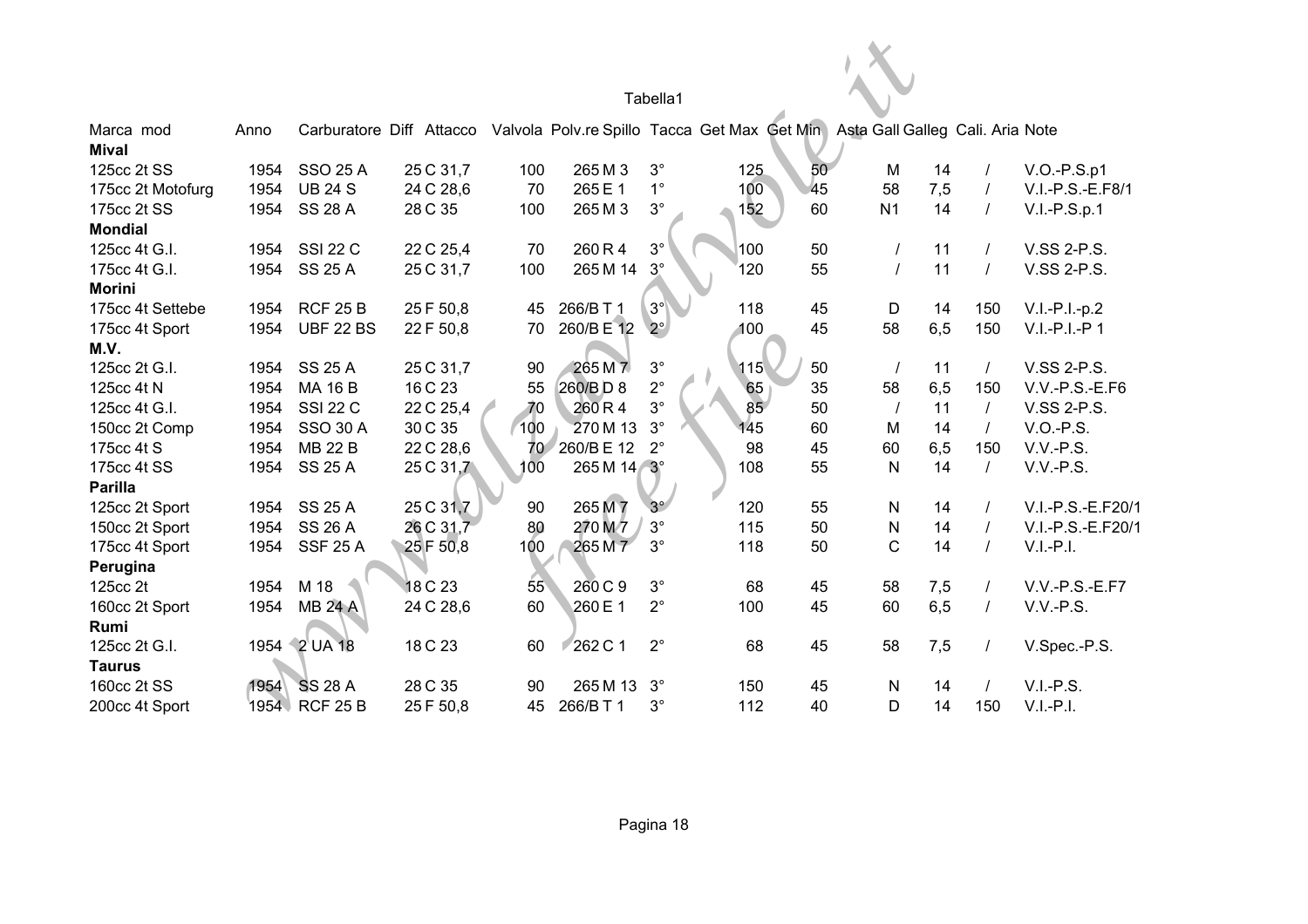# *Tarature modificate*

### *Motociclette Italiane*

|                                          |                        |                  |                        |                 |                              | Tabella1                 |                                                                                                        |          |                    |                      |                                    |
|------------------------------------------|------------------------|------------------|------------------------|-----------------|------------------------------|--------------------------|--------------------------------------------------------------------------------------------------------|----------|--------------------|----------------------|------------------------------------|
|                                          |                        |                  |                        |                 |                              |                          | <b>Tarature modificate</b>                                                                             |          |                    |                      |                                    |
|                                          |                        |                  |                        |                 | <b>Motociclette Italiane</b> |                          |                                                                                                        |          |                    |                      |                                    |
| Marca mod                                | Anno                   |                  |                        |                 |                              |                          | Carburatore Diff Attacco Valvola Polv.re Spillo Tacca Get Max Get Min Asta Gall Galleg Cali. Aria Note |          |                    |                      |                                    |
| Capriolo<br>75cc 4t SMT<br><b>Ducati</b> |                        | 1953-54 MA 18 B  | 18 C 23                | 50              | 265/BD 15                    | $2^{\circ}$              | 88                                                                                                     | 35       | 58<br>7,5          | 150                  | $V.V.-P.S.$                        |
| 98cc 4t Sport<br>F.B.M.                  |                        | 1953-54 MA 18 B  | 18 C 23                | 60              | 260/BD 16                    | $2^{\circ}$              | 82                                                                                                     | 35       | 58<br>7,5          | 150                  | V.V.-P.S.-E.F6                     |
| 125cc 2t Gabbia                          |                        | 1953-54 UA 17 BS | 17 C 23                | 50              | 260/BD 15                    |                          | $72 -$                                                                                                 | 40       | 7,5<br>58          | 50                   | $V.I.-P.S.-E.F5$<br>Racc Gomma     |
| Gilera                                   |                        |                  |                        |                 |                              |                          |                                                                                                        |          |                    |                      |                                    |
| 500cc Sat. S<br>500cc Mercurio<br>Gitan  | 1953-54 RDF 28<br>1954 | <b>RD 28</b>     | 28 F 50,8<br>28 C 31,7 | 85<br>70        | 2-270L5<br>2-270L5           | $3^{\circ}$<br>$3^\circ$ | 120<br>110                                                                                             | 50<br>50 | D<br>14<br>D<br>14 | $\prime$<br>$\prime$ | $V.V.-P.I.-p.2$<br>$V.V.-P.I.-p.2$ |
| 125cc 2t Sport<br>Guazzoni               |                        | 1953-54 UB 22 S  | 22 C 28,6              | 70              | 260 E 1                      | $2^{\circ}$              | 95                                                                                                     | 50       | 58<br>7,5          |                      | V.I.-P.S.-E.F8/1                   |
| 160cc 2t T.V.                            |                        | 1953-54 UB 20 BS | 20 C 28,6              | 70              | 260/BE3                      | $2^{\circ}$              | 100                                                                                                    | 50       | 58<br>7,5          | 70                   | V.I.-P.S.-E.F8/1                   |
| 160cc 2t SS<br><b>Guzzi</b>              |                        | 1953-54 SS 30 A  | 30 C 35                | 90              | 270 M 13 3°                  |                          | 170                                                                                                    | 50       | 14<br>$\mathsf{N}$ | $\prime$             | $V.I.-P.S.p.1$                     |
| 200cc Galletto<br>I.M.N.                 | 1954                   | <b>MA 19 BS1</b> | 19 C 23                | 55 <sub>7</sub> | 260/BD1                      | $2^{\circ}$              | 90                                                                                                     | 40       | 44,5<br>7,5        | 150                  | V.V.-P.I.-E.F11                    |
| 98cc 4t Baio<br><b>ISO</b>               |                        | 1953-54 MA 16 B  | 16 C 23                | 50              | 260/BD 12 2°                 |                          | 68                                                                                                     | 35       | 58<br>7,5          | 150                  | $V.V.-P.S.-E.F6$                   |
| 125cc tutti tipi<br><b>Macchi</b>        |                        | 1953-54 MA 18 B  | 18 C 23                | 55              | 260/BD1                      | $2^{\circ}$              | 78                                                                                                     | 45       | 58<br>7,5          | 50                   | V.V.-P.S.-E.F5/0                   |
| 125cc Cigno S                            |                        | 1952-54 UB 22 S  | 22 C 28,6              | 60              | 262 E 1                      | $2^{\circ}$              | 100                                                                                                    | 40       | 7,5<br>58          |                      | V.I.-P.S.-E.F11<br>Racc Gomma      |
| 250cc 2t bicil                           |                        | 1953-54 UB 22 S  | 22 C 28,6              | 60              | 260 E 6                      | $3^\circ$                | 105                                                                                                    | 50       | 58<br>7,5          |                      | V.I.-P.S.-E.F8<br>Racc Gomma       |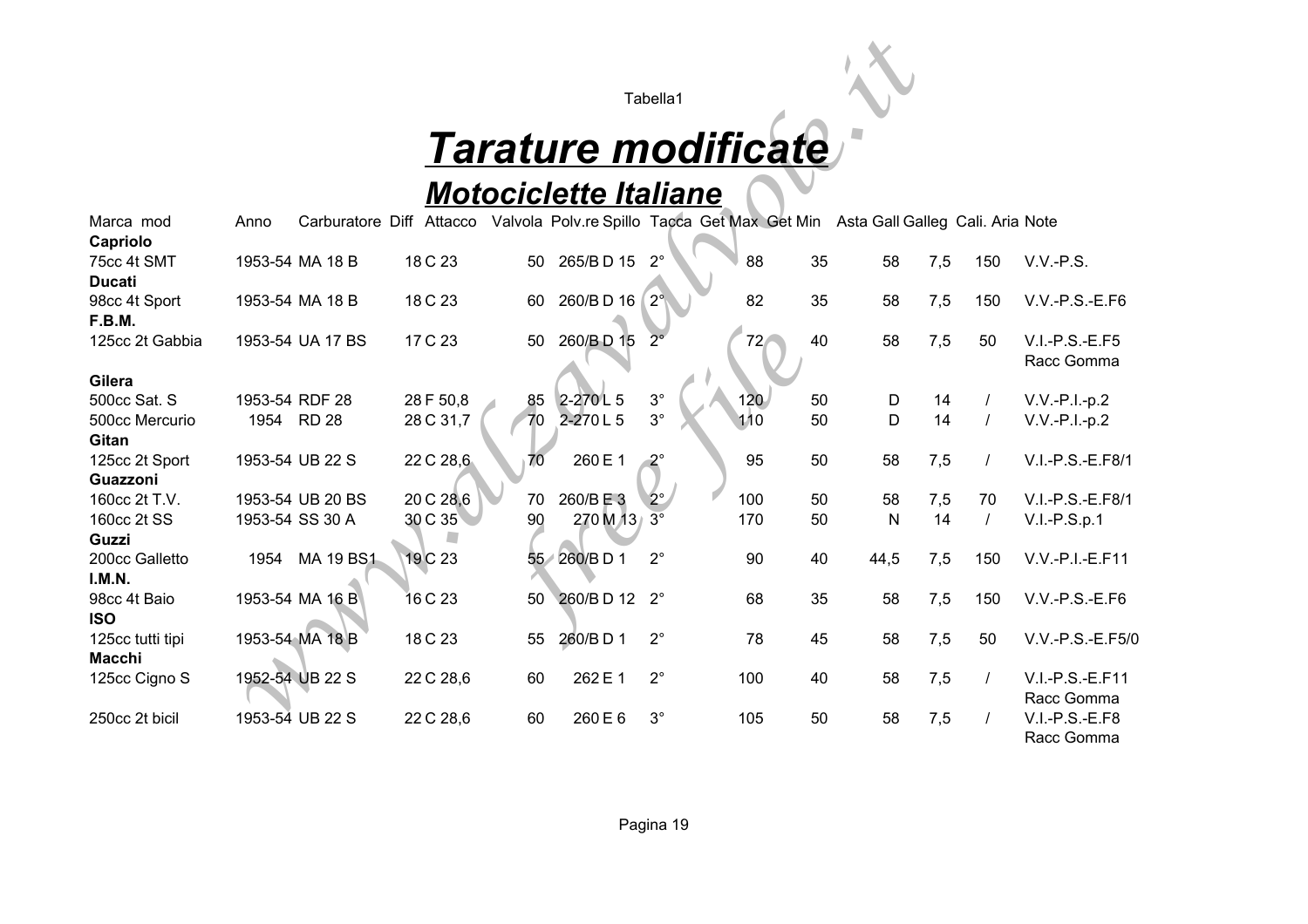|                |      |                   |                                                                                                        |          |                    | Tabella1                   |     |    |          |            |          |                  |
|----------------|------|-------------------|--------------------------------------------------------------------------------------------------------|----------|--------------------|----------------------------|-----|----|----------|------------|----------|------------------|
| Marca mod      | Anno |                   | Carburatore Diff Attacco Valvola Polv.re Spillo Tacca Get Max Get Min Asta Gall Galleg Cali. Aria Note |          |                    |                            |     |    |          |            |          |                  |
| <b>Mas</b>     |      |                   |                                                                                                        |          |                    |                            |     |    |          |            |          |                  |
| 175cc 4t N     |      | 1951-54 MA 18 B   | 18 C 23                                                                                                | 60       | 260/BD 12 2°       |                            | 78  |    | 58       | 7,5        | 150      | V.V.-P.S.-E.F6   |
| 175cc 4t Sport |      | 1953-54 UBF 22 BS | 22 F 50,8                                                                                              | 60       | 260/B E 10 2°      |                            | 92  | 40 | 58       | 7,5        | 150      | $V.I.-P.S.$      |
| <b>Morini</b>  |      |                   |                                                                                                        |          |                    |                            |     |    |          |            |          |                  |
| 175cc 4t N     |      | 1953-54 MA 18 B   | 18 C 23                                                                                                | 60       | 260/BD 12 2°       |                            | 90  | 40 | 58       | 6,5        | 150      | V.V.-P.S.-E.F6   |
| <b>Parilla</b> |      |                   |                                                                                                        |          |                    |                            |     |    |          |            |          |                  |
| 150cc 2t Sport |      | 1953-54 SSO 26 A  | 26 C 31,7                                                                                              | 100      | 270 M 7            | $3^\circ$                  | 135 | 50 | M        | 14         |          | V.O.-P.S.-E.F30  |
| 175cc 4t       |      | 1953-54 UBF 20 BS | 20 F 50,8                                                                                              | 70       | 260/B E 12         | $2^{\circ}$                | 90  | 40 | 58       | 7,5        | 150      | V.I.-P.S.-E.F8   |
| Pirotta        |      |                   |                                                                                                        |          |                    |                            |     |    |          |            |          |                  |
| 75cc 2t        |      | 1954 UAO 14 S     | 14 C 23                                                                                                | 65       | 260 C 7            | $3^\circ$                  | 57  | 35 | 58       | 7,5        |          | V.O.-P.S.        |
| <b>Rossi</b>   |      |                   |                                                                                                        |          |                    |                            |     |    |          |            |          |                  |
| 125cc 2t Sport |      | 1952-54 UA 18 BS  | 18 C 23                                                                                                | 55<br>50 | 260/BD1<br>260/BD1 | $2^{\circ}$<br>$2^{\circ}$ | 78  | 45 | 58<br>58 | 7,5<br>7,5 | 50<br>50 | V.Spec.-P.S.E.F5 |
|                |      | <b>UA 18</b>      | 18 C 23                                                                                                |          |                    |                            | 90  |    |          |            |          |                  |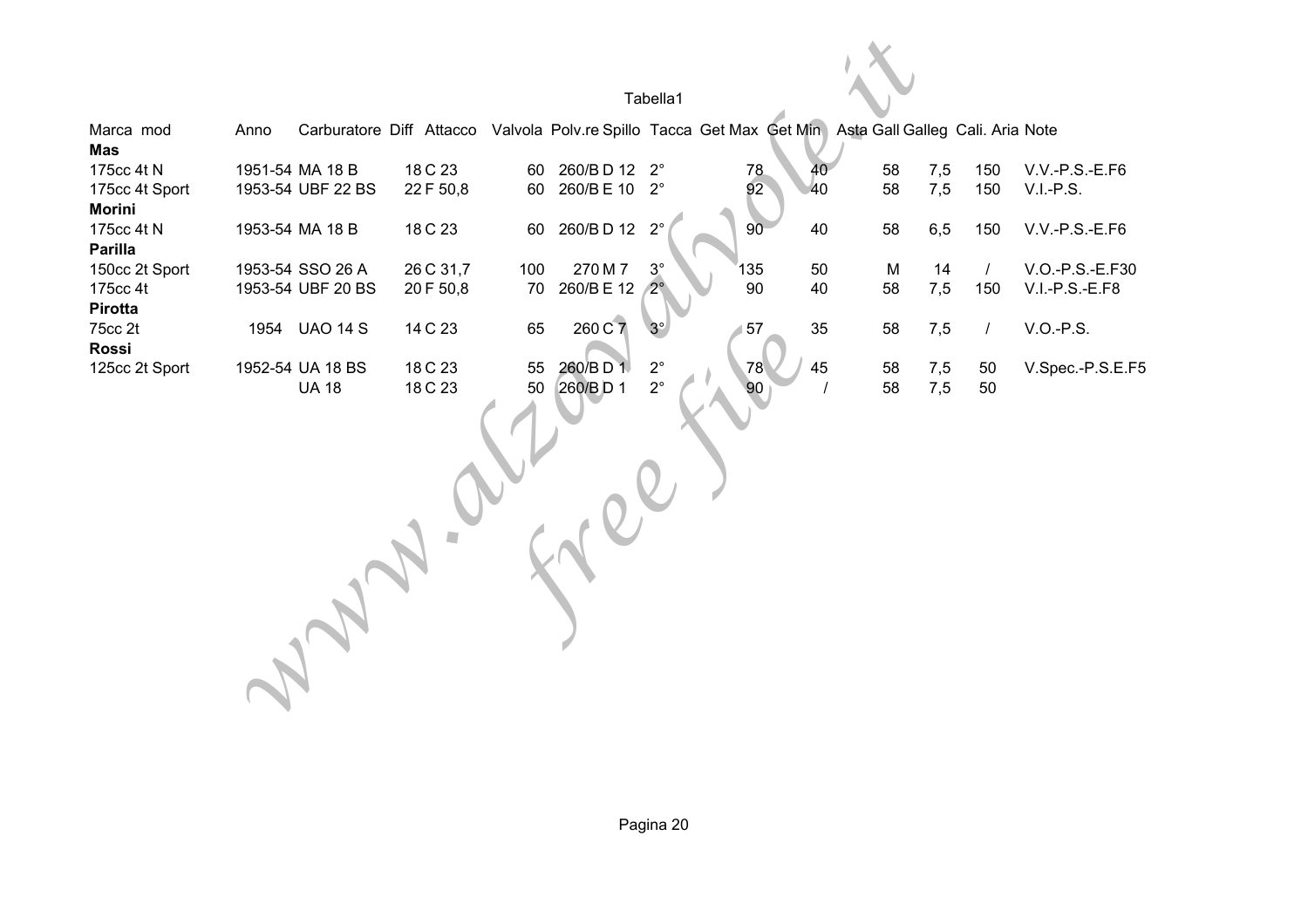# *Taratura carburatori*

### *Motociclette straniere*

|                     |               |                  |                             |    |                               | Tabella1    |                                                                               |    |    |     |     |                                      |
|---------------------|---------------|------------------|-----------------------------|----|-------------------------------|-------------|-------------------------------------------------------------------------------|----|----|-----|-----|--------------------------------------|
|                     |               |                  |                             |    |                               |             |                                                                               |    |    |     |     |                                      |
|                     |               |                  | <u>Taratura carburatori</u> |    |                               |             |                                                                               |    |    |     |     |                                      |
|                     |               |                  |                             |    | <b>Motociclette straniere</b> |             |                                                                               |    |    |     |     |                                      |
| Marca mod           | Anno          | Carburatore Diff | Attacco                     |    |                               |             | Valvola Polv.re Spillo Tacca Get Max Get Min Asta Gall Galleg Cali. Aria Note |    |    |     |     |                                      |
| Motori A.M.C.       |               |                  |                             |    |                               |             |                                                                               |    |    |     |     |                                      |
| 108cc 4t VT         |               | 1948-50 MA 16 B  | 16 F 48                     | 50 | 260/BD 15                     | $2^{\circ}$ | 68                                                                            | 40 | 58 | 7,5 | 150 | $V.V.-P.S.-p.1$                      |
|                     |               |                  |                             |    |                               |             |                                                                               |    |    |     |     | Racc.Flang. 48                       |
| 125cc 4t VT         |               | 1949-54 MA 18 B  | 18 F 48                     | 50 | 260/BD 15                     | $2^{\circ}$ | 80                                                                            | 40 | 58 | 7,5 | 150 | $V.V.-P.S.-p.1$                      |
|                     |               |                  |                             |    |                               |             |                                                                               |    |    |     |     | Racc.Flang. 48                       |
| 150cc 4t VT         |               | 1949-54 MB 20 B  | 20 F 48                     | 60 | 260/BE2                       |             | 100                                                                           | 40 | 60 | 6,5 | 150 | V.V.-P.S.-p.1                        |
|                     |               |                  |                             |    |                               |             |                                                                               |    |    |     |     | Racc.Flang. 48                       |
| 175cc 4t VT         |               | 1949-54 MB 22 B  | 22 F 48                     | 70 | 260/BE2                       | $2^{\circ}$ | 105                                                                           | 40 | 60 | 6,5 | 150 | $V.V.-P.S.-p.1$                      |
|                     |               |                  |                             |    |                               |             |                                                                               |    |    |     |     | Racc.Flang. 48                       |
| A.J.S.              |               |                  |                             |    |                               |             |                                                                               |    |    |     |     |                                      |
| 350cc OHV           |               | 1933-35 SBF 22   | 22 F 50,8                   | 70 | 268 L 5                       | $3^{\circ}$ | 100                                                                           | 45 | B  | 11  |     | $V.V.-P.I.$                          |
| 350cc OHV           |               | 1933-35 RCF 25   | 25 F 50,8                   | 70 | 270L3                         | $3^\circ$   | 105                                                                           | 50 | D  | 14  |     | $V.V.-P.I.$                          |
| 350cc 16 M          |               | 1944-51 RCF 25   | 25 F 50,8                   | 70 | 270L3                         | $3^\circ$   | 100                                                                           | 50 | D  | 14  |     | $V.V.-P.I.$                          |
| 500cc OHV           |               | 1933-35 RDF 28   | 28 F 50,8                   | 70 | $2 - 270$ $\sqrt{3}$          | $4^\circ$   | 120                                                                           | 50 | D  | 14  |     | $V.V.-P.I.$                          |
| 500cc Racing        |               | 1933-36 SS 30 M  | 30 C 36                     | 90 | 315N1                         | 1 f vis.    | 145                                                                           |    | P  | 14  |     | $V.V.-P.I.$                          |
| 500cc 186           |               | 1944-54 RDF 28   | 28 F 50,8                   | 70 | 270L3                         | $3^\circ$   | 120                                                                           | 50 | D  | 14  |     | $V.V.-P.I.$                          |
| 500cc 2 Cil-20      |               | 1948-54 RCF 25 B | 25 F 50,8                   |    | 45 266/BT1                    | $3^\circ$   | 115                                                                           | 40 | D  | 14  | 150 | $V.I.-P.I.$                          |
| Spring Twin         |               |                  |                             |    |                               |             |                                                                               |    |    |     |     |                                      |
| <b>Motori</b>       |               |                  |                             |    |                               |             |                                                                               |    |    |     |     |                                      |
| <b>Aubier Dunne</b> |               |                  |                             |    |                               |             |                                                                               |    |    |     |     |                                      |
| 100cc 2t            | 1949-54 MA 16 |                  | 16 C 25,4                   | 55 | 260C9                         | $2^{\circ}$ | 65                                                                            | 45 | 58 | 7,5 |     | V.V.-P.S.-p.1-E.-F6<br>Racc. 23-25,4 |
| 125cc 2t            | 1949-54 MA 17 |                  | 17 C 25,4                   | 55 | 260 C 9                       | $2^{\circ}$ | 68                                                                            | 45 | 58 | 7,5 |     | V.V.-P.S.-p.1-E.-F6<br>Racc. 23-25,4 |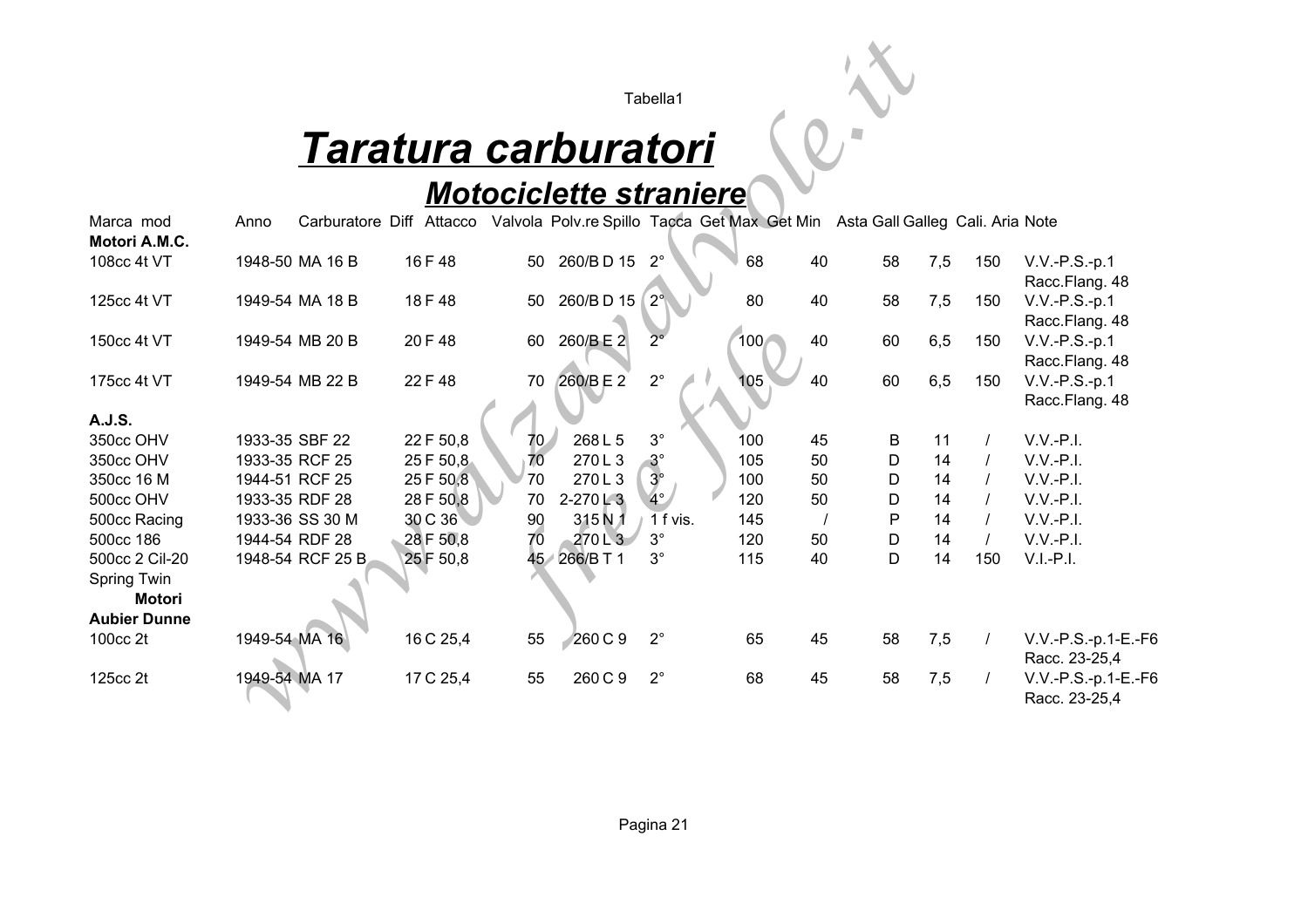|                                         |                |                  |           |    |             | Tabella1    |                 |    |                                                                                                        |                  |                                  |
|-----------------------------------------|----------------|------------------|-----------|----|-------------|-------------|-----------------|----|--------------------------------------------------------------------------------------------------------|------------------|----------------------------------|
| Marca mod<br><b>Ariel</b>               | Anno           |                  |           |    |             |             |                 |    | Carburatore Diff Attacco Valvola Polv.re Spillo Tacca Get Max Get Min Asta Gall Galleg Cali. Aria Note |                  |                                  |
| 250cc LF                                | 1931-35 SBF 20 |                  | 20 F 50,8 | 70 | 268 H 2     | $3^\circ$   | 95              | 45 | G<br>11                                                                                                | $\prime$         | $V.V.-P.S.$                      |
| 250cc LF                                | 1931-38 SA 20  |                  | 20 C 25,4 | 70 | 268 H 2     | $3^{\circ}$ | 90              | 45 | B                                                                                                      | 11               | $V.V.-P.I.$                      |
| 350cc NH-RH                             | 1933-36 RCF 26 |                  | 26 F 50,8 | 70 | 270L3       | $2^{\circ}$ | 105             | 50 | N                                                                                                      | 14               | $V.I.-P.S.$                      |
| 350cc Militare                          | 1933-34 RCF 25 |                  | 25 F 50,8 | 70 | 270L3       | $3^\circ$   | 10 <sub>5</sub> | 50 | $\mathsf C$                                                                                            | 14               | $V.I.-P.I.$                      |
| 350cc RH tipo NH                        | 1944-54 RCF 25 |                  | 25 F 50,8 | 70 | 270L3       | $3^{\circ}$ | 100             | 50 | $\mathsf C$                                                                                            | 14               | $V.I.-P.I.$                      |
| 500cc VT                                | 1928-29 RC 26  |                  | 26 C 28,6 | 70 | 270L3       | $3^\circ$   | 105             | 50 | D                                                                                                      | 14               | $V.V.-P.I.$                      |
|                                         |                |                  |           |    |             |             |                 |    |                                                                                                        |                  | Prolungo a F.                    |
| 500cc ZG4VT incl                        | 1930-32 RDF 28 |                  | 28 F 50,8 | 70 | 2-270L3     | $3^\circ$   | 120             | 50 | N                                                                                                      | 14<br>$\prime$   | V.V.-P.S.                        |
| <b>500cc VF</b>                         | 1930-33 RCF 26 |                  | 26 F 50,8 | 70 | 270L3       | $3^\circ$   | 105             | 50 | C                                                                                                      | 14<br>$\prime$   | $V.I.-P.I.$                      |
| 500cc 4VT vert                          | 1931-32 RDF 28 |                  | 28 F 50,8 | 70 | $2 - 270L3$ | $3^\circ$   | 120             | 50 | N                                                                                                      | 14<br>$\prime$   | $V.I.-P.S.$                      |
| 500cc VH-RH                             | 1932-39 REF 30 |                  | 30 F 50,8 | 70 | 2-270 L 3   | $3^{\circ}$ | 130             | 50 | $\mathsf C$                                                                                            | 14               | $V.I.-P.I.$                      |
| <b>500cc VG</b>                         | 1934-36 RDF 27 |                  | 27 F 50,8 | 70 | 270L3       | $3^{\circ}$ | 110             | 50 | $\mathsf{N}$                                                                                           | 14<br>$\prime$   | $V.I.-P.S.$                      |
| 500cc 2cil RHT win NH                   |                | 1948-54 RCF 25 B | 25 F 50,8 | 45 | 266/B T 1   | $3^{\circ}$ | 115             | 40 | D                                                                                                      | 14<br>150        | $V.I.-P.I.$                      |
| 500cc SB                                | 1930-32 RCF 25 |                  | 25 F 50,8 | 70 | 270L3       | $3^{\circ}$ | 105             | 50 | $\mathsf{N}$                                                                                           | 14<br>$\sqrt{ }$ | V.V.-P.S.                        |
| <b>500cc VB</b>                         | 1932-34 RCS 25 |                  | 25 C 28,6 | 70 | 270L3       | $3^{\circ}$ | 105             | 50 | N                                                                                                      | 14<br>$\prime$   | $V.V.-P.S.$                      |
|                                         |                |                  |           |    |             |             |                 |    |                                                                                                        |                  | Prolungo a F.                    |
| <b>500cc VB</b>                         | 1934-35 RC 25  |                  | 25 C 28,6 | 70 | 270L3       | $3^\circ$   | 105             | 50 | $\mathsf{N}$                                                                                           | 14<br>$\prime$   | $V.I.-P.S.$                      |
| 500-600cc 4F                            |                | 1930-39 UA 16 BS | 16 F 40   | 50 | 260/BD 12   | $3^\circ$   | 75              | 40 | 58<br>7,5                                                                                              | 150              | $V.V.-P.I.-E.F5$                 |
| <b>B.S.A.</b>                           |                |                  |           |    |             |             |                 |    |                                                                                                        |                  | Racc.Flang. 39,5                 |
| 125cc 2t Bantan                         | 1949-54 MA 16  |                  | 16 C 25,4 | 55 | 260 C 9     | $2^{\circ}$ | 65              | 45 | 58<br>7,5                                                                                              | $\prime$         | $V.V.-P.S.-E.F4$                 |
| <b>Matchless</b>                        |                |                  |           |    |             |             |                 |    |                                                                                                        |                  | Racc. 23-25,4                    |
| 350cc Militare                          |                | 1939-44 RCF 25   | 25 F 50,8 | 70 | 270L3       | $3^\circ$   | 100             | 50 | C                                                                                                      | 14<br>$\prime$   | $V.I.-P.I.-P 1$                  |
| 350cc G 3 - LS                          | 1944-51 RCF 25 |                  | 25 F 50,8 | 70 | 270L3       | $3^{\circ}$ | 100             | 50 | $\mathsf C$                                                                                            | 14<br>$\prime$   | $V.I.-P.I.$                      |
| 500cc G 9 - 2 Cil                       |                | 1948-54 RCF 25 B | 25 F 50,8 | 45 | 266/B T 1   | $3^{\circ}$ | 115             | 40 | D<br>14                                                                                                | 150              | $V.I.-P.I.$                      |
| $500cc$ G $80 - S$<br><b>Motobecane</b> | 1944-54 RDF 28 |                  | 28 F 50,8 | 70 | 270L3       | $3^{\circ}$ | 120             | 50 | D                                                                                                      | 14<br>$\prime$   | $V.I.-P.I.$                      |
| 125cc 4t VLD 45                         |                | 1945-54 UA 16 BS | 16 C 25,4 | 50 | 260/BD 15   | $2^{\circ}$ | 68              | 40 | 58<br>7,5                                                                                              | 150              | V.V.-P.S.-p.1<br>Racc. 23-25,4   |
| 125cc 4t VTZ 46                         |                | 1948-54 MA 18 B  | 18 C 25,4 | 50 | 60/BD 15    | $2^{\circ}$ | 80              | 40 | 58<br>7,5                                                                                              | 150              | $V.V.-P.S.-p.1$<br>Racc. 23-25,4 |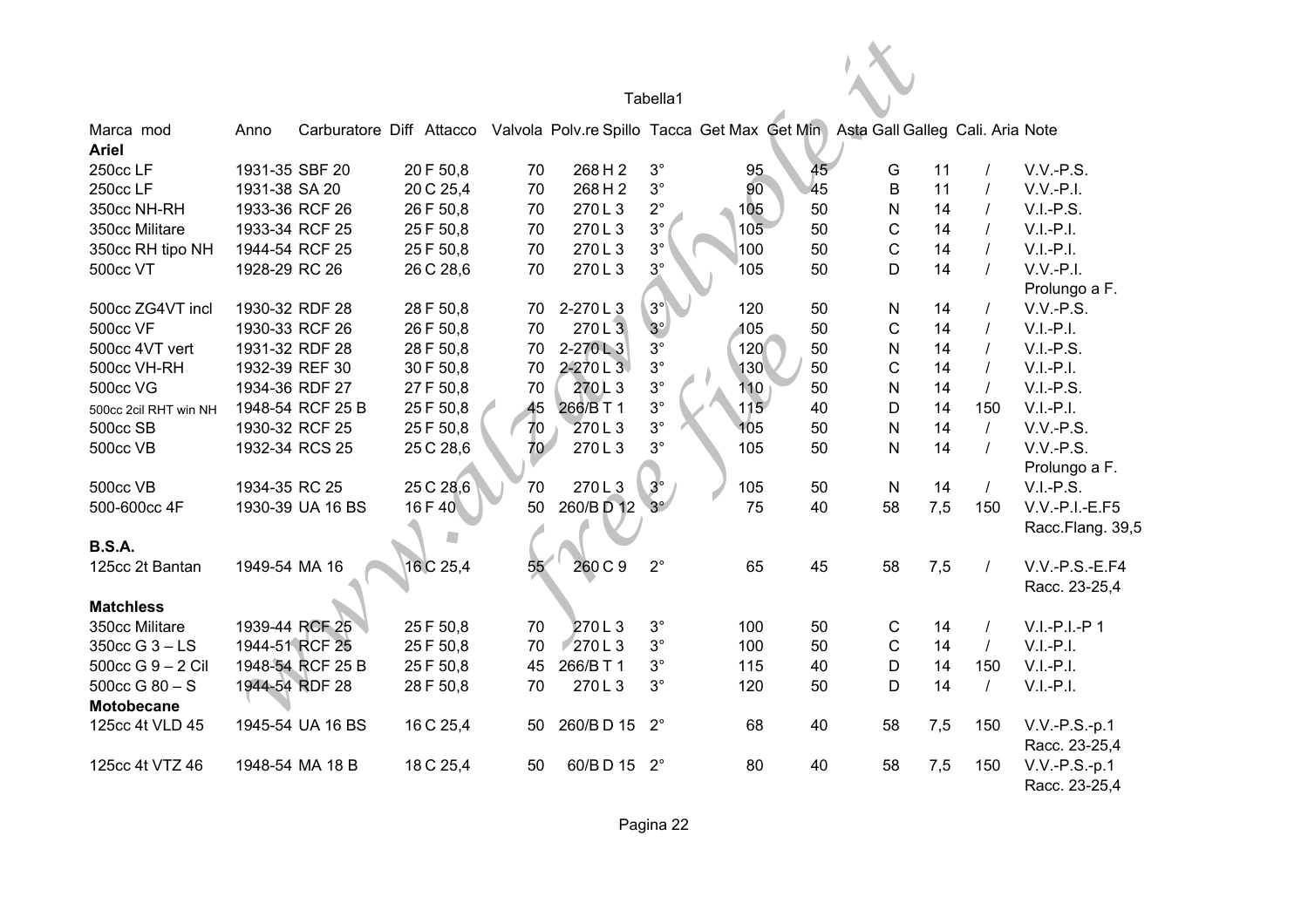|                                     |               |                  |             |    |                                                                                                        | Tabella1    |                 |          |          |     |     |                               |
|-------------------------------------|---------------|------------------|-------------|----|--------------------------------------------------------------------------------------------------------|-------------|-----------------|----------|----------|-----|-----|-------------------------------|
| Marca mod                           | Anno          |                  |             |    | Carburatore Diff Attacco Valvola Polv.re Spillo Tacca Get Max Get Min Asta Gall Galleg Cali. Aria Note |             |                 |          |          |     |     |                               |
| 175cc 4t VTZ 26                     |               | 1948-54 MB 20 B  | 20 C 28,6   |    | 60 260/BE2                                                                                             | $2^{\circ}$ | 100             | 40       | 60       | 6,5 | 150 | $V.V.-P.S.-p.1$               |
| <b>Norton</b>                       |               |                  |             |    |                                                                                                        |             |                 |          |          |     |     |                               |
| 350cc OHC                           | 1932-35 RC 25 |                  | 25 C 31,7   | 70 | 270L3                                                                                                  | $3^{\circ}$ | 105             | 50       | D        | 14  |     | $V.V.-P.I.$                   |
| 350cc OHC Inter                     | 1932-35 RD 27 |                  | 27 C 31,7   | 70 | 270L3                                                                                                  | $3^{\circ}$ | 115             | 50       | D        | 14  |     | $V.V.-P.I.$                   |
| 490cc SV 16 H                       | 1932-35 RC 25 |                  | 25 C 28,6   | 70 | 270L3                                                                                                  | $3^{\circ}$ | 100             | 50       | D        | 14  |     | $V.V.-P.I.$                   |
| 490cc OHV-M-18-19-20                | 1932-35 RD 27 |                  | 27 C 31,7   | 70 | 270L3                                                                                                  | $3^{\circ}$ | 120             | 50       | D        | 14  |     | $V.V.-P.I.$                   |
| 490cc OHV-CSI                       |               | 1932-35 MD 28,5  | 28,5 C 31,7 | 70 | 2-270L3                                                                                                | $2^\circ$   | 125             | 50       | D        | 14  |     | $V.V.-P.I.$                   |
| 500cc OHV Inter                     |               | 1932-35 SSF 30 M | 30 F 50,8   | 90 | 315N1                                                                                                  | 1 f vis.    | 150             | $\prime$ | P        | 14  |     | $V.V.-P.I.$                   |
| 500cc Militare                      | 1935-44 RC 26 |                  | 26 C 28,6   | 70 | 270L3                                                                                                  | $2^{\circ}$ | 110             | 50       | D        | 14  |     | $V.V.-P.I.$                   |
| 500cc 16 H                          | 1944-51 RC 26 |                  | 26 C 28,6   | 70 | 270L3                                                                                                  | $2^{\circ}$ | 110             | 50       | D        | 14  |     | $V.V.-P.I.$                   |
| 500cc ES 2                          | 1944-51 RD 27 |                  | 27 C 31,7   | 70 | 270L3                                                                                                  | $3^\circ$   | 115             | 50       | D        | 14  |     | $V.V.-P.I.$                   |
| 500cc Dominat 2Cil 1948-54 RCF 25 B |               |                  | 25 F 50,8   | 45 | 266/B T 1                                                                                              | $3^{\circ}$ | 115             | 50       | D        | 14  | 150 | $V.I.-P.I.$                   |
| <b>N.S.U.</b>                       |               |                  |             |    |                                                                                                        |             |                 |          |          |     |     |                               |
| 75cc 2t                             |               | 1930 TI 11 S     | 11 C 19     | 35 | $^{\prime}$ 2                                                                                          |             | 50 <sup>°</sup> | $\prime$ | $\prime$ | 16  |     | $V.V.-P.S.$                   |
| 100cc 4t Fox                        |               | 1950-53 UA 15 BS | 15 C 23     | 55 | 260/BD 16                                                                                              | $2^{\circ}$ | 70              | 35       | 58       | 7,5 | 150 | $V.V.-P.S.-E.F6$              |
| 100cc 4t SL                         |               | 1953-54 UA 17 BS | 17 C 23     | 50 | 260/BD 16                                                                                              | $2^{\circ}$ | 80              | 35       | 58       | 7,5 | 150 | V.V.-P.S.                     |
| 175cc 2t                            | 1935-42 RB 23 |                  | 23 C 28,6   | 70 | 270H2                                                                                                  | $3^\circ$   | 90              | 45       | G        | 11  |     | $V.V.-P.S.$                   |
| 200cc 2t                            | 1930-33 RB 22 |                  | 22 C 28,6   | 70 | 270H <sub>2</sub>                                                                                      | $3^\circ$   | 90              | 45       | G        | 11  |     | $V.V.-P.S.-p.1$               |
| 200cc 2t Lux 4t                     |               | 1951-54 MB 22 A  | 22 C 28,6   | 70 | 260 E 1                                                                                                | $2^{\circ}$ | 95              | 40       | 60       | 6,5 |     | V.V.-P.S.-p.1-E.-F8           |
| 350cc 4t VT                         |               | 1940-42 RCF 25   | 25 F 50,8   | 70 | 270L3                                                                                                  | $3^\circ$   | 100             | 50       | D        | 14  |     | $V.V.-P.I.$                   |
| <b>Peugeot</b>                      |               |                  |             |    |                                                                                                        |             |                 |          |          |     |     |                               |
| 125cc 2t T55                        | 1947-51 MA 18 |                  | 18 C 25,4   | 55 | 260 C 9                                                                                                | $2^{\circ}$ | 70              | 45       | 58       | 7,5 |     | V.V.-P.S.-p.1-E.-F6           |
|                                     |               |                  |             |    |                                                                                                        |             |                 |          |          |     |     | Racc. 23-25,4                 |
| 150cc 2t T155                       |               | 1947-51 MB 20 A  | 20 C 25,4   | 60 | 260 E 1                                                                                                | $2^{\circ}$ | 85              | 45       | 60       | 6,5 |     | V.V.-P.S.-p.1-E.-F8           |
| 125cc 2t T56                        |               | 1948-51 UA 18 S  | 18 C 25,4   | 55 | 260 C 9                                                                                                | $2^{\circ}$ | 70              | 45       | 58       | 7,5 |     | V.I.-P.S.p.1-E.F6             |
|                                     |               |                  |             |    |                                                                                                        |             |                 |          |          |     |     | Racc. 23-25,4                 |
| 150cc 2t T156                       | 1948-51 RA 20 |                  | 20 C 25,4   | 60 | 270 H 1                                                                                                | $3^{\circ}$ | 85              | 45       | G        | 11  |     | V.I.-P.S.p.1-E.F8             |
| 175cc 2t T175                       | 1950-51 RA 22 |                  | 22 C 25,4   | 60 | 270H2                                                                                                  | $3^\circ$   | 95              | 45       | G        | 11  |     | V.I.-P.S.p.1-E.F8             |
| 175cc 2t M176 TC4                   |               | 1953-54 UB 22 S  | 22 C 25,4   | 70 | 260 E 1                                                                                                | $2^{\circ}$ | 105             | 45       | 58       | 7,5 |     | V.I.-P.S.p.1-E.F8/1           |
| Puch                                |               |                  |             |    |                                                                                                        |             |                 |          |          |     |     |                               |
| 125cc 2t                            |               | 1948-51 UA 18 BS | 18 C 23     | 50 | 260/BD 15                                                                                              | $2^{\circ}$ | 68              | 40       | 58       | 7,5 | 50  | V.V.-P.S.-E.F6<br>Racc. 23-25 |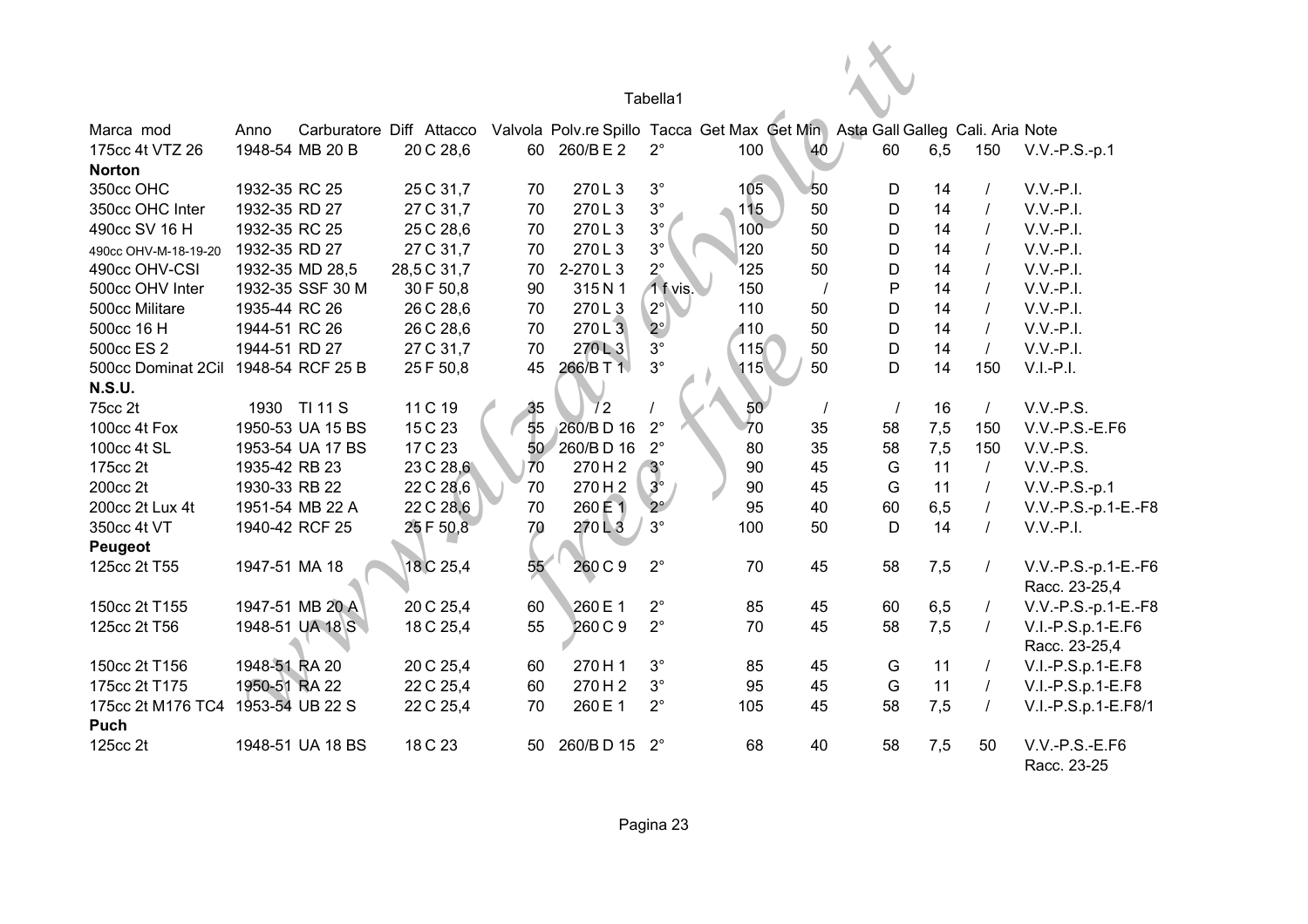|                        |                |                  |                          |                  |               | Tabella1    |                                                                               |    |    |     |          |                     |
|------------------------|----------------|------------------|--------------------------|------------------|---------------|-------------|-------------------------------------------------------------------------------|----|----|-----|----------|---------------------|
| Marca mod              | Anno           |                  | Carburatore Diff Attacco |                  |               |             | Valvola Polv.re Spillo Tacca Get Max Get Min Asta Gall Galleg Cali. Aria Note |    |    |     |          |                     |
| 125cc 2t Sport         |                | 1948-53 UA 18 B  | 18 C 23                  | 50               | 260/BD1       | $2^{\circ}$ | 90                                                                            |    |    | 5   | 50       | $V.V.-P.S.-E.F5$    |
|                        |                | <b>UA 18 BS</b>  | 18 C 23                  | 55               | 260/BD1       | $2^{\circ}$ | 78                                                                            | 45 |    | 5   | 50       | $V.V.-P.S.-E.F5$    |
| 150cc N                |                | 1952-54 UA 18 BS | 18 C 23                  | 50               | 260/BD1       | $2^{\circ}$ | 85                                                                            | 40 | 58 | 7,5 | 50       | $V.V.-P.S.-E.F5$    |
| 250cc 2t               | 1939-45 RB 22  |                  | 22 C 28,6                | 70               | 270H2         | $3^\circ$   | 90                                                                            | 45 | G  | 11  | $\prime$ | V.V.-P.S.-p.1-E.-F8 |
| 250cc 2t TF            | 1948-50 RB 23  |                  | 23 C 28,6                | 70               | 270H2         | $3^\circ$   | 95                                                                            | 45 | G  | 11  | $\prime$ | V.I.-P.S.p.1-E.F8   |
| <b>Royal Enfield</b>   |                |                  |                          |                  |               |             |                                                                               |    |    |     |          |                     |
| 125cc 2t WD/RE mil     | 1944-49 MA 17  |                  | 17 C 25,4                | 55               | 260 C 9       | $3^\circ$   | 70                                                                            | 45 | 58 | 7,5 | $\prime$ | V.V.-P.S.-E.F6      |
|                        |                |                  |                          |                  |               |             |                                                                               |    |    |     |          | Racc. 23-25,4       |
| <b>Rudge Whitworth</b> |                |                  |                          |                  |               |             |                                                                               |    |    |     |          |                     |
| 250cc OHV Std.         |                | 1933-38 SBF 22   | 22 F 50,8                | 70               | 268 L 5       | $3^\circ$   | 100                                                                           | 45 | В  | 11  | $\prime$ | $V.V.-P.I.$         |
| 250cc TT Replica       |                | 1933-38 RCF 26   | 26 F 50,8                | 70               | 270L3         | $3^\circ$   | 105                                                                           | 50 | D  | 11  |          | $V.V.-P.I.$         |
| 350cc OHV Std.         |                | 1934-36 SCF 24   | 24 F 50,8                | 85               | $1 - 268$ L 6 | $3^{\circ}$ | 110                                                                           | 50 | D  | 11  |          | $V.V.-P.I.$         |
| 350cc TT Replica       |                | 1934-36 RDF 27   | 27 F 50,8                | 70               | 270L3         | $3^{\circ}$ | 115                                                                           | 50 | D  | 11  |          | $V.V.-P.I.$         |
| 500cc OHV Std.         |                | 1933-36 RCF 26   | 26 F 50,8                | 70               | 270L3         | $3^{\circ}$ | 105                                                                           | 50 | D  | 11  |          | $V.V.-P.I.$         |
| 500cc OHV Ulster       | 1934-36 RDF 28 |                  | 28 F 50,8                | 70               | $2 - 270$ L 3 | $4^\circ$   | 120                                                                           | 50 | D  | 11  | $\prime$ | $V.V.-P.I.$         |
| 500cc TL Replica       |                | 1935-37 SSF 30 M | 30 F 50,8                | 110 <sup>7</sup> | 330 N 1       | 2 f vis.    | 150                                                                           |    | P  | 14  | $\prime$ | V.V.-P.I.-p.1       |
| <b>Motori Sachs</b>    |                |                  |                          |                  |               |             |                                                                               |    |    |     |          |                     |
| 75cc 2t                |                | 1935-42 TA 14 A  | 14 C 22                  | 60               | 1951          | $2^{\circ}$ | 62                                                                            | 35 | 60 | 7,5 | $\prime$ | V.V.-P.S.-E.F5      |
|                        |                |                  |                          |                  |               |             |                                                                               |    |    |     |          | Racc Flang.Spec35   |
| 98cc 2t                |                | 1937-42 TA 16 A  | 16 C 22                  | 60               | 1951          | $2^{\circ}$ | 68                                                                            | 35 | 60 | 7,5 | $\prime$ | $V.V.-P.S.-E.F5$    |
|                        |                |                  |                          |                  |               |             |                                                                               |    |    |     |          | Racc Flang.Spec35   |
| 98cc 2t M50            |                | 1948-53 TA 17 A  | 17 C 22                  | 60               | 1951          | $2^{\circ}$ | 70                                                                            | 35 | 60 | 7,5 | $\prime$ | $V.V.-P.S.-E.F5$    |
|                        |                |                  |                          |                  |               |             |                                                                               |    |    |     |          | Racc Flang.Spec40   |
| 150cc 2t               |                | 1949-53 UBO 20   | 20 C 28,6                | 70               | 260 E 1       | $2^{\circ}$ | 85                                                                            | 45 | 58 | 7,5 | $\prime$ | V.O.-P.S.-E.F8      |
|                        |                |                  |                          |                  |               |             |                                                                               |    |    |     |          | Racc Flang.Spec45   |
| Sotecma                |                |                  |                          |                  |               |             |                                                                               |    |    |     |          |                     |
| 125cc 2t N             |                | 1953 UA 18 S     | 18 C 25,4                | 55               | 260 C 9       | $3^{\circ}$ | 75                                                                            | 45 | 58 | 7,5 |          | $V.V.-P.I.-E.F6$    |
|                        |                |                  |                          |                  |               |             |                                                                               |    |    |     |          | Racc. 23-25,4       |
| <b>Sanbeam</b>         |                |                  |                          |                  |               |             |                                                                               |    |    |     |          |                     |
| 493 cc OHV M12         | 1932-34 RD 28  |                  | 28 C 31,7                | 70               | 2-270L3       | $3^\circ$   | 120                                                                           | 50 | D  | 14  |          | $V.V.-P.I.$         |
| 500cc SV Lion 6 B      | 1932-34 RC 25  |                  | 25 C 28,6                | 70               | 270L3         | $3^\circ$   | 100                                                                           | 50 | D  | 14  |          | $V.V.-P.I.$         |
| 500cc OHV M90          | 1932-34 RD 28  |                  | 28 C 31,7                | 70               | 2-270L3       | $3^{\circ}$ | 120                                                                           | 50 | D  | 14  |          | $V.V.-P.I.$         |
| 500cc SV Lion 7 B      | 1932-34 RC 25  |                  | 25 C 28,6                | 70               | 270L3         | $3^\circ$   | 100                                                                           | 50 | D  | 14  |          | $V.V.-P.I.$         |

Pagina 24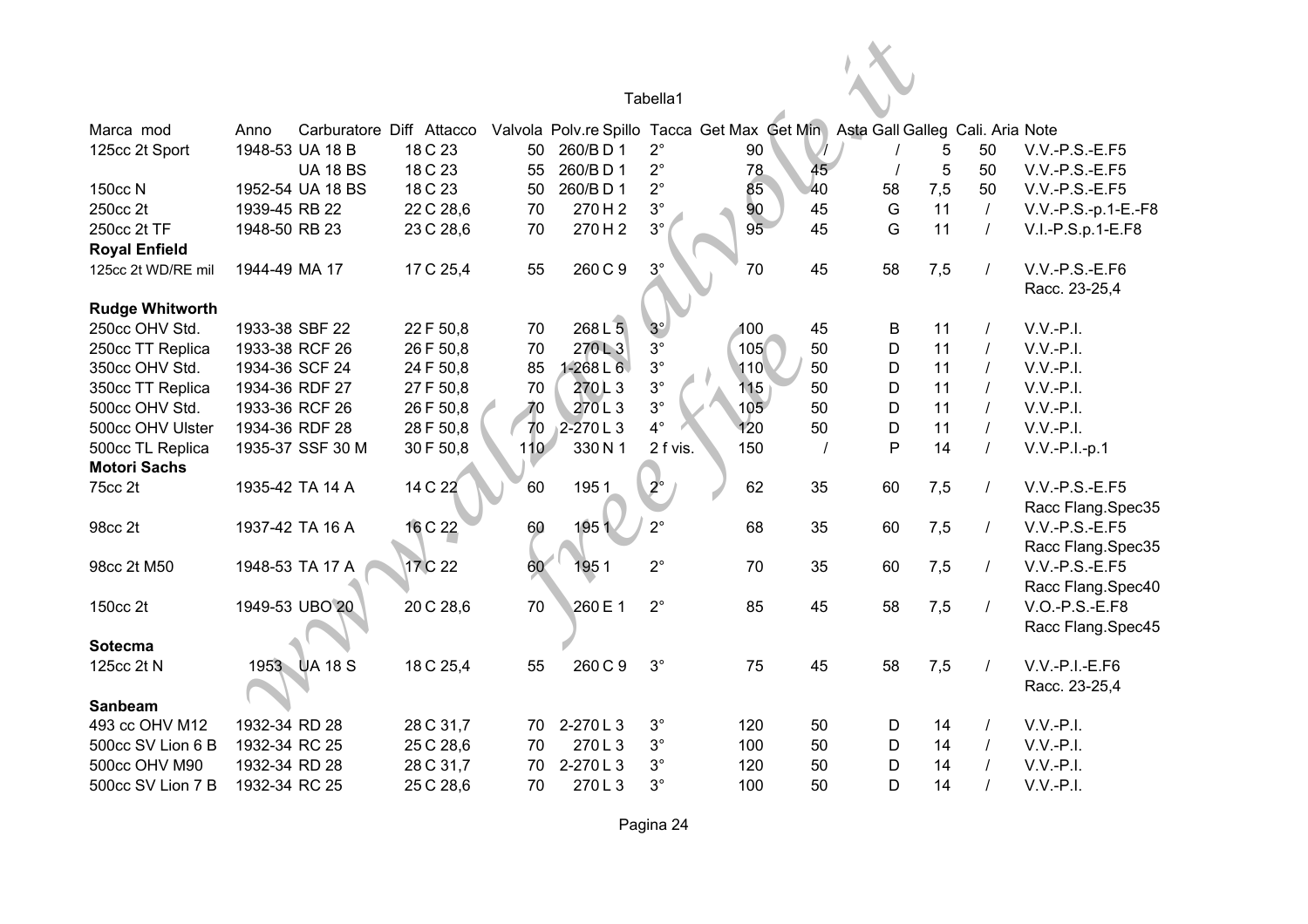|                                  |               |                   |                          |                 |           | Tabella1    |                                              |          |                                  |     |          |                     |
|----------------------------------|---------------|-------------------|--------------------------|-----------------|-----------|-------------|----------------------------------------------|----------|----------------------------------|-----|----------|---------------------|
| Marca mod                        | Anno          |                   | Carburatore Diff Attacco |                 |           |             | Valvola Polv.re Spillo Tacca Get Max Get Min |          | Asta Gall Galleg Cali. Aria Note |     |          |                     |
| 600cc OHV 9 B                    | 1932-34 RD 28 |                   | 28 C 31,7                | 70              | 2-270L3   | $3^\circ$   | 120                                          | 50       | D                                | 14  |          | $V.V.-P.I.$         |
| 487cc TwinS7-S8                  |               | 1949-53 UBF 24 B  | 24 F 50,8                | 70              | 260/BE3   | $2^{\circ}$ | 105                                          | 50       | 58                               | 7,5 | 150      | V.V.-P.I.-E.F20     |
| <b>Triumph</b>                   |               |                   |                          |                 |           |             |                                              |          |                                  |     |          |                     |
| 175cc 2t                         |               | 1929 SA 20        | 20 C 25,4                | 70              | 268 L 5   | $3^{\circ}$ | 95                                           | 45       | G                                | 11  |          | V.V.-P.S.           |
| 250cc OHV                        | 1931-34 SB 22 |                   | 22 C 28,6                | 70              | 268 L 5   | $3^{\circ}$ | 100                                          | 45       | $\sf B$                          | 11  |          | $V.V.-P.I.$         |
| Mod. 1/1-1/5                     |               |                   |                          |                 |           |             |                                              |          |                                  |     |          | Racc.Flangia        |
| 349cc 2 Cil                      | 1950-51 SB 22 |                   | 22 C 28,6                | 70              | 268 H 2   | $3^\circ$   | 100                                          | 45       | B                                | 11  | $\prime$ | $V.V.-P.I.$         |
|                                  |               |                   |                          |                 |           |             |                                              |          |                                  |     |          | Racc.Flang. 50,8    |
| 350cc SV                         | 1931-34 SB 22 |                   | 22 C 28,6                | 70              | 268 L 5   | $3^\circ$   | 105                                          | 45       | B                                | 11  | $\prime$ | $V.V.-P.I.$         |
| Mod 3/1                          |               |                   |                          |                 |           |             |                                              |          |                                  |     |          | Racc.Flangia        |
| 350cc OHV                        |               | 1931-34 RCF 25    | 25 F 50,8                | 70              | 270L3     | $2^{\circ}$ | 105                                          | 50       | D                                | 14  | $\prime$ | $V.V.-P.I.$         |
| Mod 3/5-3/2                      |               |                   |                          |                 |           |             |                                              |          |                                  |     |          |                     |
| 350cc Militare                   |               | 1934-43 RCF 25    | 25 F 50,8                | 70              | 270L3     | $3^\circ$   | 105                                          | 50       | $\mathsf C$                      | 14  |          | $V.I.-P.I.$         |
| 498cc Tiger 90                   |               | 1939 RDFF 28      | 28 F 50,8                | 70              | 270L3     | $3^\circ$   | 120 <sup>7</sup>                             | 50       | E                                | 14  |          | V.O.P.I.            |
| 500cc OHV                        |               | 1931-34 RDF 27    | 27 F 50,8                | 70              | 270L3     | $3^\circ$   | 115                                          | 50       | D                                | 14  |          | $V.V.-P.I.$         |
| Mod 5/2 VL                       |               |                   |                          |                 |           |             |                                              |          |                                  |     |          | Condotto lungo      |
| 500cc OHV                        |               | 1931-34 RDF 28    | 28 F 50,8                | 70              | 2-270L3   | $3^\circ$   | 120                                          | 50       | $\mathsf D$                      | 14  |          | $V.V.-P.I.$         |
| Mod 5/4-5/5 VT                   |               |                   |                          |                 |           |             |                                              |          |                                  |     |          |                     |
| 500cc OHV                        |               | 1931-34 RDF 28    | 28 F 50,8                | 70              | $2-270L3$ | $3^\circ$   | 120                                          | 50       | $\mathsf{C}$                     | 14  |          | $V.I.-P.I.$         |
| $Mod B - BS$                     |               |                   |                          |                 |           | $3^{\circ}$ |                                              |          |                                  |     |          |                     |
| 500cc SV                         |               | 1931-34 RCF 25    | 25 F 50,8                | 70              | 270L3     |             | 105                                          | 50       | $\mathsf C$                      | 14  |          | $V.V.-P.I.$         |
| Mod 5/1-5/3<br><b>500cc 2Cil</b> |               | 1936 SBF 22       | 22 F 50,8                | 70 <sub>1</sub> | 268L5     | $3^{\circ}$ | 105                                          |          |                                  | 11  |          | $V.V.-P.I.$         |
| 497cc Speed Twin                 |               | 1950-54 RCF 25    | 25 F 50,8                | 45              | 266/B T 1 | $3^\circ$   | 115                                          | 45<br>40 | B<br>$\mathsf D$                 | 14  | 150      | $V.I.-P.I.$         |
| 498cc Tiger 100                  |               | 1930-54 2 SS 25 A | 25 C 28,6                | 100             | 265 M 7   | $3^\circ$   | 120                                          | 45       | D                                | 14  |          | $V.V.-P.I.$         |
|                                  |               |                   |                          |                 |           |             |                                              |          |                                  |     |          | Flangia speciale    |
| 659cc Tunderbird                 |               | 1950-54 RCF 25    | 25 F 50,8                | 45              | 266/B T 1 | $3^\circ$   | 115                                          | 40       | D                                | 14  | 150      | $V.I.-P.I.$         |
| <b>Ultima</b>                    |               |                   |                          |                 |           |             |                                              |          |                                  |     |          |                     |
| 125cc 2t                         | 1949-54 MA 18 |                   | 18 C 25,4                | 55              | 260 C 9   | $2^{\circ}$ | 70                                           | 45       | 58                               | 7,5 |          | V.V.-P.S.-p.1-E.-F6 |
|                                  |               |                   |                          |                 |           |             |                                              |          |                                  |     |          | Racc. 23-25,4       |
| 175cc 2t                         |               | 1950-54 MB 20 A   | 20 C 25,4                | 60              | 260 E 1   | $2^{\circ}$ | 85                                           | 40       | 60                               | 6,5 |          | V.V.-P.S.-p.1-E.-F8 |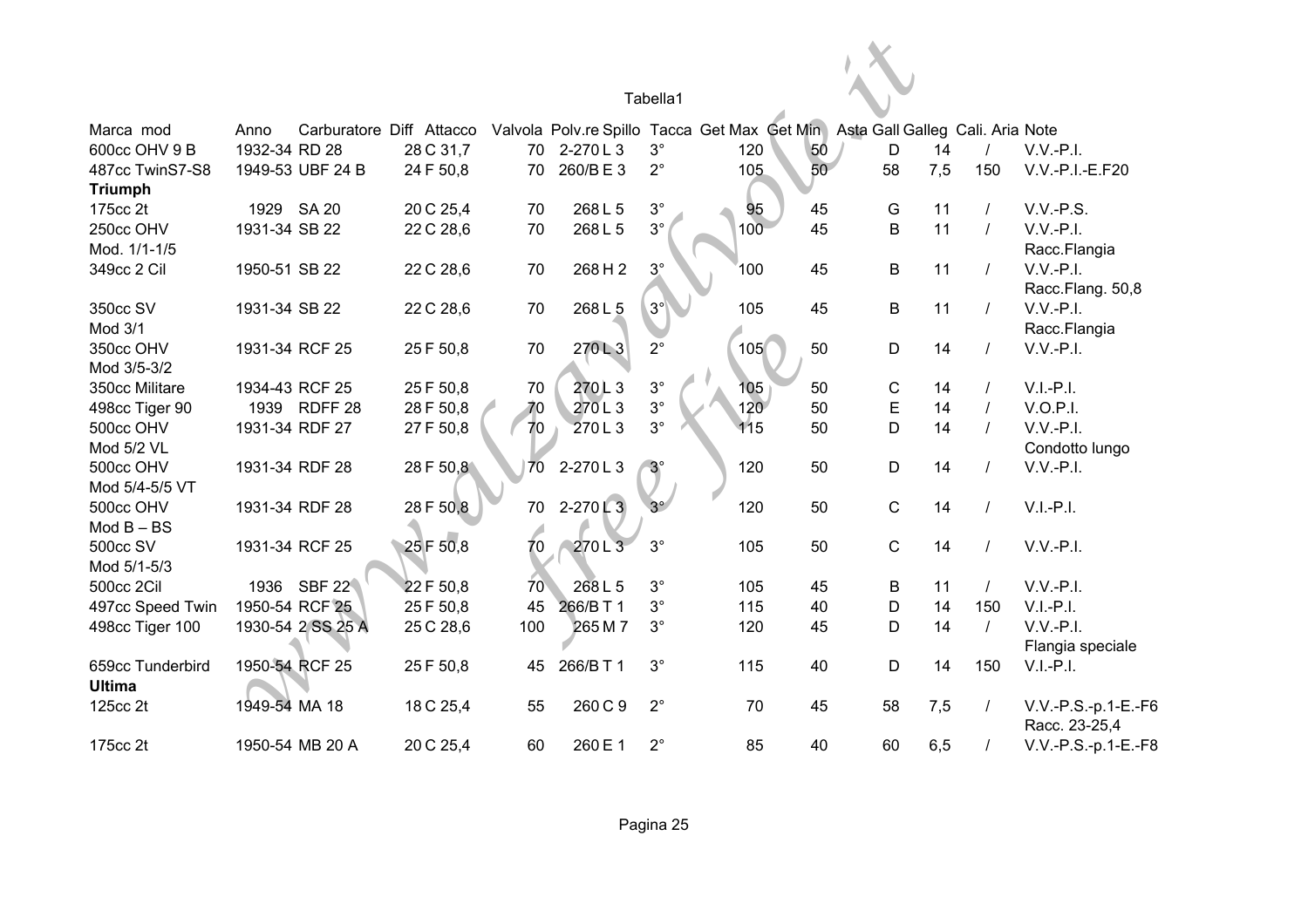|                                     |                |                   |                          |    |                               | Tabella1    |     |    |                                                                               |          |                                       |
|-------------------------------------|----------------|-------------------|--------------------------|----|-------------------------------|-------------|-----|----|-------------------------------------------------------------------------------|----------|---------------------------------------|
| Marca mod<br><b>Velocette</b>       | Anno           |                   | Carburatore Diff Attacco |    |                               |             |     |    | Valvola Polv.re Spillo Tacca Get Max Get Min Asta Gall Galleg Cali. Aria Note |          |                                       |
| 350cc OHC-HTT                       | 1929-36 RD 27  |                   | 27 C 31,7                | 70 | 270L3                         | $3^{\circ}$ | 115 | 50 | 14<br>D                                                                       | $\prime$ | $V.V.-P.I.$                           |
| 350cc Htp-2Tub scar                 |                | 1930 RCF 25       | 25 F 50,8                | 70 | 270L3                         | $3^{\circ}$ | 100 | 50 | D<br>14                                                                       |          | $V.V.-P.I.$                           |
| 350cc OHC-HSS-HTS                   | 1930-37 RC 25  |                   | 25 C 28,6                | 70 | 270L3                         | $3^{\circ}$ | 100 | 50 | D<br>14                                                                       |          | $V.V.-P.I.$                           |
| 350cc OHV MAC                       | 1934-39 SCF 24 |                   | 24 F 50,8                | 85 | $1 - 268 L 6$                 | $3^\circ$   | 110 | 50 | C<br>14                                                                       |          | $V.I.-P.I.$                           |
| 350cc HTS-1Tub scar                 | 1937-39 RCF 25 |                   | 25 F 50,8                | 70 | 270L3                         | $3^\circ$   | 100 | 50 | $\mathsf C$<br>14                                                             |          | $V.I.-P.I.$                           |
| 500cc OHV-NSP                       | 1935-39 RDF 27 |                   | 27 F 50,8                | 70 | 270L3                         | $3^\circ$   | 115 | 50 | $\mathsf{C}$<br>14                                                            |          | $V.I.-P.I.$                           |
| <b>Motori Williers</b>              |                |                   |                          |    |                               |             |     |    |                                                                               |          |                                       |
| 98cc 2t                             |                | 1948-54 UA 17 S   | 17 C 22,2                | 55 | 260 C 9                       | $3^\circ$   | 68  | 45 | 58<br>7,5                                                                     | $\prime$ | V.V.-P.S.-E.F6                        |
| 122cc 2t                            | 1948-54 MA 18  |                   | 18 C 25,4                | 55 | 260 C 9                       | $3^\circ$   | 70  | 45 | 58<br>7,5                                                                     |          | V.V.-P.S.-E.F6                        |
|                                     |                |                   |                          |    |                               |             |     |    |                                                                               |          | Racc. 23-25,4                         |
| 197cc 2t                            |                | 1948-54 MB 22 A   | 22 C 28,6                | 70 | 260 E 1                       | $2^{\circ}$ | 95  | 45 | 60<br>6,5                                                                     |          | V.V.-P.S.-E.F8/1                      |
| Zundapp                             |                |                   |                          |    |                               |             |     |    |                                                                               |          |                                       |
| 198cc 2t DB201                      |                | 1949-54 MB 22 A   | 22 C 29                  | 70 | 260 E 1                       | $2^{\circ}$ | 95  | 45 | 60<br>6,5                                                                     |          | V.V.-P.S.-E.F8/1                      |
| 500cc 2 Cil VT                      |                | 1939-43 2 RBFF 22 | 22 F 50,8                | 70 | 270H2                         | $2^{\circ}$ | 100 | 45 | G<br>11                                                                       | $\prime$ | V.I.-P.S. 1Des.1Sin.<br>Non filettati |
| 597cc KX 601                        |                | 1949-51 2 RCFF 24 | 24 F 48                  | 70 | 270L3                         | $3^\circ$   | 105 | 45 | N<br>14                                                                       |          | V.I.-P.S.                             |
| 600cc 2 Cil VT<br><b>Mod KS 597</b> | 1940-43 RCS 25 |                   | 25 C 28,6                | 70 | 270L3                         |             | 115 | 45 | ${\sf N}$<br>14                                                               | $\prime$ | 1 des. 1 sin<br>Preparazione spec     |
|                                     |                |                   |                          |    | Tarature nuove                |             |     |    |                                                                               |          |                                       |
|                                     |                |                   |                          |    | <b>Motociclette straniere</b> |             |     |    |                                                                               |          |                                       |
| Marca mod<br><b>AMC</b>             | Anno           |                   | Carburatore Diff Attacco |    |                               |             |     |    | Valvola Polv.re Spillo Tacca Get Max Get Min Asta Gall Galleg Cali. Aria Note |          |                                       |
| 250cc<br><b>Sumbeam</b>             | 1954           | <b>RC 26</b>      | 26 C 31,7                | 70 | 270L3                         | $3^\circ$   | 102 | 55 | D<br>14                                                                       |          | $V.V.-P.I.-p.1$                       |
| 487cc TwinS7-S8                     |                | 1949-54 UBF 24 B  | 24 F 50,8                | 60 | 260/BE12                      | $2^{\circ}$ | 110 | 40 | 58<br>7,5                                                                     | 150      | $V.V.-P.S.$                           |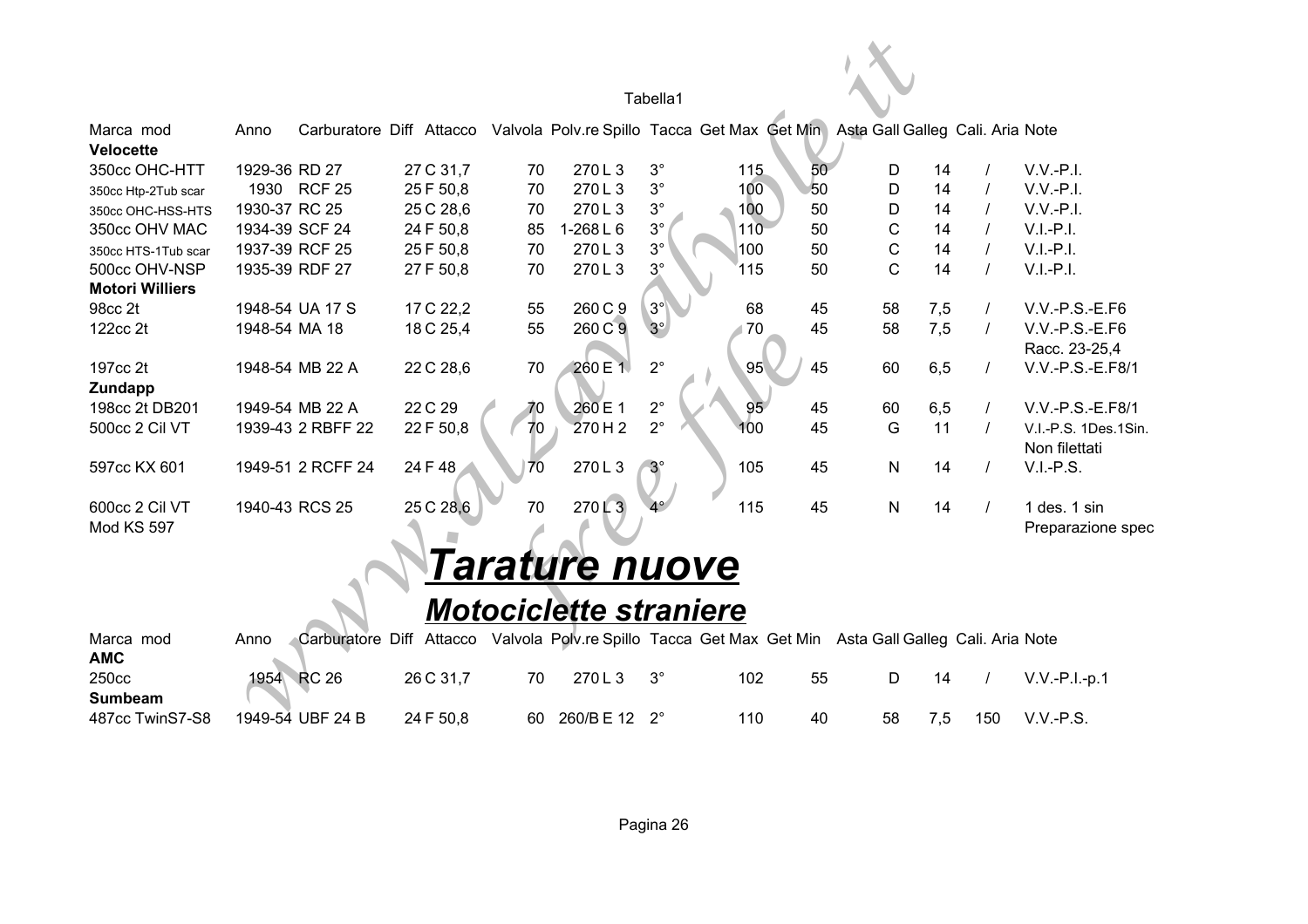

# *Errata corrige*

|                                            |      |                   |                                                                                                        |    |                       | Tabella1       |     |          |              |     |          |                  |
|--------------------------------------------|------|-------------------|--------------------------------------------------------------------------------------------------------|----|-----------------------|----------------|-----|----------|--------------|-----|----------|------------------|
|                                            |      |                   |                                                                                                        |    | <b>Errata corrige</b> |                |     |          |              |     |          |                  |
| Marca mod                                  | Anno |                   | Carburatore Diff Attacco Valvola Polv.re Spillo Tacca Get Max Get Min Asta Gall Galleg Cali. Aria Note |    |                       |                |     |          |              |     |          |                  |
| Guzzi<br>65cc 2t P<br><b>Idroflex Issi</b> |      | 1953-54 MU 14 B2  | 14 C 23                                                                                                |    | 45 268/B1 F 4         | $2^{\circ}$    | 75  | $\prime$ | $\prime$     | 5   | 50       | V.V.-P.S.        |
| 105cc 2t N                                 |      | 1950-51 MA 16 B   | 16 C 23                                                                                                | 50 | 260/BD 15             | 3 <sup>°</sup> | 62  | 40       | 58           | 7,5 | 50       | V.V.-P.S.-E.F5   |
| <b>Parilla</b><br>125cc 2t<br>Rumi         |      | 1951-54 MB 22 A   | 22 C 28,6                                                                                              | 70 | 270 E 1               | 2 <sup>°</sup> | 95  | 45       | 60           | 6,5 | $\prime$ | V.V.-P.S.-E.F8/1 |
| 200cc 2t Sport<br><b>BMW</b>               |      | 1954 UB 24 S      | 24 C 28,6                                                                                              | 60 | 260 E 7               | $2^{\circ}$    | 105 | 45       | 58           | 6,5 | $\prime$ | V.I.-P.S.-E.F8/1 |
| 750cc R12                                  |      | 1935-40 2 RCFF 24 | 24 F 53                                                                                                | 70 | 270L3                 | $3^{\circ}$    | 110 | 45       | $\mathsf{N}$ | 14  |          | V.V.-P.S.        |
| 750cc R71                                  |      | 1937-44 2 RCFF 24 | 24 F 53                                                                                                | 70 | 270L3                 | $3^{\circ}$    | 110 | 45       | $\mathsf{N}$ | 14  |          | V.V.-P.S.        |
| 750cc R 75                                 |      | 1937-44 2 RCFF 24 | 24 F 53                                                                                                | 70 | 270L3                 | $3^{\circ}$    | 110 | 45       | $\mathsf{N}$ | 14  |          | V.V.-P.S.        |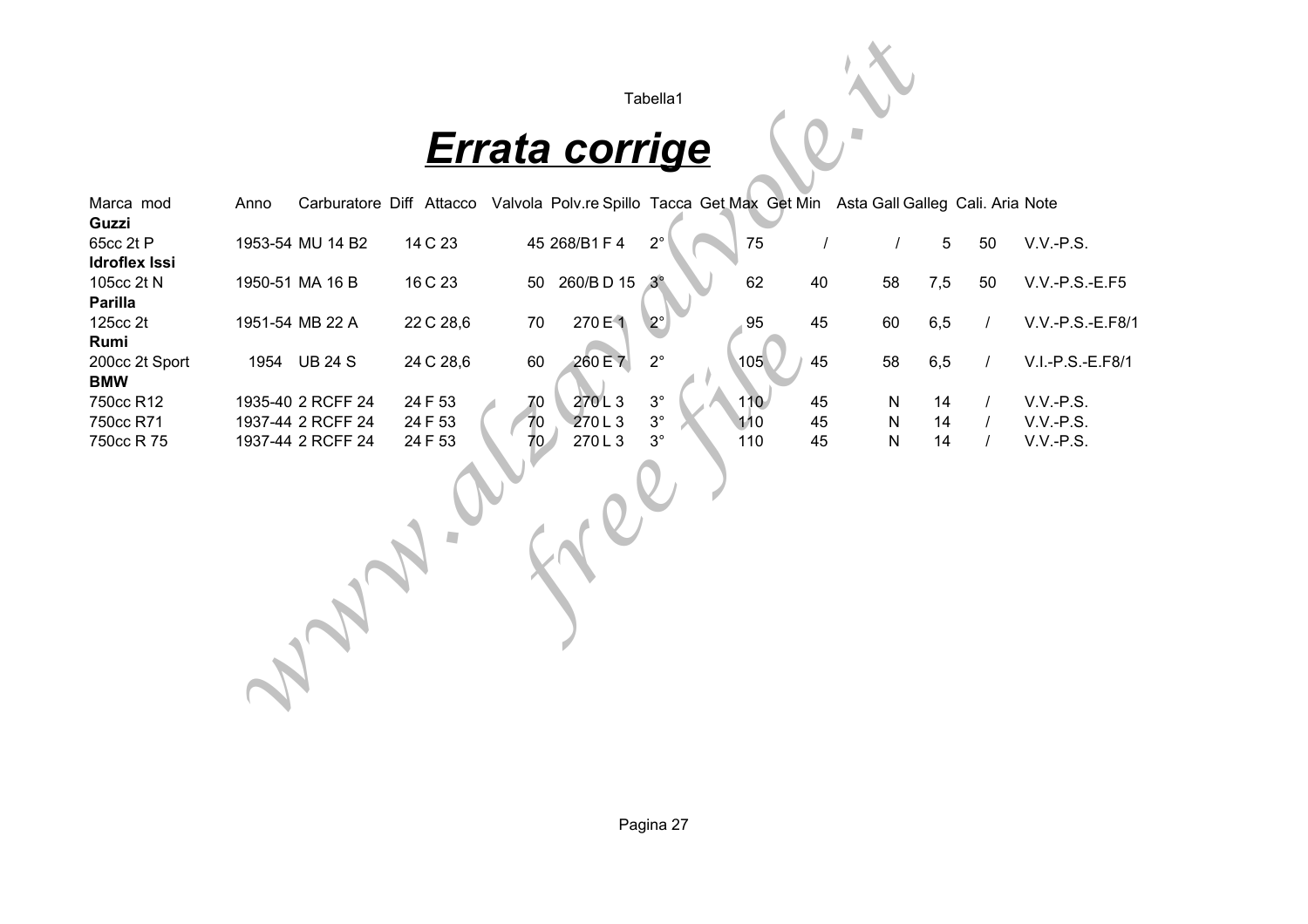# *Micromotori nazionali*

|                                    |                  |                 |                          |                  |                 |              |             |                                   | Tabella1                     |                     |
|------------------------------------|------------------|-----------------|--------------------------|------------------|-----------------|--------------|-------------|-----------------------------------|------------------------------|---------------------|
|                                    |                  |                 |                          |                  |                 |              |             |                                   | <u>Micromotori nazionali</u> |                     |
| Marca mod                          |                  | Anno            | Carburatore Diff Valvola |                  |                 | G Max Spillo |             | Gall                              |                              | <b>Note</b>         |
| <b>Alpino</b>                      | 48cc             |                 | 1945-54 TI 10 SA         | 10               | 35              | 45           |             | 13                                |                              | Epur dir senza corr |
| Alpino per Furg 60cc               |                  |                 | 1947-54 TI 12 SA         | 12               | 35              | 60           |             | 16                                |                              | Epur dir senza corr |
| Alpino Piuma 63cc                  |                  |                 | 1948-54 TI 13 SA         | 13               | 35              | 60           |             | 16                                |                              | Epur dir senza corr |
| Aquilotto N 45cc                   |                  | 1951-54 TI 9 DA |                          | 9                | 35              | 48           | 1           | 13                                |                              | Epur diret con corr |
| <b>Aquilotto S</b>                 | 45cc             |                 | 1953-54 TI 12 DA         | 12               | 35              | 58           |             | $\overline{2}$<br>13 <sub>l</sub> |                              | Epur diret con corr |
| <b>Ardito</b>                      | 48cc             |                 | 1950-54 TI 10 SA         | 10               | 35              | 45           |             | 13                                |                              | Epur dir senza corr |
| <b>Ariz</b>                        | 48cc             |                 | 1951-54 TI 10 SA         | 10               | 35              | 48           | 1           | 16                                |                              | Epur Inve con corr  |
| <b>BGM</b> Mosquito 49cc           |                  |                 | 1950-54 TI 11 FB         | 11               | 35              | 53           |             | 2 <sup>2</sup><br>16              |                              | Epur Inve con corr  |
| Cab                                | <b>50cc</b>      |                 | 1947-54 TI 10 SA         | 10               | 35              | 52           |             | 13                                |                              | Epur diret con corr |
| Cab                                | 60cc             |                 | 1950-54 TI 12 SA         | 12               | 35              | 55           |             | 16<br>3                           |                              | Epur diret con corr |
| Ceccato                            | 48cc             |                 | 1952-54 TI 10 SA         | 10               | 35 <sup>2</sup> | 52           |             | 16                                |                              | Epur Inve con corr  |
| Cicala Taurea 48cc                 |                  |                 | 1951-54 TI 10 SA         | 10               | 3 <sub>5</sub>  | 59           | 2           | 16                                |                              | Epur diret con corr |
| Coker Taurus 48cc 1950-54 TI 10 SA |                  |                 |                          | 10               | 35 <sub>2</sub> | 55           |             | $\overline{2}$<br>13              |                              | Epur diret con corr |
| <b>Eolo</b>                        | 34cc             | 1948-50 TI 9 SA |                          | 9                | Pian.           | 40           |             | 16<br>6                           |                              | Epur Inve con corr  |
| <b>Eolo</b>                        | 46cc             |                 | 1950-54 TI 10 SA         | 10               | Pian.           | 52           | 6           | 16 <sub>1</sub>                   |                              | Epur Inve con corr  |
| <b>Gioiello</b>                    | <b>38cc</b>      | 1950-54 TI 9 SA |                          | $\boldsymbol{9}$ | 35              | 45           |             | 16                                |                              | Epur dir senza corr |
| Gioiello                           | 48cc             | 1950-54 TI 9 SA |                          | $\overline{9}$   | 35              | 48           |             | 16                                |                              | Epur dir senza corr |
| Gloria                             | 48cc             |                 | 1951-54 TI 10 FC         | 10               | 35              | 45           |             | 16                                |                              | Epur Inve con corr  |
| Gloria Bicimotore 48cc             |                  |                 | 1952-54 TI 12 FC         | 12               | 35              | 54           |             | 16                                |                              | Epur Inve con corr  |
| Grillo                             | <b>50cc</b>      |                 | 1951-54 TI 10 SA         | 10               | 50              | 52           |             | 16                                |                              | Epur Inve con corr  |
| Grillo                             | 50 <sub>cc</sub> |                 | 1953-54 TI 10 DA         | 10               | 35              | 52           |             | 16                                |                              | Epur diret con corr |
| Grim                               | 50 <sub>cc</sub> | 1946-50 TI 9 SA |                          | 9                | 35              | 45           | 1           | 16                                |                              | Epur Inve con corr  |
| <b>Jolly</b>                       | 45cc             |                 | 1951-54 TI 12 SA         | 12               | 35              | 57           | 2           | 16                                |                              | Epur Inve con corr  |
| Itom                               | 48cc             |                 | 1950-51 TI 10 SA         | 10               | 35              | 54           | 3           | 16                                |                              | Epur diret con corr |
| <b>Itom Tourist</b>                | 48cc             |                 | 1952-54 TI 10 SA         | 10               | 35              | 50           | 3           | 16                                |                              | Epur Inve con corr  |
| Lamone                             | 48cc             |                 | 1952-54 TI 10 SA         | 10               | 35              | 47           | $\mathbf 1$ | 16                                |                              | Epur Inve con corr  |
| Leone                              | 50 <sub>cc</sub> | 1946-50 TI 9 SA |                          | 9                | 35              | 48           | 1           | 16                                |                              | Epur Inve senz cor  |
| Lupetto                            | 48cc             |                 | 1952-54 TI 10 FC         | 10               | 35              | 70           |             | 16                                |                              | Epur Inve senz cor  |
| Micro-Asso                         | 45cc             |                 | 1950-54 TI 10 SA         | 10               | 35              | 45           | 1           | 13                                |                              | Epur diret con corr |

Epur dir senza corr Epur diret con corr Epur diret con corr Epur dir senza corr Epur Inve con corr Epur Inve con corr Epur diret con corr Epur diret con corr Epur Inve con corr Epur diret con corr Epur diret con corr Epur Inve con corr Epur Inve con corr Epur dir senza corr Epur dir senza corr Epur Inve con corr Epur Inve con corr Epur Inve con corr Epur diret con corr Epur Inve con corr Epur Inve con corr Epur diret con corr Epur Inve con corr Epur Inve con corr Epur Inve senz corr Epur Inve senz corr Epur diret con corr